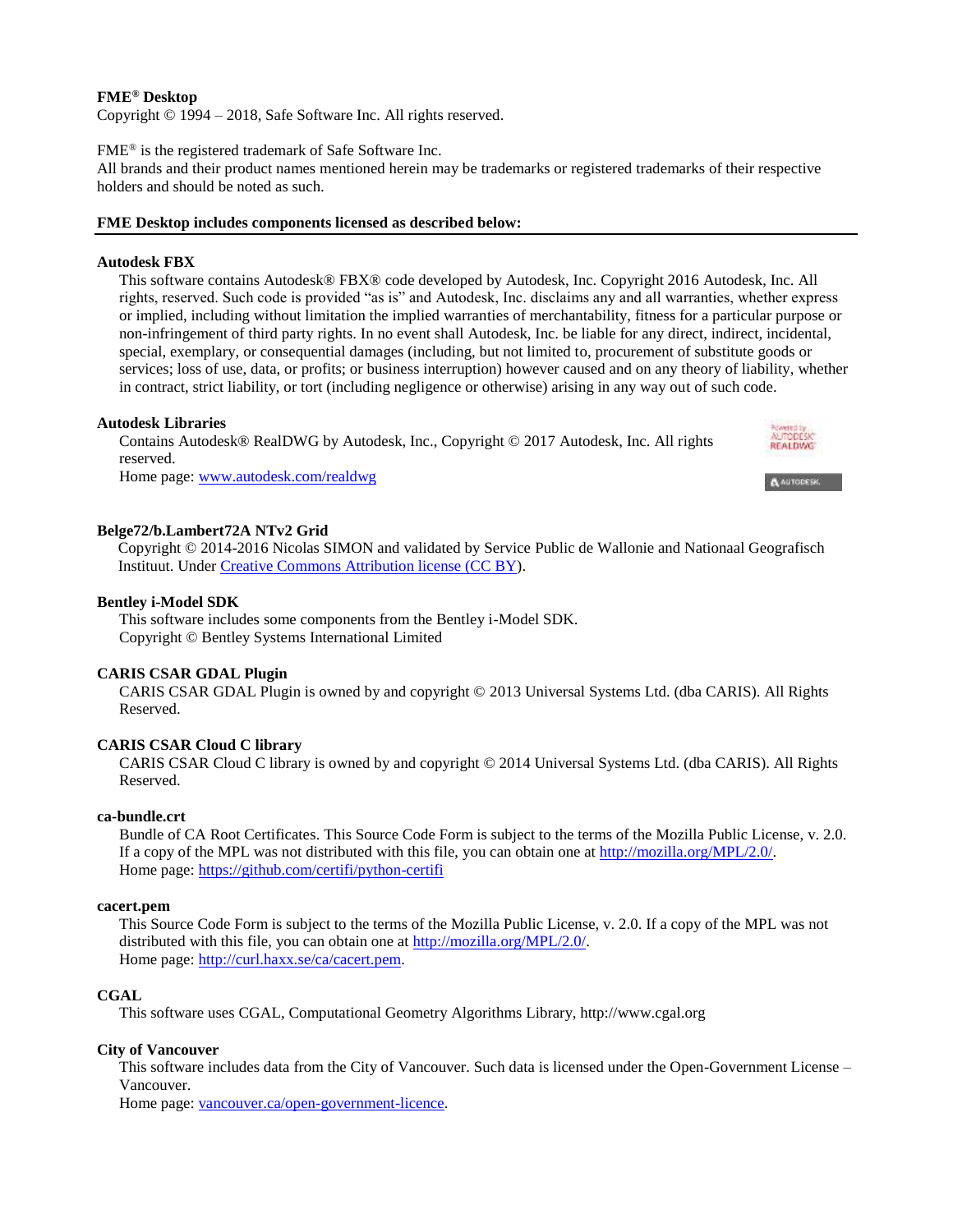### **Convex Hull Algorithm**

Ken Clarkson wrote this [convex hull algorithm]. Copyright © 1996 by AT&T.

Permission to use, copy, modify, and distribute this software for any purpose without fee is hereby granted, provided that this entire notice is included in all copies of any software which is or includes a copy or modification of this software and in all copies of the supporting documentation for such software. THIS SOFTWARE IS BEING PROVIDED "AS IS", WITHOUT ANY EXPRESS OR IMPLIED WARRANTY. IN PARTICULAR, NEITHER THE AUTHORS NOR AT&T MAKE ANY REPRESENTATION OR WARRANTY OF ANY KIND CONCERNING THE MERCHANTABILITY OF THIS SOFTWARE OR ITS FITNESS FOR ANY PARTICULAR PURPOSE.

## **CurveFit**

Copyright © 2006, TCI Corp. All rights reserved.

Portions of this work are the intellectual property of TCI, Corp. and are used under license.

## **DeCap SDK**

Contains the DeCap SDK by Autodesk, Inc., Copyright © 2017 Autodesk, Inc. All rights reserved.

You are hereby notified that Autodesk, Inc., Autodesk Asia Pte Ltd., and Autodesk Development S.à.r.l (collectively, "Autodesk") are third-party beneficiaries to the FME Software License Agreement to the extent that this Agreement contains provisions which relate to Your use of the Autodesk components. Such provisions are made expressly for the benefit of Autodesk and are enforceable by Autodesk in addition to Licensee. In no event shall Autodesk or its suppliers be liable in any way for indirect, special or consequential damages of any nature, including without limitation, lost business profits, or liability or injury to third persons, whether foreseeable or not, regardless of whether Autodesk or its suppliers have been advised of the possibility of such damages.

## **DOM4J**

Copyright © 2001-2005 MetaStuff, Ltd. All Rights Reserved.

Redistribution and use of this software and associated documentation ("Software"), with or without modification, are permitted provided that the following conditions are met:

1. Redistributions of source code must retain copyright statements and notices. Redistributions must also contain a copy of this document.

2. Redistributions in binary form must reproduce the above copyright notice, this list of conditions and the following disclaimer in the documentation and/or other materials provided with the distribution.

3. The name "DOM4J" must not be used to endorse or promote products derived from this Software without prior written permission of MetaStuff, Ltd. For written permission, please contact dom4j-info@metastuff.com.

4. Products derived from this Software may not be called "DOM4J" nor may "DOM4J" appear in their names without prior written permission of MetaStuff, Ltd. DOM4J is a registered trademark of MetaStuff, Ltd.

5. Due credit should be given to the DOM4J Project - [http://www.dom4j.org](http://www.dom4j.org/)

THIS SOFTWARE IS PROVIDED BY METASTUFF, LTD. AND CONTRIBUTORS "AS IS"AND ANY EXPRESSED OR IMPLIED WARRANTIES, INCLUDING, BUT NOT LIMITED TO, THE IMPLIED WARRANTIES OF MERCHANTABILITY AND FITNESS FOR A PARTICULAR PURPOSE ARE DISCLAIMED. IN NO EVENT SHALL METASTUFF, LTD. OR ITS CONTRIBUTORS BE LIABLE FOR ANY DIRECT, INDIRECT, INCIDENTAL, SPECIAL, EXEMPLARY, OR CONSEQUENTIAL DAMAGES (INCLUDING, BUT NOT LIMITED TO, PROCUREMENT OF SUBSTITUTE GOODS OR SERVICES; LOSS OF USE, DATA, OR PROFITS; OR BUSINESS INTERRUPTION) HOWEVER CAUSED AND ON ANY THEORY OF LIABILITY, WHETHER IN CONTRACT, STRICT LIABILITY, OR TORT (INCLUDING NEGLIGENCE OR OTHERWISE) ARISING IN ANY WAY OUT OF THE USE OF THIS SOFTWARE, EVEN IF ADVISED OF THE POSSIBILITY OF SUCH DAMAGE.

### **Eigen a Lightweight C++ template library for linear algebra**

The Source Code Form of this component is subject to the terms of the Mozilla Public License, v. 2.0. If a copy of the MPL was not distributed with this file, You can obtain one at<http://mozilla.org/MPL/2.0/> Home page and source code is available from:<http://eigen.tuxfamily.org/>

### **FDG\_GMLschema**

v.4.0 is used in FME. Updates may be available at [www.gis.go.jp](http://www.gis.go.jp/)

### **FreeType**

Portions of this software are Copyright © 2006-2015, The FreeType Project [\(www.freetype.org\)](http://www.freetype.org/). All rights reserved.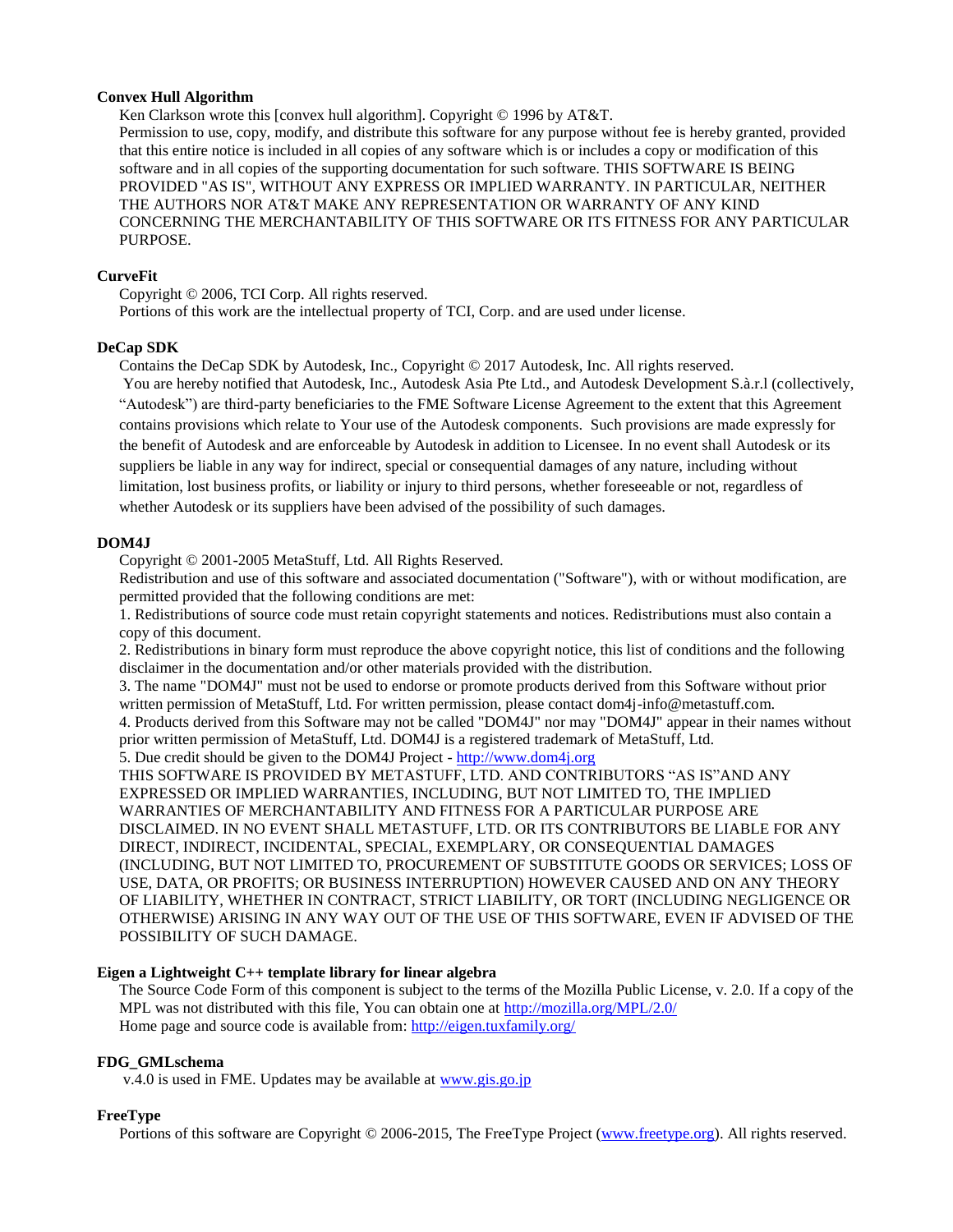### **GD Graphics Library**

Portions copyright 1994, 1995, 1996, 1997, 1998, 1999, 2000, 2001, 2002 by Cold Spring Harbor Laboratory. Funded under Grant P41-RR02188 by the National Institutes of Health.

Portions copyright 1996, 1997, 1998, 1999, 2000, 2001, 2002 by Boutell.Com, Inc.

Portions relating to GD2 format copyright 1999, 2000, 2001, 2002 Philip Warner.

Portions relating to PNG copyright 1999, 2000, 2001, 2002 Greg Roelofs.

Portions relating to gdttf.c copyright 1999, 2000, 2001, 2002 John Ellson (ellson@lucent.com).

Portions relating to gdft.c copyright 2001, 2002 John Ellson (ellson@lucent.com).

Portions copyright 2000, 2001, 2002, 2003, 2004, 2005, 2006, 2007 Pierre-Alain Joye (pierre@libgd.org). Portions relating to JPEG and to color quantization copyright 2000, 2001, 2002, Doug Becker and copyright (C) 1994, 1995, 1996, 1997,1998, 1999, 2000, 2001, 2002, Thomas G. Lane.

Portions relating to WBMP copyright 2000, 2001, 2002 Maurice Szmurlo and Johan Van den Brande.

Permission has been granted to copy, distribute and modify gd in any context without fee, including a commercial application, provided that this notice is present in user-accessible supporting documentation. This does not affect your ownership of the derived work itself, and the intent is to assure proper credit for the authors of gd, not to interfere with your productive use of gd. If you have questions, ask. "Derived works" includes all programs that utilize the library. Credit must be given in user-accessible documentation.

This software is provided "AS IS." The copyright holders disclaim all warranties, either express or implied, including but not limited to implied warranties of merchantability and fitness for a particular purpose, with respect to this code and accompanying documentation.

Although their code does not appear in gd, the authors wish to thank David Koblas, David Rowley, and Hutchison Avenue Software Corporation for their prior contributions.

## **Gdtoa**

Copyright © 1998, 1999 by Lucent Technologies. All Rights Reserved Permission to use, copy, modify, and distribute this software and its documentation for any purpose and without fee is hereby granted, provided that the above copyright notice appear in all copies and that both that the copyright notice and this permission notice and warranty disclaimer appear in supporting documentation, and that the name of Lucent or any of its entities not be used in advertising or publicity pertaining to distribution of the software without specific, written prior permission. LUCENT DISCLAIMS ALL WARRANTIES WITH REGARD TO THIS SOFTWARE, INCLUDING ALL IMPLIED WARRANTIES OF MERCHANTABILITY AND FITNESS. IN NO EVENT SHALL LUCENT OR ANY OF ITS ENTITIES BE LIABLE FOR ANY SPECIAL, INDIRECT OR CONSEQUENTIAL DAMAGES OR ANY DAMAGES WHATSOEVER RESULTING FROM LOSS OF USE, DATA OR PROFITS, WHETHER IN AN ACTION OF CONTRACT, NEGLIGENCE OR OTHER TORTIOUS ACTION, ARISING OUT OF OR IN CONNECTION WITH THE USE OR PERFORMANCE OF THIS SOFTWARE.

## **GEOTRANS**

The product was developed using GEOTRANS, a product of the National Geospatial-Intelligence Agency (NGA) and U.S. Army Engineering Research and Development Center.

## **gifread**

Copyright © 2003-2011 Cosmin Truta. Copyright ©1990, 1991, 1993, David Koblas. (koblas@netcom.com) Permission to use, copy, modify, and distribute this software and its documentation for any purpose and without fee is hereby granted, provided that the above copyright notice appear in all copies and that both that copyright notice and this permission notice appear in supporting documentation. This software is provided "as is" without express or implied warranty.

### **Google Maps Icons**

Copyright © 2010 Google Inc.

### **Graphviz**

This program contains Graphviz. Home page: http://www.graphviz.org/ Or if you would like a copy of the Graphviz source code contained in FME, please send a request to: Safe Software Inc. #2017 – 7445 – 132nd Street Surrey, BC V3W 1J8 Attention: Legal Dept.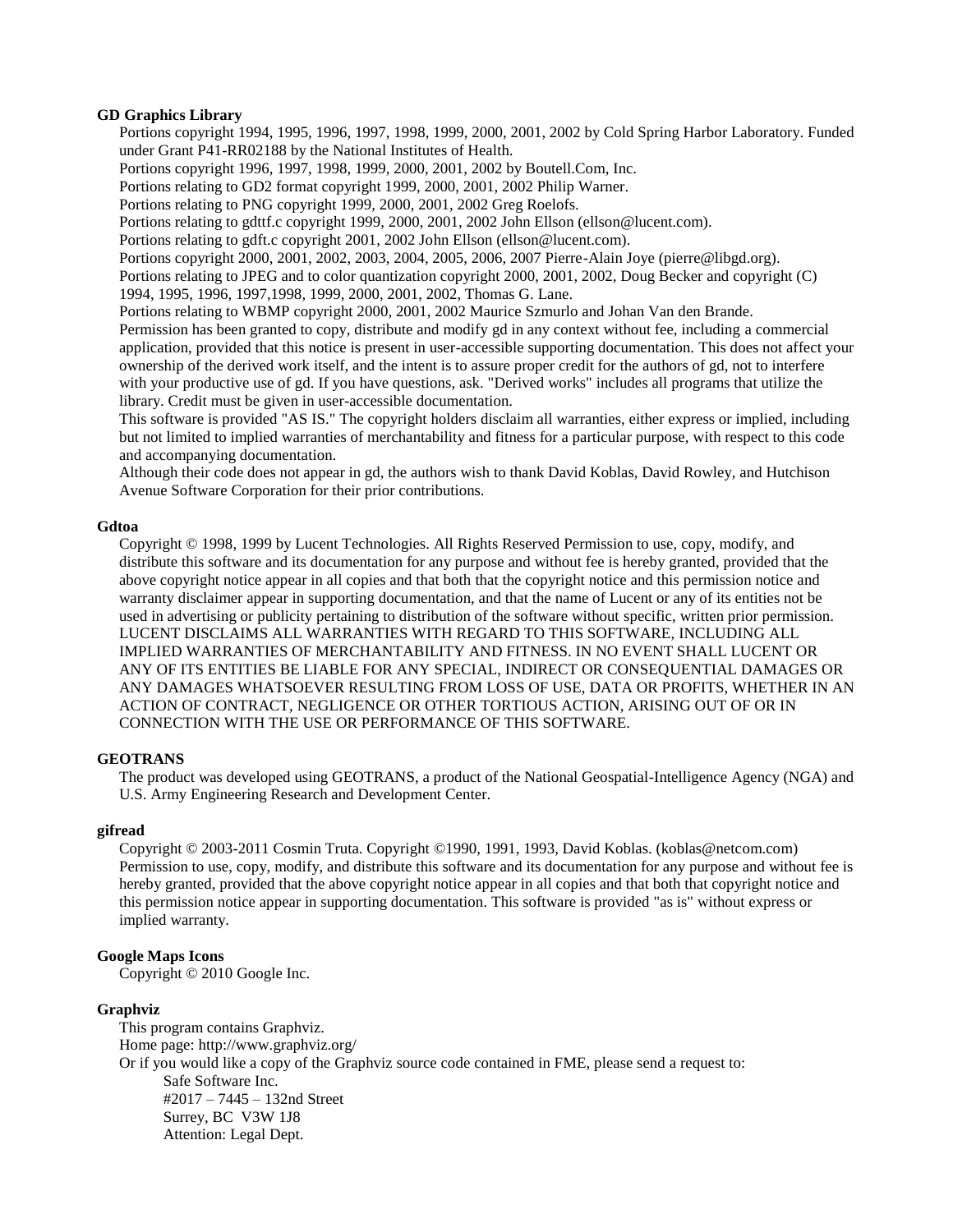Please provide your complete mailing address and contact information. We will prepare and mail a CD to you.

## **HDF-EOS**

Copyright © 1996 Hughes and Applied Research Corporation. All rights reserved. Permission to use, modify, and distribute this software and its documentation for any purpose without fee is hereby granted, provided that the above copyright notice appear in all copies and that both that copyright notice and this permission notice appear in supporting documentation.

## **ICSM GDA94-GDA2020 Transformation Grid**

Creative Commons Attribution 4.0 Licence. To view a copy of this licence, visit<https://creativecommons.org/licenses/by/4.0/> Home Page:<http://www.icsm.gov.au/gda/grids.html>

## **ICU**

Copyright © 1991-2017 Unicode, Inc. All rights reserved.

Distributed under the Terms of Use in<http://www.unicode.org/copyright.html>

Permission is hereby granted, free of charge, to any person obtaining a copy of the Unicode data files and any associated documentation (the "Data Files") or Unicode software and any associated documentation (the "Software") to deal in the Data Files or Software without restriction, including without limitation the rights to use, copy, modify, merge, publish, distribute, and/or sell copies of the Data Files or Software, and to permit persons to whom the Data Files or Software are furnished to do so, provided that either (a) this copyright and permission notice appear with all copies of the Data Files or Software, or (b) this copyright and permission notice appear in associated Documentation. THE DATA FILES AND SOFTWARE ARE PROVIDED "AS IS", WITHOUT WARRANTY OF ANY KIND, EXPRESS OR IMPLIED, INCLUDING BUT NOT LIMITED TO THE WARRANTIES OF MERCHANTABILITY, FITNESS FOR A PARTICULAR PURPOSE AND NONINFRINGEMENT OF THIRD PARTY RIGHTS.IN NO EVENT SHALL THE COPYRIGHT HOLDER OR HOLDERS INCLUDED IN THIS NOTICE BE LIABLE FOR ANY CLAIM, OR ANY SPECIAL INDIRECT OR CONSEQUENTIAL DAMAGES, OR ANY DAMAGES WHATSOEVER RESULTING FROM LOSS OF USE, DATA OR PROFITS, WHETHER IN AN ACTION OF CONTRACT, NEGLIGENCE OR OTHER TORTIOUS ACTION, ARISING OUT OF OR IN CONNECTION WITH THE USE OR PERFORMANCE OF THE DATA FILES OR SOFTWARE.

Except as contained in this notice, the name of a copyright holder shall not be used in advertising or otherwise to promote the sale, use or other dealings in these Data Files or Software without prior written authorization of the copyright holder.

## **IDNA (International Domain Names in Applications)**

Copyright © 2013-2017, Kim Davies. All rights reserved.

Redistribution and use in source and binary forms, with or without modification, are permitted provided that the following conditions are met:

1. Redistributions of source code must retain the above copyright notice, this list of conditions and the following disclaimer.

2. Redistributions in binary form must reproduce the above copyright notice, this list of conditions and the following disclaimer in the documentation and/or other materials provided with the distribution.

3. Neither the name of the copyright holder nor the names of the contributors may be used to endorse or promote products derived from this software without specific prior written permission.

4. THIS SOFTWARE IS PROVIDED BY THE CONTRIBUTORS "AS IS" AND ANY EXPRESS OR IMPLIED WARRANTIES, INCLUDING, BUT NOT LIMITED TO, THE IMPLIED WARRANTIES OF

MERCHANTABILITY AND FITNESS FOR A PARTICULAR PURPOSE ARE DISCLAIMED. IN NO EVENT SHALL THE COPYRIGHT HOLDERS OR CONTRIBUTORS BE LIABLE FOR ANY DIRECT, INDIRECT, INCIDENTAL, SPECIAL, EXEMPLARY, OR CONSEQUENTIAL DAMAGES (INCLUDING, BUT NOT LIMITED TO, PROCUREMENT OF SUBSTITUTE GOODS OR SERVICES; LOSS OF USE, DATA, OR PROFITS; OR BUSINESS INTERRUPTION) HOWEVER CAUSED AND ON ANY THEORY OF LIABILITY, WHETHER IN CONTRACT, STRICT LIABILITY, OR TORT (INCLUDING NEGLIGENCE OR OTHERWISE) ARISING IN ANY WAY OUT OF THE USE OF THIS SOFTWARE, EVEN IF ADVISED OF THE POSSIBILITY OF SUCH DAMAGE.

## **IFC**

Copyright © 1996-2015, buildingSMART International Ltd. Home page: <http://www.buildingsmart-tech.org/specifications/ifc-overview/ifc-overview-summary>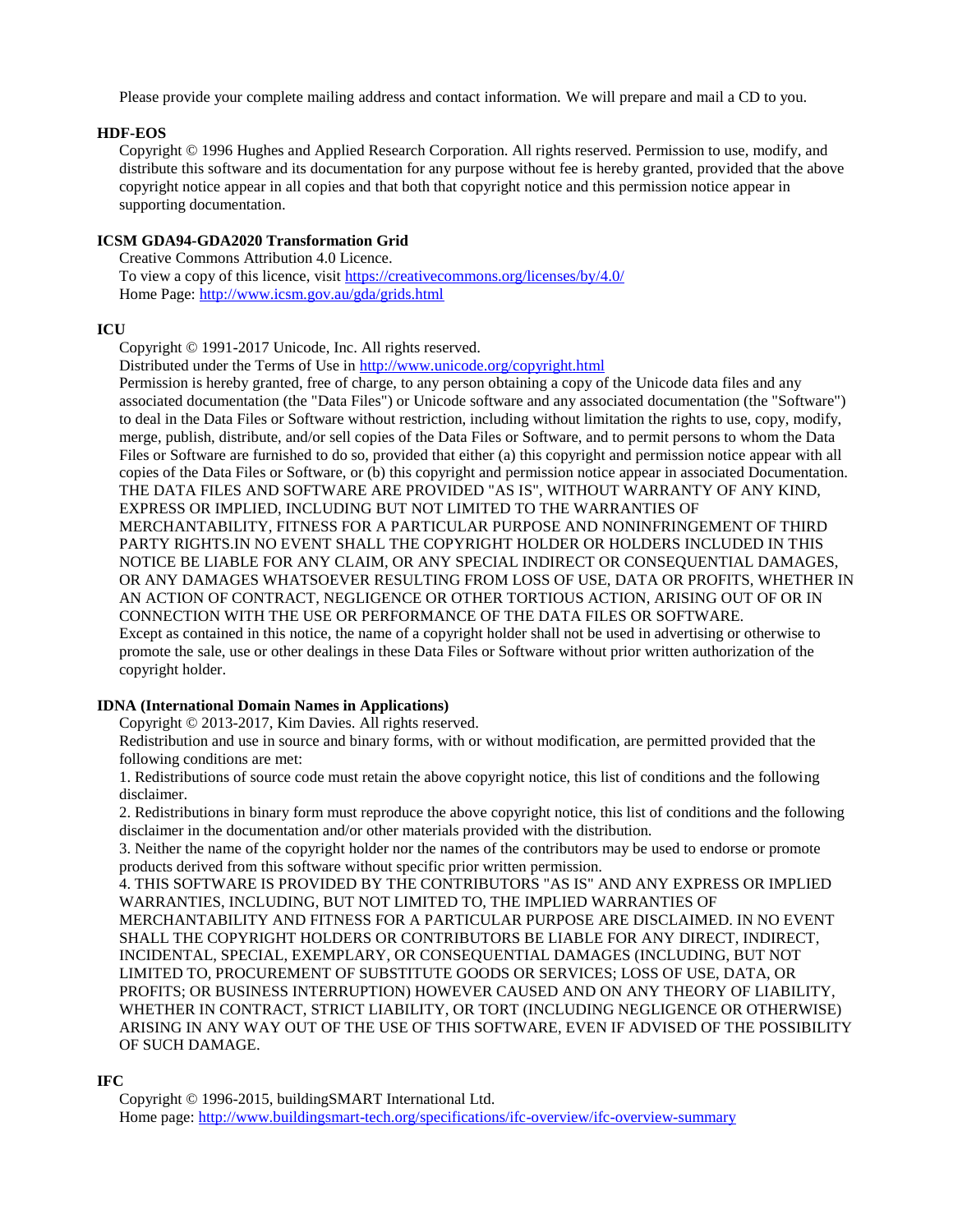## **JGD2011 Grid Shift Files**

このソフトウェアは、国土地理院長の承認を得て、同院の技術資料H1-No.5「地殻変動に伴う座標 値補正を行う座標補正ソフトウエア"PatchJGD"及びB1-No.54「地殻変動に伴う標高値補正を行 う標高補正ソフトウエア"PatchJGD (標高版) "」を利用して作成したものである。 (承認番号 国地企調第42 号 平成26 年4 月30 日)

This software has been developed, using the Technical Report of the Geospatial Information Authority of Japan (GSI), "H1-No.5, PatchJGD", coordinate correction software of coordinate correction value and "B1-No.54,PatchJGD(elevation)", elevation correction software of elevation correction value due to crustal movements, by permission of Director-General of GSI.

(Approval Number KOKUCHIKICHO No.42 , April 30 , 2014).

## **JPEG**

This software is based in part on the work of the Independent JPEG Group.

## **LandXML Software Developers Kit Version 1.1**

Copyright © 1999-2006, LandXML.org. All rights reserved.

Based on www.landxml.org/schema/LandXML-1.1/LandXML-1.1.xsd.

The LandXML.org Open Software License, Version 1.0

Redistribution and use in source and binary forms, with or without modification, are permitted provided that the following conditions are met:

- Redistributions of source code must retain the above copyright notice, this list of conditions and the following disclaimer.

- Redistributions in binary form must reproduce the above copyright notice, this list of conditions and the following disclaimer in the documentation and/or other materials provided with the distribution. THIS SOFTWARE IS PROVIDED ''AS IS'' AND ANY EXPRESSED OR IMPLIED WARRANTIES, INCLUDING, BUT NOT LIMITED TO, THE IMPLIED WARRANTIES OF MERCHANTABILITY AND FITNESS FOR A PARTICULAR PURPOSE ARE DISCLAIMED. IN NO EVENT SHALL LandXML.org OR ITS CONTRIBUTORS BE LIABLE FOR ANY DIRECT, INDIRECT, INCIDENTAL, SPECIAL, EXEMPLARY, OR CONSEQUENTIAL DAMAGES (INCLUDING, BUT NOT LIMITED TO, PROCUREMENT OF SUBSTITUTE GOODS OR SERVICES; LOSS OF USE, DATA, OR PROFITS; OR BUSINESS INTERRUPTION) HOWEVER CAUSED AND ON ANY THEORY OF LIABILITY, WHETHER IN CONTRACT, STRICT LIABILITY, OR TORT (INCLUDING NEGLIGENCE OR OTHERWISE) ARISING IN ANY WAY OUT OF THE USE OF THIS SOFTWARE, EVEN IF ADVISED OF THE POSSIBILITY OF SUCH DAMAGE.

IN NO EVENT SHALL LandXML.org OR ITS CONTRIBUTORS BE LIABLE FOR ANY DIRECT, INDIRECT, INCIDENTAL, SPECIAL, EXEMPLARY, OR CONSEQUENTIAL DAMAGES (INCLUDING, BUT NOT LIMITED TO, PROCUREMENT OF SUBSTITUTE GOODS OR SERVICES; LOSS OF USE, DATA, OR PROFITS; OR BUSINESS INTERRUPTION) HOWEVER CAUSED AND ON ANY THEORY OF LIABILITY, WHETHER IN CONTRACT, STRICT LIABILITY, OR TORT (INCLUDING NEGLIGENCE OR OTHERWISE) ARISING IN ANY WAY OUT OF THE USE OF THIS SOFTWARE, EVEN IF ADVISED OF THE POSSIBILITY OF SUCH DAMAGE.

This software consists of voluntary contributions made by many individuals on behalf of the LandXML.org and was originally based on software developed by and Copyright © 2002-2006, Autodesk, Inc. [\(http://www.autodesk.com\)](http://www.autodesk.com/). This product includes the Xerces XML parser software developed by The Apache Software Foundation [\(http://www.apache.org/\)](http://www.apache.org/)

Portions of this software were originally based on the following: Software Copyright (c) 1999, IBM Corporation. [\(http://www.ibm.com\)](http://www.ibm.com/)

## **LDAP-JDBC Bridge**

Copyright © 2002 The OpenLDAP Foundation. All rights reserved.

This work is derived from materials developed by Octet String, Inc. This work contains materials derived from public sources. Additional Information about OpenLDAP can be obtained at<http://www.openldap.org/>

\*\*\*\*\*\*\*\*\*\*\*\* Copyright © 2002 Octet String, Inc. All Rights Reserved. THIS WORK IS SUBJECT TO U.S. AND INTERNATIONAL COPYRIGHT LAWS AND TREATIES. USE, MODIFICATION, AND REDISTRIBUTION OF THIS WORK IS SUBJECT TO VERSION 2.0.1 OF THE OPENLDAP PUBLIC LICENSE, A COPY OF WHICH IS AVAILABLE AT HTTP://WWW.OPENLDAP.ORG/LICENSE.HTML. ANY USE OR EXPLOITATION OF THIS WORK OTHER THAN AS AUTHORIZED IN VERSION 2.0.1 OF THE OPENLDAP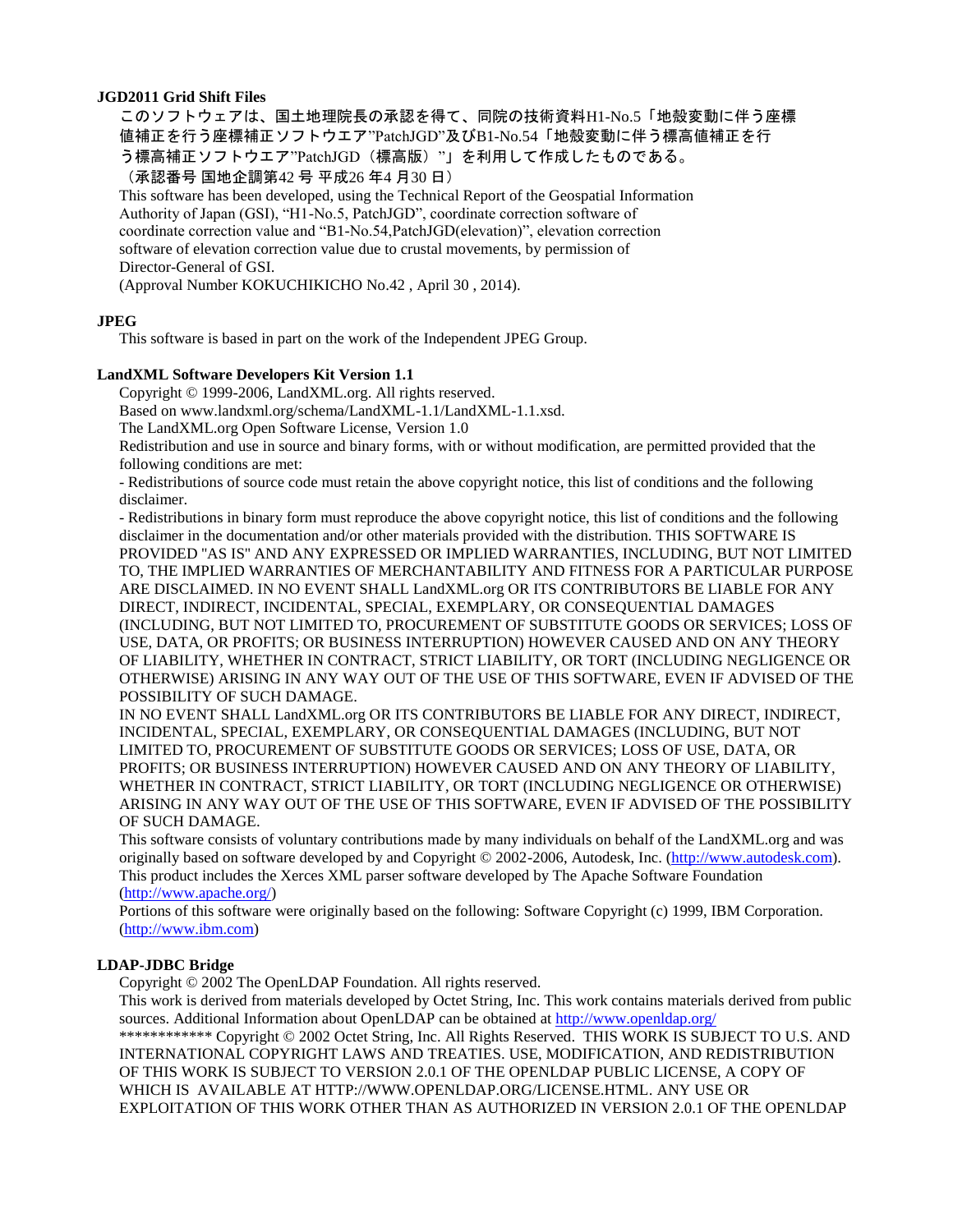## PUBLIC LICENSE, OR OTHER PRIOR WRITTEN CONSENT FROM OCTET STRING, INC., COULD SUBJECT THE PERPETRATOR TO CRIMINAL AND CIVIL LIABILITY. \*\*\*\*\*\*\*\*

The OpenLDAP Public License, v. 2.0.1

Redistribution and use of this software and associated documentation ("Software"), with or without modification, are permitted provided that the following conditions are met:

1. Redistributions of source code must retain copyright statements and notices. Redistributions must also contain a copy of this document.

2. Redistributions in binary form must reproduce the above copyright notice, this list of conditions and the following disclaimer in the documentation and/or other materials provided with the distribution.

3. The name "OpenLDAP" must not be used to endorse or promote products derived from this Software without prior written permission of the OpenLDAP Foundation. For written permission, please contact foundation@openldap.org. 4. Products derived from this Software may not be called "OpenLDAP" nor may "OpenLDAP" appear in their names without prior written permission of the OpenLDAP Foundation. OpenLDAP is a trademark of the OpenLDAP Foundation.

5. Due credit should be given to the OpenLDAP Project (http://www.openldap.org/).

THIS SOFTWARE IS PROVIDED BY THE OPENLDAP FOUNDATION AND CONTRIBUTORS ``AS IS'' AND ANY EXPRESSED OR IMPLIED WARRANTIES, INCLUDING, BUT NOT LIMITED TO, THE IMPLIED WARRANTIES OF MERCHANTABILITY AND FITNESS FOR A PARTICULAR PURPOSE ARE DISCLAIMED. IN NO EVENT SHALL THE OPENLDAP FOUNDATION OR ITS CONTRIBUTORS BE LIABLE FOR ANY DIRECT, INDIRECT, INCIDENTAL, SPECIAL, EXEMPLARY, OR CONSEQUENTIAL DAMAGES (INCLUDING, BUT NOT LIMITED TO, PROCUREMENT OF SUBSTITUTE GOODS OR SERVICES; LOSS OF USE, DATA, OR PROFITS; OR BUSINESS INTERRUPTION) HOWEVER CAUSED AND ON ANY THEORY OF LIABILITY, WHETHER IN CONTRACT, STRICT LIABILITY, OR TORT (INCLUDING NEGLIGENCE OR OTHERWISE) ARISING IN ANY WAY OUT OF THE USE OF THIS SOFTWARE, EVEN IF ADVISED OF THE POSSIBILITY OF SUCH DAMAGE.

### **Libcurl**

Copyright © 1996 - 2017, Daniel Stenberg, <daniel@haxx.se> and many contributors, see the THANKS file. All rights reserved.

Permission to use, copy, modify, and distribute this software for any purpose with or without fee is hereby granted, provided that the above copyright notice and this permission notice appear in all copies.

THE SOFTWARE IS PROVIDED "AS IS", WITHOUT WARRANTY OF ANY KIND, EXPRESS OR IMPLIED, INCLUDING BUT NOT LIMITED TO THE WARRANTIES OF MERCHANTABILITY, FITNESS FOR A PARTICULAR PURPOSE AND NONINFRINGEMENT OF THIRD PARTY RIGHTS. IN NO EVENT SHALL THE AUTHORS OR COPYRIGHT HOLDERS BE LIABLE FOR ANY CLAIM, DAMAGES OR OTHER LIABILITY, WHETHER IN AN ACTION OF CONTRACT, TORT OR OTHERWISE, ARISING FROM, OUT OF OR IN CONNECTION WITH THE SOFTWARE OR THE USE OR OTHER DEALINGS IN THE SOFTWARE. Except as contained in this notice, the name of a copyright holder shall not be used in advertising or otherwise to promote the sale, use or other dealings in this Software without prior written authorization of the copyright holder**.** Home page[: https://curl.haxx.se/](https://curl.haxx.se/)

## **libigl- A simple {C++} geometry processing library**

Copyright © 2017 Alec Jacobson and Daniele Panozzo and others

The Source Code Form of this component is subject to the terms of the Mozilla Public License, v. 2.0. If a copy of the MPL was not distributed with this file, you can obtain one at<http://mozilla.org/MPL/2.0/>

We have modified a file in the library. If you would like a copy of the modified source code, please contact us at legal@safe.com.

Home page:<http://libigl.github.io/libigl/>

### **LizardTech MrSID Libraries**

Portions of this computer program are copyright © 1995-2010 Celartem, Inc., doing business as LizardTech. All rights reserved. MrSID software is protected by U.S. Patent No. 5,710,835. Foreign Patents Pending.

### **Mapzen Terrain Tiles**

Mapzen Terrain Tile service is provided by Mapzen, U.S. Geological Survey, and U.S. National Oceanic and Atmospheric Administration. See<https://mapzen.com/documentation/terrain-tiles/> for additional information.

## **Matplotlib**

Copyright © 2012-2013 Matplotlib Development Team; All Rights Reserved.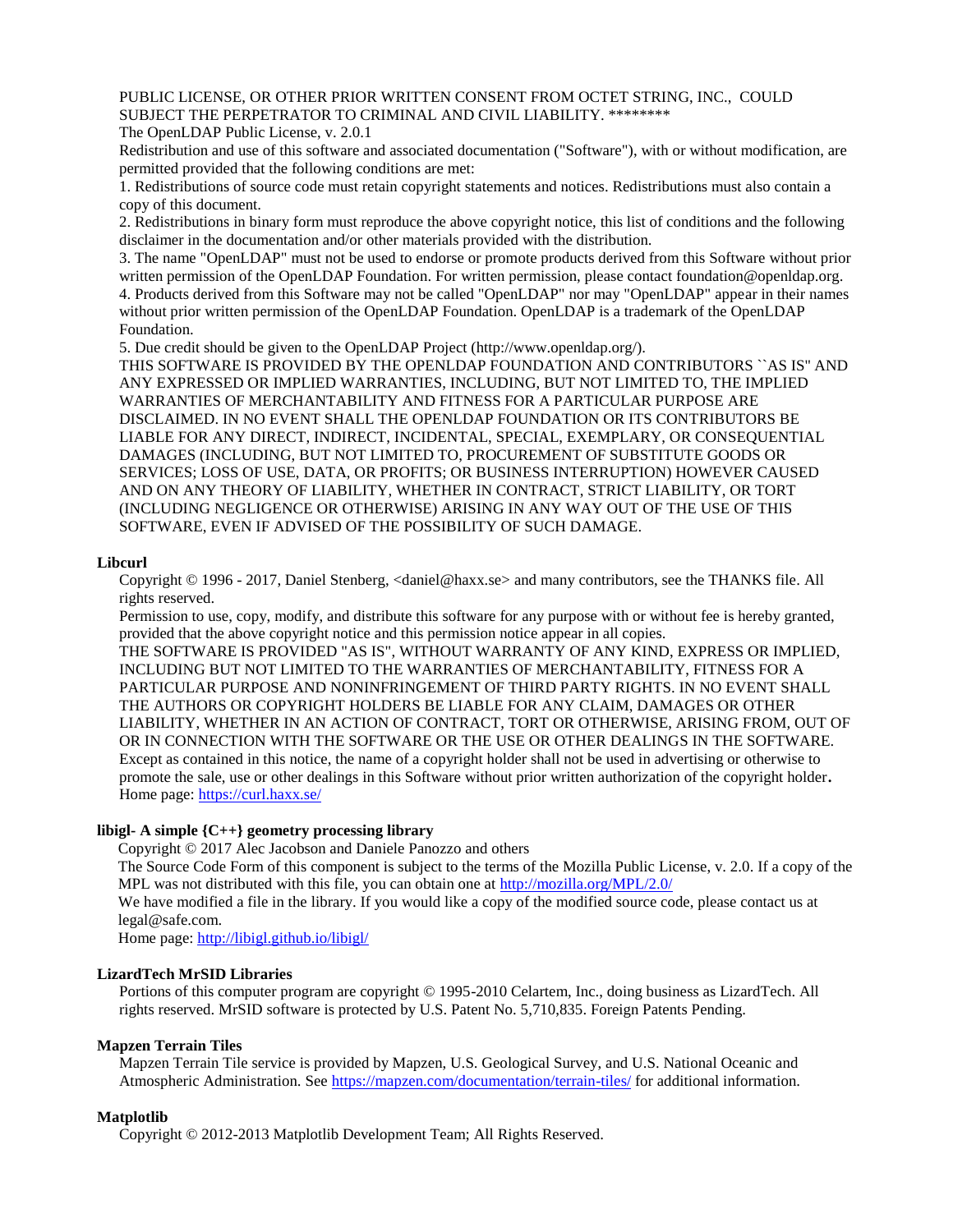See<http://matplotlib.org/users/license.html> for full license text.

### **MRFClean**

Portions of this work are the intellectual property of MRF Geosystems Corporation and are used under license. Copyright © 2006 MRF Geosystems Corporation. All rights reserved.

### **NCSA Hierarchical Data Format (HDF) Software Library and Utilities**

HDF5 (Hierarchical Data Format 5) & HDF4 Software Library and Utilities Copyright © 2006-2012, by The HDF Group.

NCSA HDF5 (Hierarchical Data Format 5) & HDF4 Software Library and Utilities Copyright ©1998-2006, by the Board of Trustees of the University of Illinois. All rights reserved.

Redistribution and use in source and binary forms, with or without modification, are permitted for any purpose (including commercial purposes) provided that the following conditions are met:

- Redistributions of source code must retain the above copyright notice, this list of conditions, and the following disclaimer.

- Redistributions in binary form must reproduce the above copyright notice, this list of conditions, and the following disclaimer in the documentation and/or materials provided with the distribution.

- In addition, redistributions of modified forms of the source or binary code must carry prominent notices stating that the original code was changed and the date of the change.

- All publications or advertising materials mentioning features or use of this software are asked, but not required, to acknowledge that it was developed by The HDF Group and by the National Center for Supercomputing Applications at the University of Illinois at Urbana-Champaign and credit the contributors.

- Neither the name of The HDF Group, the name of the University, nor the name of any Contributor may be used to endorse or promote products derived from this software without specific prior written permission from The HDF Group, the University, or the Contributor, respectively.

DISCLAIMER: THIS SOFTWARE IS PROVIDED BY THE HDF GROUP AND THE CONTRIBUTORS "AS IS" WITH NO WARRANTY OF ANY KIND, EITHER EXPRESSED OR IMPLIED. In no event shall The HDF Group or the Contributors be liable for any damages suffered by the users arising out of the use of this software, even if advised of the possibility of such damage.

HDF5 Copyright © 2016, The Regents of the University of California, through Lawrence Berkeley National Laboratory (subject to receipt of any required approvals from the U.S. Dept. of Energy).

HDF5 was partially produced at the University of California, Lawrence Livermore National Laboratory (UC LLNL) under contract no. W-7405-ENG-48 (Contract 48) between the U.S. Department of Energy (DOE) and The Regents of the University of California (University) for the operation of UC LLNL.

DISCLAIMER: This work was prepared as an account of work sponsored by an agency of the United States Government. Neither the United States Government nor the University of California nor any of their employees, makes any warranty, express or implied, or assumes any liability or responsibility for the accuracy, completeness, or usefulness of any information, apparatus, product, or process disclosed, or represents that its use would not infringe privately- owned rights. Reference herein to any specific commercial products, process, or service by trade name, trademark, manufacturer, or otherwise, does not necessarily constitute or imply its endorsement, recommendation, or favoring by the United States Government or the University of California. The views and opinions of authors expressed herein do not necessarily state or reflect those of the United States Government or the University of California, and shall not be used for advertising or product endorsement purposes.

### **Netcdf**

Copyright © 1993-2015 University Corporation for Atmospheric Research/Unidata. Portions of this software were developed by the Unidata Program at the University Corporation for Atmospheric Research.

Access and use of this software shall impose the following obligationsand understandings on the user. The user is granted the right, without any fee or cost, to use, copy, modify, alter, enhance and distribute this software, and any derivative works thereof, and its supporting documentation for any purpose whatsoever, provided that this entire notice appears in all copies of the software, derivative works and supporting documentation. Further, UCAR requests that the user credit UCAR/Unidata in any publications that result from the use of this software or in any product that includes this software, although this is not an obligation. The names UCAR and/or Unidata, however, may not be used in any advertising or publicity to endorse or promote any products or commercial entity unless specific written permission is obtained from UCAR/Unidata. The user also understands that UCAR/Unidata is not obligated to provide the user with any support, consulting, training or assistance of any kind with regard to the use, operation and performance of this software nor to provide the user with any updates, revisions, new versions or "bug fixes." THIS SOFTWARE IS PROVIDED BY UCAR/UNIDATA "AS IS" AND ANY EXPRESS OR IMPLIED WARRANTIES,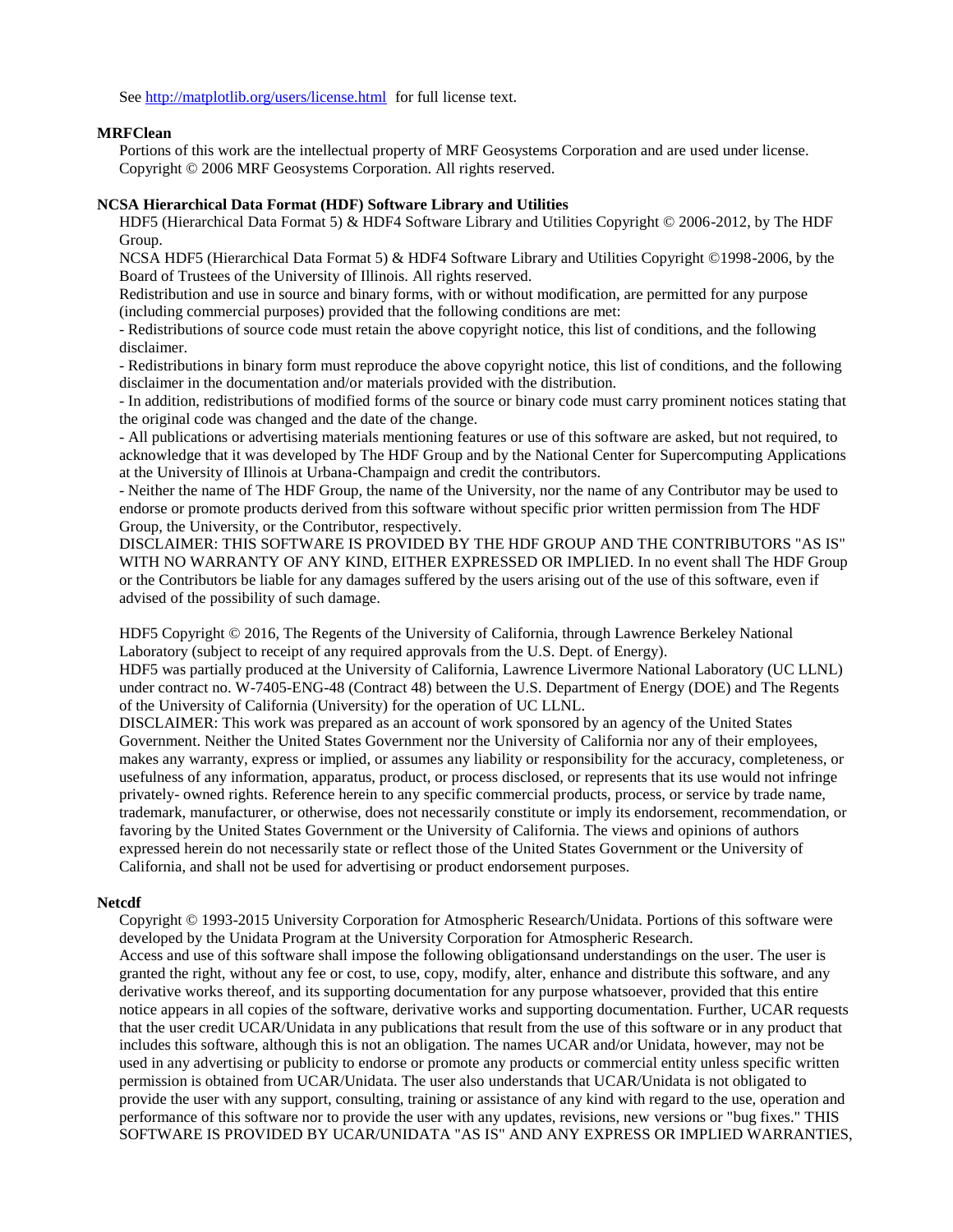INCLUDING, BUT NOT LIMITED TO, THE IMPLIED WARRANTIES OF MERCHANTABILITY AND FITNESS FOR A PARTICULAR PURPOSE ARE DISCLAIMED. IN NO EVENT SHALL UCAR/UNIDATA BE LIABLE FOR ANY SPECIAL, INDIRECT OR CONSEQUENTIAL DAMAGES OR ANY DAMAGES WHATSOEVER RESULTING FROM LOSS OF USE, DATA OR PROFITS, WHETHER IN AN ACTION OF CONTRACT, NEGLIGENCE OR OTHER TORTIOUS ACTION, ARISING OUT OF OR IN CONNECTION WITH THE ACCESS, USE OR PERFORMANCE OF THIS SOFTWARE.

## **NTv2 Grid Shift Files – Baden-Wurttemberg**

Data from: LGL, [www.lgl-bw.de](http://www.lgl-bw.de/)

### **OleFile**

olefile (formerly OleFileIO\_PL) is copyright © 2005-2017 Philippe Lagadec (http://www.decalage.info) All rights reserved.

Redistribution and use in source and binary forms, with or without modification, are permitted provided that the following conditions are met:

-Redistributions of source code must retain the above copyright notice, this list of conditions and the following disclaimer.

-Redistributions in binary form must reproduce the above copyright notice, this list of conditions and the following disclaimer in the documentation and/or other materials provided with the distribution.

THIS SOFTWARE IS PROVIDED BY THE COPYRIGHT HOLDERS AND CONTRIBUTORS "AS IS" AND ANY EXPRESS OR IMPLIED WARRANTIES, INCLUDING, BUT NOT LIMITED TO, THE IMPLIED WARRANTIES OF MERCHANTABILITY AND FITNESS FOR A PARTICULAR PURPOSE ARE DISCLAIMED. IN NO EVENT SHALL THE COPYRIGHT HOLDER OR CONTRIBUTORS BE LIABLE FOR ANY DIRECT, INDIRECT, INCIDENTAL, SPECIAL, EXEMPLARY, OR CONSEQUENTIAL DAMAGES (INCLUDING, BUT NOT LIMITED TO, PROCUREMENT OF SUBSTITUTE GOODS OR SERVICES; LOSS OF USE, DATA, OR PROFITS; OR BUSINESS INTERRUPTION) HOWEVER CAUSED AND ON ANY THEORY OF LIABILITY, WHETHER IN CONTRACT, STRICT LIABILITY, OR TORT (INCLUDING NEGLIGENCE OR OTHERWISE) ARISING IN ANY WAY OUT OF THE USE OF THIS SOFTWARE, EVEN IF ADVISED OF THE POSSIBILITY OF SUCH DAMAGE.

olefile is based on source code from the OleFileIO module of the Python Imaging Library (PIL) published by Fredrik Lundh under the following license:

The Python Imaging Library (PIL) is Copyright (c) 1997-2009 by Secret Labs AB Copyright (c) 1995-2009 by Fredrik Lundh

By obtaining, using, and/or copying this software and/or its associated documentation, you agree that you have read, understood, and will comply with the following terms and conditions: Permission to use, copy, modify, and distribute this software and its associated documentation for any purpose and without fee is hereby granted, provided that the above copyright notice appears in all copies, and that both that copyright notice and this permission notice appear in supporting documentation, and that the name of Secret Labs AB or the author not be used in advertising or publicity pertaining to distribution of the software without specific, written prior permission. SECRET LABS AB AND THE AUTHOR DISCLAIMS ALL WARRANTIES WITH REGARD TO THIS SOFTWARE, INCLUDING ALL IMPLIED WARRANTIES OF MERCHANTABILITY AND FITNESS. IN NO EVENT SHALL SECRET LABS AB OR THE AUTHOR BE LIABLE FOR ANY SPECIAL, INDIRECT OR CONSEQUENTIAL DAMAGES OR ANY DAMAGES WHATSOEVER RESULTING FROM LOSS OF USE, DATA OR PROFITS, WHETHER IN AN ACTION OF CONTRACT, NEGLIGENCE OR OTHER TORTIOUS ACTION, ARISING OUT OF OR IN CONNECTION WITH THE USE OR PERFORMANCE OF THIS SOFTWARE.

### **OpenSSL**

Copyright © 1998-2018in, The OpenSSL Project. All rights reserved.

Redistribution and use in source and binary forms, with or without modification, are permitted provided that the following conditions are met:

- Redistributions of source code must retain the above copyright notice, this list of conditions and the following disclaimer.

- Redistributions in binary form must reproduce the above copyright notice, this list of conditions and the following disclaimer in the documentation and/or other materials provided with the distribution.

- All advertising materials mentioning features or use of this software must display the following acknowledgment: "This product includes software developed by the OpenSSL Project for use in the OpenSSL Toolkit.

[\(http://www.openssl.org\)](http://www.openssl.org/)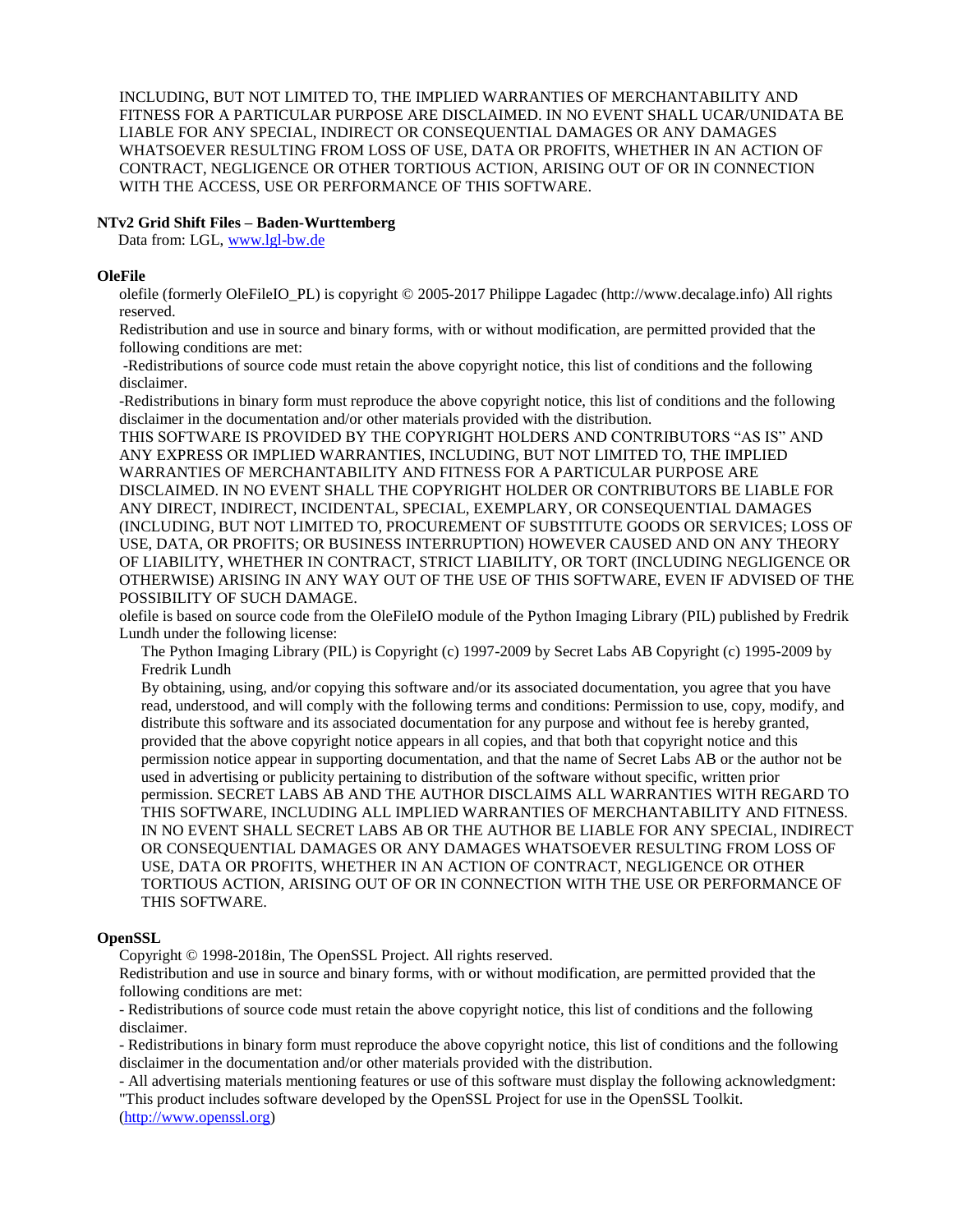- The names "OpenSSL Toolkit" and "OpenSSL Project" must not be used to endorse or promote products derived from this software without prior written permission. For written permission, please contact opensslcore@openssl.org.

- Products derived from this software may not be called "OpenSSL" nor may "OpenSSL" appear in their names without prior written permission of the OpenSSL Project.

- Redistributions of any form whatsoever must retain the following acknowledgment: "This product includes software developed by the OpenSSL Project for use in the OpenSSL Toolkit [\(http://www.openssl.org/\)](http://www.openssl.org/)

THIS SOFTWARE IS PROVIDED BY THE OpenSSL PROJECT ''AS IS'' AND ANY EXPRESSED OR IMPLIED WARRANTIES, INCLUDING, BUT NOT LIMITED TO, THE IMPLIED WARRANTIES OF

MERCHANTABILITY AND FITNESS FOR A PARTICULAR PURPOSE ARE DISCLAIMED. IN NO EVENT SHALL THE OpenSSL PROJECT OR ITS CONTRIBUTORS BE LIABLE FOR ANY DIRECT, INDIRECT, INCIDENTAL, SPECIAL, EXEMPLARY, OR CONSEQUENTIAL DAMAGES (INCLUDING, BUT NOT LIMITED TO, PROCUREMENT OF SUBSTITUTE GOODS OR SERVICES; LOSS OF USE, DATA, OR PROFITS; OR BUSINESS INTERRUPTION) HOWEVER CAUSED AND ON ANY THEORY OF LIABILITY, WHETHER IN CONTRACT, STRICT LIABILITY, OR TORT (INCLUDING NEGLIGENCE OR OTHERWISE) ARISING IN ANY WAY OUT OF THE USE OF THIS SOFTWARE, EVEN IF ADVISED OF THE POSSIBILITY OF SUCH DAMAGE.

This product includes cryptographic software written by Eric Young (eay@cryptsoft.com). This product includes software written by Tim Hudson (tjh@cryptsoft.com).

Copyright © 1995-1998 Eric Young (eay@cryptsoft.com) All rights reserved.

Redistribution and use in source and binary forms, with or without modification, are permitted provided that the following conditions are met:

- Redistributions of source code must retain the copyright notice, this list of conditions and the following disclaimer. - Redistributions in binary form must reproduce the above copyright notice, this list of conditions and the following disclaimer in the documentation and/or other materials provided with the distribution.

- All advertising materials mentioning features or use of this software must display the following acknowledgement: "This product includes cryptographic software written by Eric Young (eay@cryptsoft.com)". The word

'cryptographic' can be left out if the routines from the library being used are not cryptographic related.

- If you include any Windows specific code (or a derivative thereof) from the apps directory (application code) you must include an acknowledgement: "This product includes software written by Tim Hudson (tjh@cryptsoft.com)". THIS SOFTWARE IS PROVIDED BY ERIC YOUNG ''AS IS'' AND ANY EXPRESS OR IMPLIED WARRANTIES, INCLUDING, BUT NOT LIMITED TO, THE IMPLIED WARRANTIES OF MERCHANTABILITY AND FITNESS FOR A PARTICULAR PURPOSE ARE DISCLAIMED. IN NO EVENT SHALL THE AUTHOR OR CONTRIBUTORS BE LIABLE FOR ANY DIRECT, INDIRECT, INCIDENTAL, SPECIAL, EXEMPLARY, OR CONSEQUENTIAL DAMAGES (INCLUDING, BUT NOT LIMITED TO, PROCUREMENT OF SUBSTITUTE GOODS OR SERVICES; LOSS OF USE, DATA, OR PROFITS; OR BUSINESS INTERRUPTION) HOWEVER CAUSED AND ON ANY THEORY OF LIABILITY, WHETHER IN CONTRACT, STRICT LIABILITY, OR TORT (INCLUDING NEGLIGENCE OR OTHERWISE) ARISING IN ANY WAY OUT OF THE USE OF THIS SOFTWARE, EVEN IF ADVISED OF THE POSSIBILITY OF SUCH DAMAGE.

## **Oracle JDBC Drivers**

Copyright © Oracle Corp.

For any issues related to this component, Oracle Corp is a third party beneficiary of the FME Software License Agreement. You have no rights to re-distribute these programs. Full license terms are available here: <http://www.oracle.com/technetwork/licenses/distribution-license-152002.html> (the "Agreement"). Key provisions are as follows:

### **License Rights**

You are not permitted to use the programs for any purpose other than as permitted under the Agreement. If you want to use the programs for any purpose other than as expressly permitted under this agreement you must contact Oracle, or an Oracle reseller, to obtain the appropriate license. Oracle may audit your use and distribution of the programs. Program documentation is either shipped with the programs, or documentation may accessed online at http://www.oracle.com/technetwork/indexes/documentation/index.html.

#### **Ownership and Restrictions**

Oracle retains all ownership and intellectual property rights in the programs. You may make a sufficient number of copies of the programs for the licensed use and one copy of the programs for backup purposes.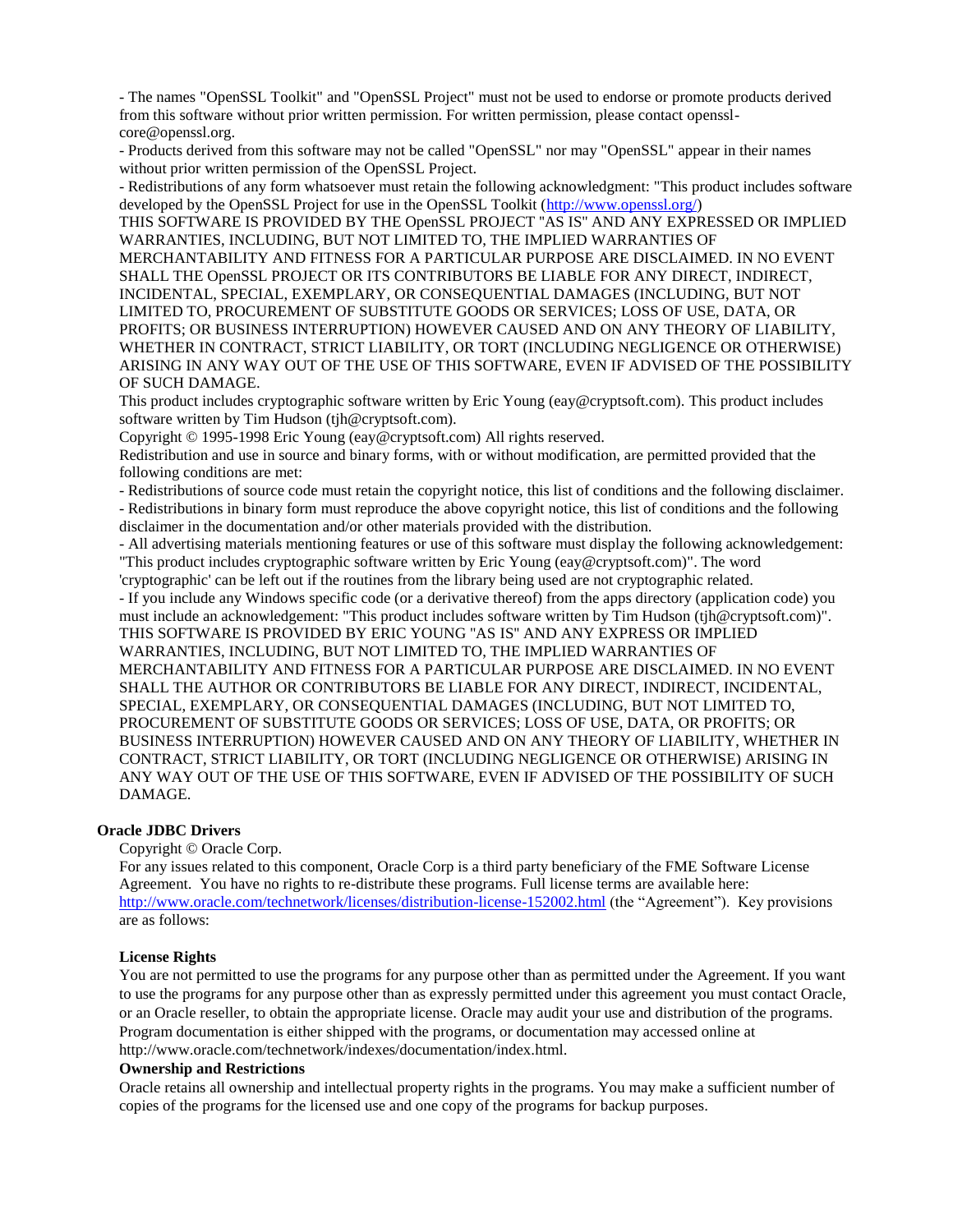## **Export**

You agree that U.S. export control laws and other applicable export and import laws govern your use of the programs, including technical data; additional information can be found on Oracle's Global Trade Compliance web site located at http://www.oracle.com/us/products/export/index.html. You agree that neither the programs nor any direct product thereof will be exported, directly, or indirectly, in violation of these laws, or will be used for any purpose prohibited by these laws including, without limitation, nuclear, chemical, or biological weapons proliferation.

## **Disclaimer of Warranty and Exclusive Remedies**

THE PROGRAMS ARE PROVIDED "AS IS" WITHOUT WARRANTY OF ANY KIND. ORACLE FURTHER DISCLAIMS ALL WARRANTIES, EXPRESS AND IMPLIED, INCLUDING WITHOUT LIMITATION, ANY IMPLIED WARRANTIES OF MERCHANTABILITY, FITNESS FOR A PARTICULAR PURPOSE OR NONINFRINGEMENT.

IN NO EVENT SHALL ORACLE BE LIABLE FOR ANY INDIRECT, INCIDENTAL, SPECIAL, PUNITIVE OR CONSEQUENTIAL DAMAGES, OR DAMAGES FOR LOSS OF PROFITS, REVENUE, DATA OR DATA USE, INCURRED BY YOU OR ANY THIRD PARTY, WHETHER IN AN ACTION IN CONTRACT OR TORT, EVEN IF ORACLE HAS BEEN ADVISED OF THE POSSIBILITY OF SUCH DAMAGES. ORACLE'S ENTIRE LIABILITY FOR DAMAGES HEREUNDER SHALL IN NO EVENT EXCEED ONE THOUSAND DOLLARS (U.S. \$1,000).

## **No Technical Support**

Oracle's technical support organization will not provide technical support, phone support, or updates to you for the programs licensed under this agreement.

### **End of Agreement**

You may terminate this agreement by destroying all copies of the programs. Oracle has the right to terminate your right to use the programs if you fail to comply with any of the terms of this agreement, in which case you shall destroy all copies of the programs.

## **Relationship Between the Parties**

The relationship between you and Oracle is that of licensee/licensor. Neither party will represent that it has any authority to assume or create any obligation, express or implied, on behalf of the other party, nor to represent the other party as agent, employee, franchisee, or in any other capacity. Nothing in this agreement shall be construed to limit either party's right to independently develop or distribute software that is functionally similar to the other party's products, so long as proprietary information of the other party is not included in such software.

## **Open Source**

"Open Source" software - software available without charge for use, modification and distribution - is often licensed under terms that require the user to make the user's modifications to the Open Source software or any software that the user 'combines' with the Open Source software freely available in source code form. If you use Open Source software in conjunction with the programs, you must ensure that your use does not: (i) create, or purport to create, obligations of Oracle with respect to the Oracle programs; or (ii) grant, or purport to grant, to any third party any rights to or immunities under Oracle's intellectual property or proprietary rights in the Oracle programs. For example, you may not develop a software program using an Oracle program and an Open Source program where such use results in a program file(s) that contains code from both the Oracle program and the Open Source program (including without limitation libraries) if the Open Source program is licensed under a license that requires any "modifications" be made freely available. You also may not combine the Oracle program with programs licensed under the GNU General Public License ("GPL") in any manner that could cause, or could be interpreted or asserted to cause, the Oracle program or any modifications thereto to become subject to the terms of the GPL.

**NOTICE OF RESTRICTED RIGHTS** - Programs delivered subject to the DOD FAR Supplement are 'commercial computer software' and use, duplication, and disclosure of the programs, including documentation, shall be subject to the licensing restrictions set forth in the applicable Oracle license agreement. Otherwise, programs delivered subject to the Federal Acquisition Regulations are 'restricted computer software' and use, duplication, and disclosure of the programs, including documentation, shall be subject to the restrictions in FAR 52.227-19, Commercial Computer Software-Restricted Rights (June 1987). Oracle America, Inc., 500 Oracle Parkway, Redwood City, CA 94065.

## **ORACLE, ODBC and DB2/CLI Template Library,**

Copyright © 1996-2010, Sergei Kuchin (skuchin@gmail.com)

This library is free software. Permission to use, copy, modify, and/or distribute this software for any purpose with or without fee is hereby granted, provided that the above copyright notice and this permission notice appear in all copies.

THE SOFTWARE IS PROVIDED "AS IS" AND THE AUTHOR DISCLAIMS ALL WARRANTIES WITH REGARD TO THIS SOFTWARE INCLUDING ALL IMPLIED WARRANTIES OF MERCHANTABILITY AND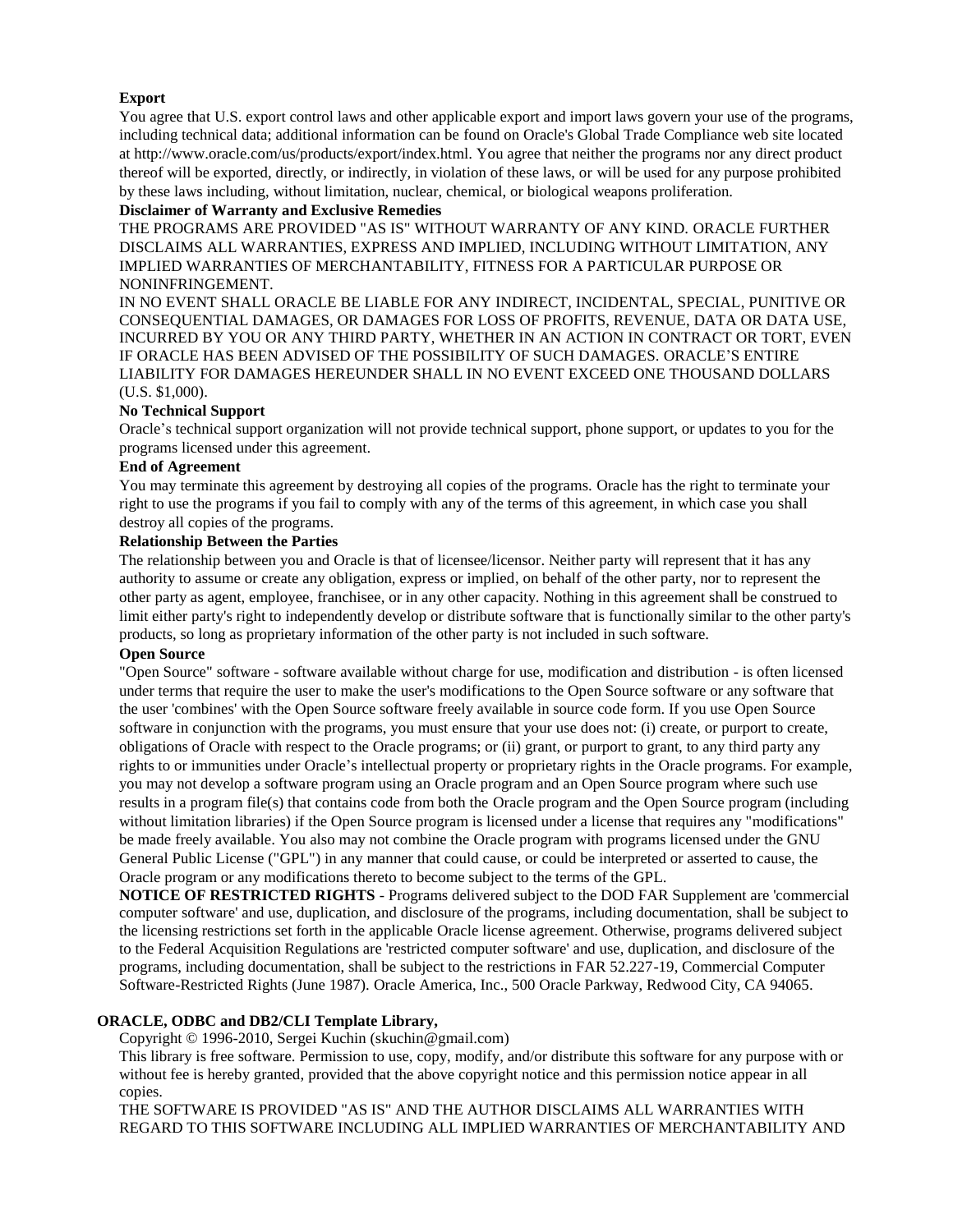FITNESS. IN NO EVENT SHALL THE AUTHOR BE LIABLE FOR ANY SPECIAL, DIRECT, INDIRECT, OR CONSEQUENTIAL DAMAGES OR ANY DAMAGES WHATSOEVER RESULTING FROM LOSS OF USE, DATA OR PROFITS, WHETHER IN AN ACTION OF CONTRACT, NEGLIGENCE OR OTHER TORTIOUS ACTION, ARISING OUT OF OR IN CONNECTION WITH THE USE OR PERFORMANCE OF THIS SOFTWARE.

### **Pointools Vortex**

Copyright © 2008 – 2015, Pointools Ltd. All rights reserved.

## **PostgreSQL Database Management System (formerly known as Postgres, then as Postgres95)**

Portions Copyright © 1996-2015, The PostgreSQL Global Development Group Portions Copyright © 1994, The Regents of the University of California

Permission to use, copy, modify, and distribute this software and its documentation for any purpose, without fee, and without a written agreement is hereby granted, provided that the above copyright notice and this paragraph and the following two paragraphs appear in all copies.

IN NO EVENT SHALL THE UNIVERSITY OF CALIFORNIA BE LIABLE TO ANY PARTY FOR DIRECT, INDIRECT, SPECIAL, INCIDENTAL, OR CONSEQUENTIAL DAMAGES, INCLUDING LOST PROFITS, ARISING OUT OF THE USE OF THIS SOFTWARE AND ITS DOCUMENTATION, EVEN IF THE UNIVERSITY OF CALIFORNIA HAS BEEN ADVISED OF THE POSSIBILITY OF SUCH DAMAGE.

THE UNIVERSITY OF CALIFORNIA SPECIFICALLY DISCLAIMS ANY WARRANTIES, INCLUDING, BUT NOT LIMITED TO, THE IMPLIED WARRANTIES OF MERCHANTABILITY AND FITNESS FOR A PARTICULAR PURPOSE. THE SOFTWARE PROVIDED HEREUNDER IS ON AN "AS-IS" BASIS, AND THE UNIVERSITY OF CALIFORNIA HAS NO OBLIGATIONS TO PROVIDE MAINTENANCE, SUPPORT, UPDATES, ENHANCEMENTS, OR MODIFICATIONS.

### **Python-Pillow**

Pillow is the friendly PIL fork. It is Copyright © 2010-2017 by Alex Clark and contributors The Python Imaging Library (PIL) is Copyright © 1997-2011 by Secret Labs AB & Copyright © 1995-2011 by Fredrik Lundh

Like PIL, Pillow is licensed under the open source PIL Software License:

By obtaining, using, and/or copying this software and/or its associated documentation, you agree that you have read, understood, and will comply with the following terms and conditions:

Permission to use, copy, modify, and distribute this software and its associated documentation for any purpose and without fee is hereby granted, provided that the above copyright notice appears in all copies, and that both that copyright notice and this permission notice appear in supporting documentation, and that the name of Secret Labs AB or the author not be used in advertising or publicity pertaining to distribution of the software without specific, written prior permission.

SECRET LABS AB AND THE AUTHOR DISCLAIMS ALL WARRANTIES WITH REGARD TO THIS SOFTWARE, INCLUDING ALL IMPLIED WARRANTIES OF MERCHANTABILITY AND FITNESS. IN NO EVENT SHALL SECRET LABS AB OR THE AUTHOR BE LIABLE FOR ANY SPECIAL, INDIRECT OR CONSEQUENTIAL DAMAGES OR ANY DAMAGES WHATSOEVER RESULTING FROM LOSS OF USE, DATA OR PROFITS, WHETHER IN AN ACTION OF CONTRACT, NEGLIGENCE OR OTHER TORTIOUS ACTION, ARISING OUT OF OR IN CONNECTION WITH THE USE OR PERFORMANCE OF THIS SOFTWARE.

### **Qhull**

Copyright © 1993-2015 C.B. Barber Arlington, MA and The National Science and Technology Research Center for Computation and Visualization of Geometric Structures (The Geometry Center) University of Minnesota email: qhull@qhull.org

This software includes Qhull from C.B. Barber and The Geometry Center.

Qhull is copyrighted as noted above. Qhull is free software and may be obtained via http from www.qhull.org. It may be freely copied, modified, and redistributed under the following conditions:

1. All copyright notices must remain intact in all files.

2. A copy of this text file must be distributed along with any copies of Qhull that you redistribute; this includes copies that you have modified, or copies of programs or other software products that include Qhull.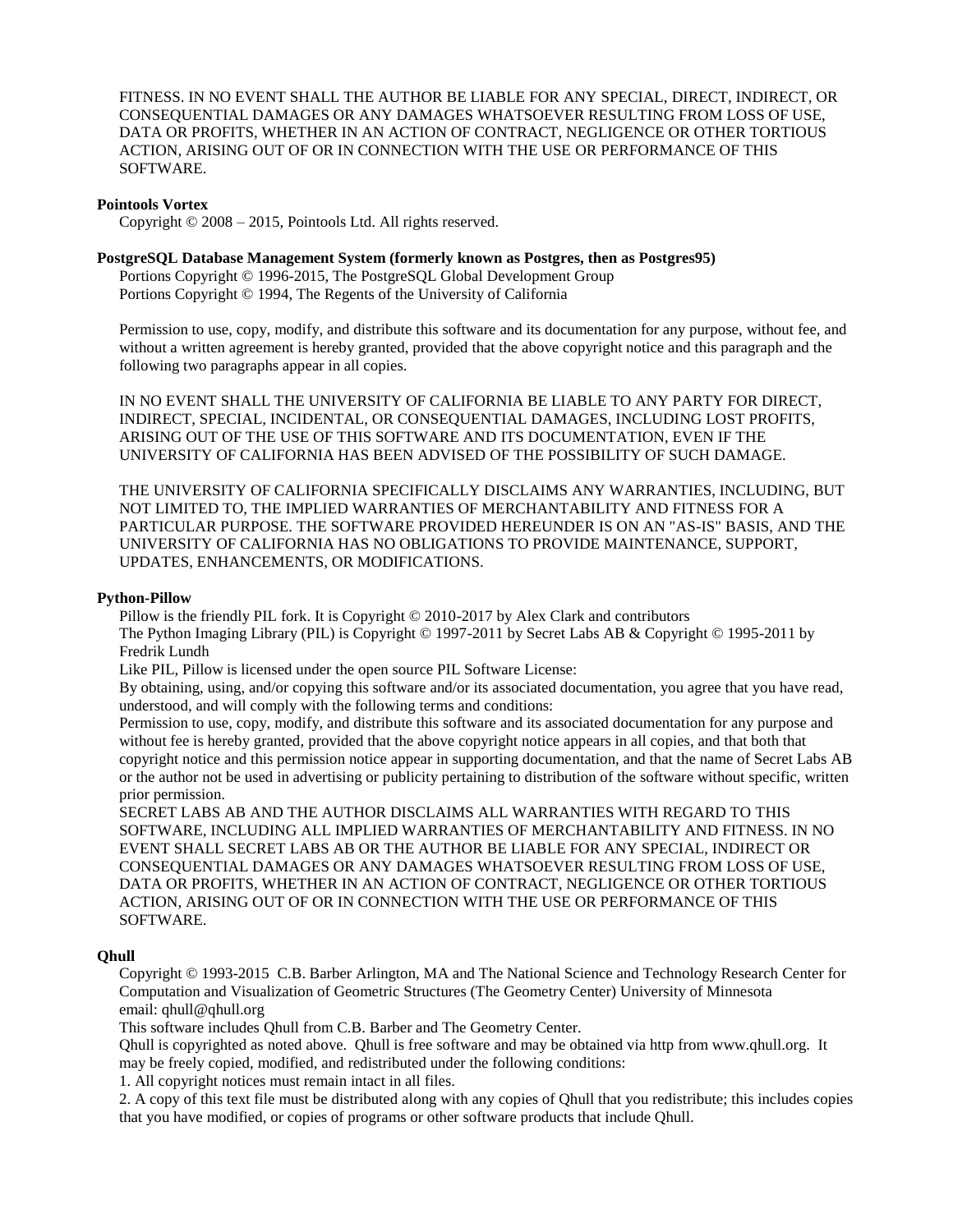3. If you modify Qhull, you must include a notice giving the name of the person performing the modification, the date of modification, and the reason for such modification.

4. When distributing modified versions of Qhull, or other software products that include Qhull, you must provide notice that the original source code may be obtained as noted above.

5. There is no warranty or other guarantee of fitness for Qhull, it is provided solely "as is". Bug reports or fixes may be sent to qhull\_bug@qhull.org; the authors may or may not act on them as they desire.

## **Requests-Kerberos**

Copyright © 2012 Kenneth Reitz

Permission to use, copy, modify and/or distribute this software for any purpose with or without fee is hereby granted, provided that the above copyright notice and this permission notice appear in all copies.

THE SOFTWARE IS PROVIDED "AS-IS" AND THE AUTHOR DISCLAIMS ALL WARRANTIES WITH REGARD TO THIS SOFTWARE INCLUDING ALL IMPLIED WARRANTIES OF MERCHANTABILITY AND FITNESS. IN NO EVENT SHALL THE AUTHOR BE LIABLE FOR ANY SPECIAL, DIRECT, INDIRECT, OR CONSEQUENTIAL DAMAGES OR ANY DAMAGES WHATSOEVER RESULTING FROM LOSS OF USE, DATA OR PROFITS, WHETHER IN AN ACTION OF CONTRACT, NEGLIGENCE OR OTHER TORTIOUS ACTION, ARISING OUT OF OR IN CONNECTION WITH THE USE OR PERFORMANCE OF THIS SOFTWARE.

## **Requests-NTLM**

Copyright © 2013 Ben Toews

Permission to use, copy, modify and/or distribute this software for any purpose with or without fee is hereby granted, provided that the above copyright notice and this permission notice appear in all copies.

THE SOFTWARE IS PROVIDED "AS-IS" AND THE AUTHOR DISCLAIMS ALL WARRANTIES WITH REGARD TO THIS SOFTWARE INCLUDING ALL IMPLIED WARRANTIES OF MERCHANTABILITY AND FITNESS. IN NO EVENT SHALL THE AUTHOR BE LIABLE FOR ANY SPECIAL, DIRECT, INDIRECT, OR CONSEQUENTIAL DAMAGES OR ANY DAMAGES WHATSOEVER RESULTING FROM LOSS OF USE, DATA OR PROFITS, WHETHER IN AN ACTION OF CONTRACT, NEGLIGENCE OR OTHER TORTIOUS ACTION, ARISING OUT OF OR IN CONNECTION WITH THE USE OR PERFORMANCE OF THIS SOFTWARE.

### **SeTa2009**

This grid file is produced by Landesamt für Kataster-, Vermessungs- und Kartenwesen (LKVK) of the Saarland.

### **Scintilla**

Copyright © 1998-2003 by Neil Hodgson neilh@scintilla.org. All Rights Reserved.

Permission to use, copy, modify, and distribute this software and its documentation for any purpose and without fee is hereby granted, provided that the above copyright notice appear in all copies and that both that copyright notice and this permission notice appear in supporting documentation.

NEIL HODGSON DISCLAIMS ALL WARRANTIES WITH REGARD TO THIS SOFTWARE, INCLUDING ALL IMPLIED WARRANTIES OF MERCHANTABILITY AND FITNESS, IN NO EVENT SHALL NEIL HODGSON BE LIABLE FOR ANY SPECIAL, INDIRECT OR CONSEQUENTIAL DAMAGES OR ANY DAMAGES WHATSOEVER RESULTING FROM LOSS OF USE, DATA OR PROFITS, WHETHER IN AN ACTION OF CONTRACT, NEGLIGENCE OR OTHER TORTIOUS ACTION, ARISING OUT OF OR IN CONNECTION WITH THE USE OR PERFORMANCE OF THIS SOFTWARE.

### **SmartHeap**

Portions Copyright ©1991-2016, Compuware Corporation.

## **SWQ**

Copyright © 2001 Information Interoperability Institute (3i)

Permission to use, copy, modify and distribute this software and its documentation for any purpose and without fee is hereby granted, provided that the above copyright notice appear in all copies, that both the copyright notice and this permission notice appear in supporting documentation, and that the name of 3i not be used in advertising or publicity pertaining to distribution of the software without specific, written prior permission. 3i makes no representations about the suitability of this software for any purpose. It is provided "as is" without express or implied warranty.

### **Tableau Data Extract API**

Copyright © 2003 - 2017 Tableau and its licensors. All rights reserved.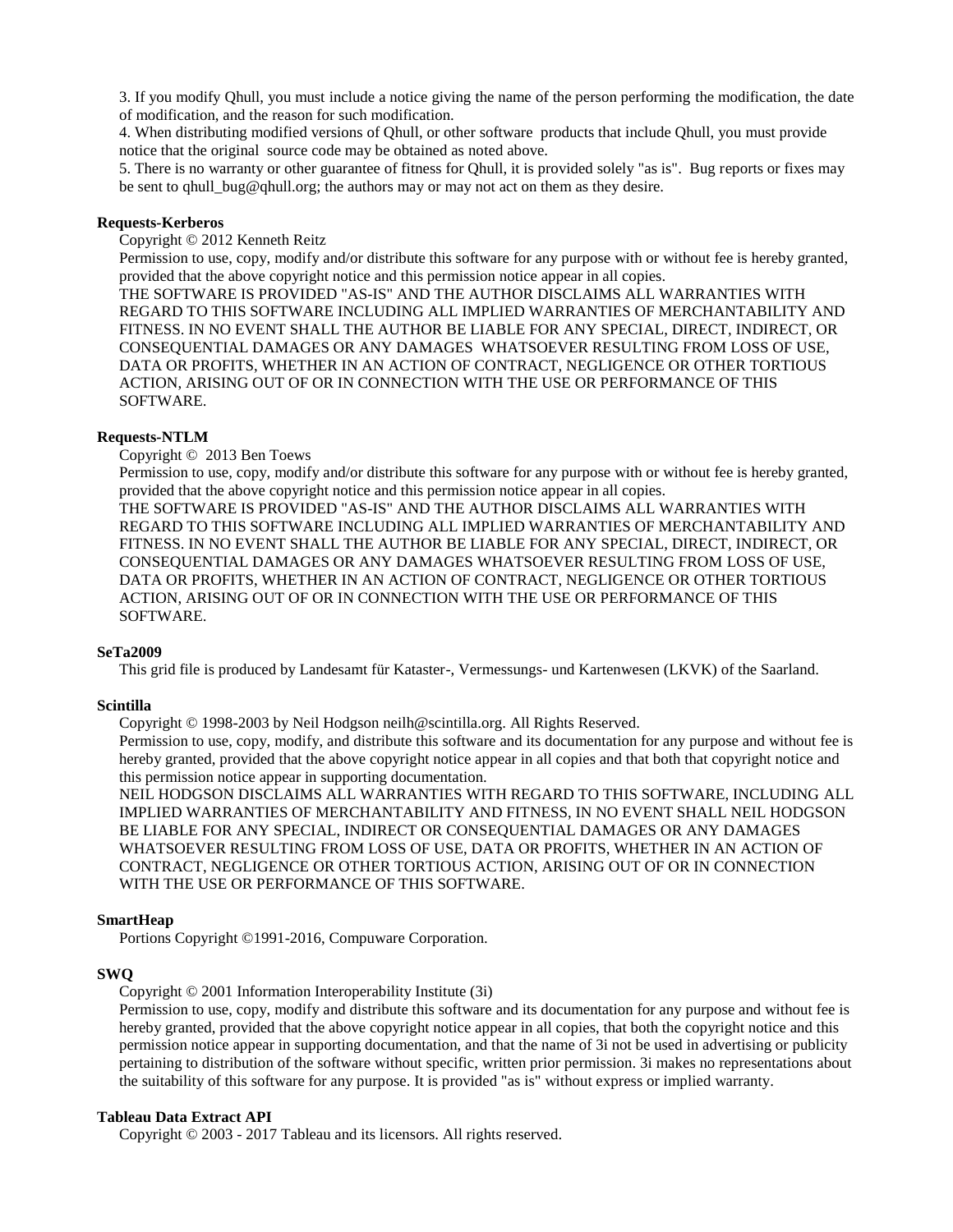Protected by U.S. Patents and Trademarks as noted at http://www.tableausoftware.com/IP; Patents pending. Portions of the overall program code Copyright © 2002 The Board of Trustees of the Leland Stanford Junior University. All rights reserved.

### **Teigha®**

This application incorporates Teigha® software pursuant to a license agreement with Open Design Alliance. Teigha® Copyright © 2002–2017 Open Design Alliance. All rights reserved.

### **WindowsZones**

Copyright © 1991-2016 Unicode, Inc. All rights reserved.

Distributed under the Terms of Use in http://www.unicode.org/copyright.html. Permission is hereby granted, free of charge, to any person obtaining a copy of the Unicode data files and any associated documentation (the "Data Files") or Unicode software and any associated documentation (the "Software") to deal in the Data Files or Software without restriction, including without limitation the rights to use, copy, modify, merge, publish, distribute, and/or sell copies of the Data Files or Software, and to permit persons to whom the Data Files or Software are furnished to do so, provided that either (a) this copyright and permission notice appear with all copies of the Data Files or Software, or (b) this copyright and permission notice appear in associated Documentation. THE DATA FILES AND SOFTWARE ARE PROVIDED "AS IS", WITHOUT WARRANTY OF ANY KIND, EXPRESS OR IMPLIED, INCLUDING BUT NOT LIMITED TO THE WARRANTIES OF MERCHANTABILITY, FITNESS FOR A PARTICULAR PURPOSE AND NONINFRINGEMENT OF THIRD PARTY RIGHTS. IN NO EVENT SHALL THE COPYRIGHT HOLDER OR HOLDERS INCLUDED IN THIS NOTICE BE LIABLE FOR ANY CLAIM, OR ANY SPECIAL INDIRECT OR CONSEQUENTIAL DAMAGES, OR ANY DAMAGES WHATSOEVER RESULTING FROM LOSS OF USE, DATA OR PROFITS, WHETHER IN AN ACTION OF CONTRACT, NEGLIGENCE OR OTHER TORTIOUS ACTION, ARISING OUT OF OR IN CONNECTION WITH THE USE OR PERFORMANCE OF THE DATA FILES OR SOFTWARE. Except as contained in this notice, the name of a copyright holder shall not be used in advertising or otherwise to promote the sale, use or other dealings in these Data Files or Software without prior written authorization of the copyright holder.

### **WiX**

Copyright © 2006-2013, Microsoft Corporation. This software is licensed under the Microsoft Reciprocal License [\(http://wix.codeplex.com/license\)](http://wix.codeplex.com/license).

### **What3Words**

This product contains functionality that permits interoperability with what3words. Any use of what3words logos, content or brand assets is under license from what3words. [www.what3words.com](http://www.what3words.com/)

### **Xfont**

Copyright © 2003 Hans Dietrich

Licensed under the Code Project Open License which is available here:<http://www.codeproject.com/info/cpol10.aspx> Home page[: http://www.codeproject.com/Articles/4190/XFont-Get-font-name-and-file-information](http://www.codeproject.com/Articles/4190/XFont-Get-font-name-and-file-information)

### **XlsxWriter**

Copyright © 2013 - 2016, John McNamara <jmcnamara@cpan.org> All rights reserved. Redistribution and use in source and binary forms, with or without modification, are permitted provided that the following conditions are met:

1. Redistributions of source code must retain the above copyright notice, this list of conditions and the following disclaimer.

2. Redistributions in binary form must reproduce the above copyright notice, this list of conditions and the following disclaimer in the documentation and/or other materials provided with the distribution.

THIS SOFTWARE IS PROVIDED BY THE COPYRIGHT HOLDERS AND CONTRIBUTORS "AS IS" AND ANY EXPRESS OR IMPLIED WARRANTIES, INCLUDING, BUT NOT LIMITED TO, THE IMPLIED WARRANTIES OF MERCHANTABILITY AND FITNESS FOR A PARTICULAR PURPOSE ARE DISCLAIMED. IN NO EVENT SHALL THE COPYRIGHT OWNER OR CONTRIBUTORS BE LIABLE FOR ANY DIRECT, INDIRECT, INCIDENTAL, SPECIAL, EXEMPLARY, OR CONSEQUENTIAL DAMAGES (INCLUDING, BUT NOT LIMITED TO, PROCUREMENT OF SUBSTITUTE GOODS OR SERVICES; LOSS OF USE, DATA, OR PROFITS; OR BUSINESS INTERRUPTION) HOWEVER CAUSED AND ON ANY THEORY OF LIABILITY, WHETHER IN CONTRACT, STRICT LIABILITY, OR TORT (INCLUDING NEGLIGENCE OR OTHERWISE) ARISING IN ANY WAY OUT OF THE USE OF THIS SOFTWARE, EVEN IF ADVISED OF THE POSSIBILITY OF SUCH DAMAGE. The views and conclusions contained in the software and documentation are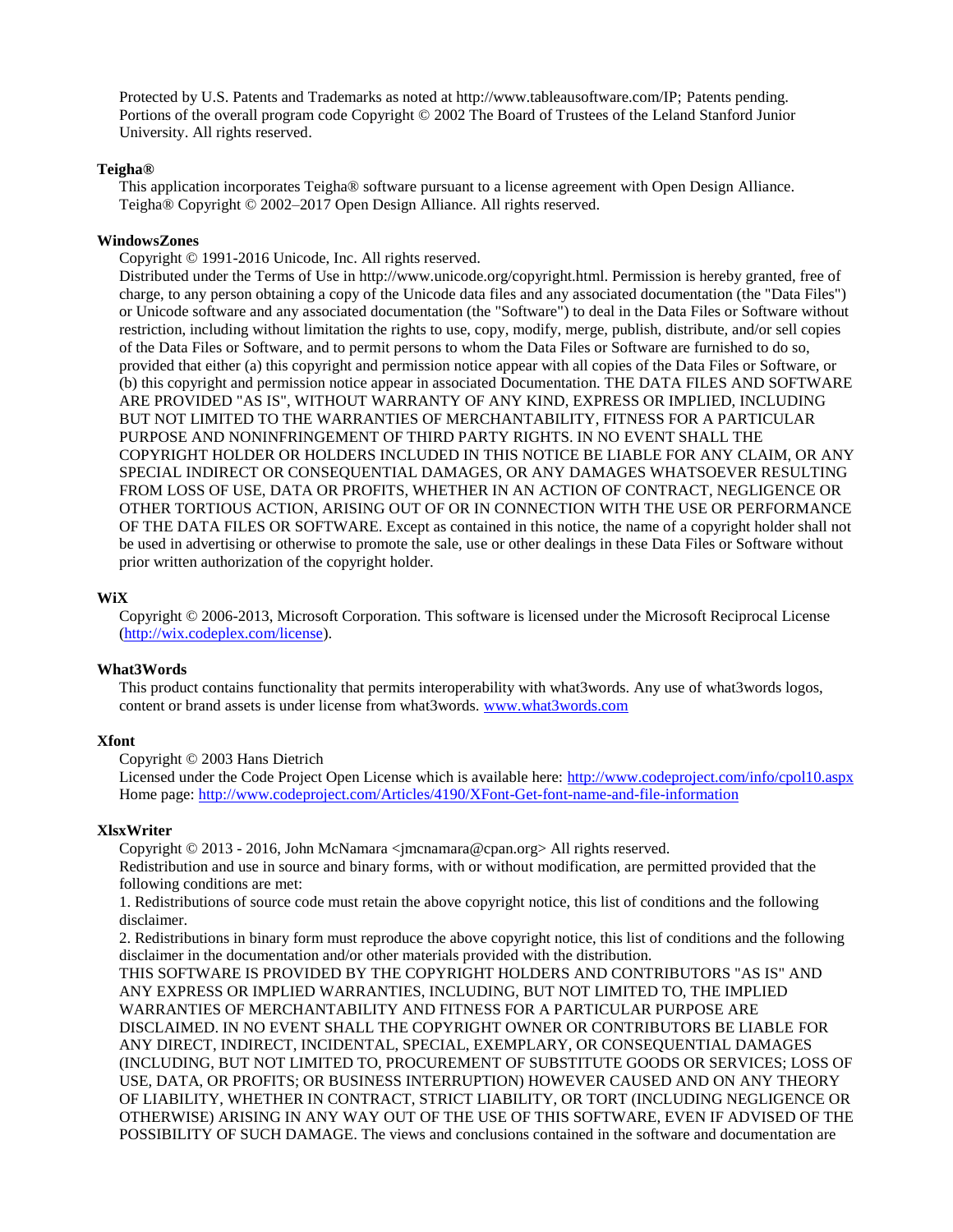those of the authors and should not be interpreted as representing official policies,either expressed or implied, of the FreeBSD Project.

## **ZFS SDK**

This product includes portions of the ZFS SDK v.9.0.1.

# **Zip**

# **Unzip**

## **Minizip**

Copyright © 1990-2009 Info-ZIP. All rights reserved.

For the purposes of this copyright and license, "Info-ZIP" is defined as the following set of individuals: Mark Adler, John Bush, Karl Davis, Harald Denker, Jean-Michel Dubois, Jean-loup Gailly, Hunter Goatley, Ed Gordon, Ian Gorman, Chris Herborth, Dirk Haase, Greg Hartwig, Robert Heath, Jonathan Hudson, Paul Kienitz, David Kirschbaum, Johnny Lee, Onno van der Linden, Igor Mandrichenko, Steve P. Miller, Sergio Monesi, Keith Owens, George Petrov, Greg Roelofs, Kai Uwe Rommel, Steve Salisbury, Dave Smith, Steven M. Schweda, Christian Spieler, Cosmin Truta, Antoine Verheijen, Paul von Behren, Rich Wales, Mike White. This software is provided "as is," without warranty of any kind, express or implied. In no event shall Info-ZIP or its contributors be held liable for any direct, indirect, incidental, special or consequential damages arising out of the use of or inability to use this software. Permission is granted to anyone to use this software for any purpose, including commercial applications, and to alter it and redistribute it freely, subject to the following restrictions:

1. Redistributions of source code must retain the above copyright notice, definition, disclaimer, and this list of conditions.

2. Redistributions in binary form (compiled executables) must reproduce the above copyright notice, definition, disclaimer, and this list of conditions in documentation and/or other materials provided with the distribution. The sole exception to this condition is redistribution of a standard UnZipSFX binary (including SFXWiz) as part of a selfextracting archive; that is permitted without inclusion of this license, as long as the normal SFX banner has not been removed from the binary or disabled.

3. Altered versions--including, but not limited to, ports to new operating systems, existing ports with new graphical interfaces, and dynamic, shared, or static library versions--must be plainly marked as such and must not be misrepresented as being the original source. Such altered versions also must not be misrepresented as being Info-ZIP releases--including, but not limited to, labeling of the altered versions with the names "Info-ZIP" (or any variation thereof, including, but not limited to, different capitalizations), "Pocket UnZip," "WiZ" or "MacZip" without the explicit permission of Info-ZIP. Such altered versions are further prohibited from misrepresentative use of the Zip-Bugs or Info-ZIP e-mail addresses or of the Info-ZIP URL(s).

4. Info-ZIP retains the right to use the names "Info-ZIP," "Zip," "UnZip," "UnZipSFX," "WiZ," "Pocket UnZip," "Pocket Zip," and "MacZip" for its own source and binary releases.

Portions produced under license from Her Majesty the Queen in Right of Canada, represented by the Minister of Natural Resources.

### **AMAZON SOFTWARE LICENSE – The following programs are licensed under the Amazon Software License, which states:**

*This Amazon Software License ("License") governs your use, reproduction, and distribution of the accompanying software as specified below.*

*Definitions* 

*"Licensor" means any person or entity that distributes its Work.*

*"Software" means the original work of authorship made available under this License.* 

*"Work" means the Software and any additions to or derivative works of the Software that are made available under this License.* 

*The terms "reproduce," "reproduction," "derivative works," and "distribution" have the meaning as provided under U.S. copyright law; provided, however, that for the purposes of this License, derivative works shall not include works that remain separable from, or merely link (or bind by name) to the interfaces of, the Work.* 

*Works, including the Software, are "made available" under this License by including in or with the Work either (a) a copyright notice referencing the applicability of this License to the Work, or (b) a copy of this License. 2. License Grants* 

*2.1 Copyright Grant. Subject to the terms and conditions of this License, each Licensor grants to you a perpetual, worldwide, non-exclusive, royalty-free, copyright license to reproduce, prepare derivative works of, publicly display, publicly perform, sublicense and distribute its Work and any resulting derivative works in any form.*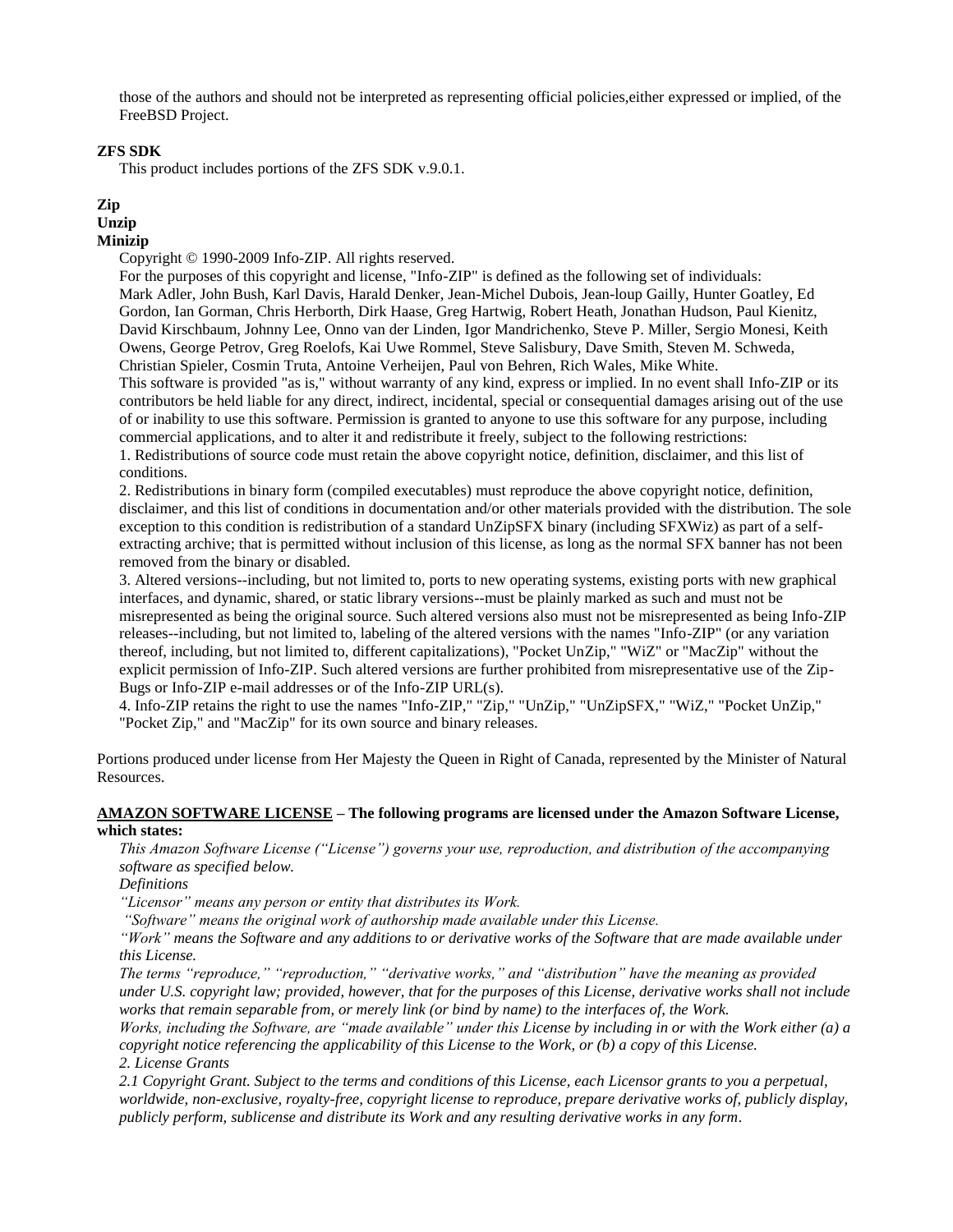*2.2 Patent Grant. Subject to the terms and conditions of this License, each Licensor grants to you a perpetual, worldwide, non-exclusive, royalty-free patent license to make, have made, use, sell, offer for sale, import, and otherwise transfer its Work, in whole or in part. The foregoing license applies only to the patent claims licensable by Licensor that would be infringed by Licensor's Work (or portion thereof) individually and excluding any combinations with any other materials or technology.*

*3. Limitations* 

*3.1 Redistribution. You may reproduce or distribute the Work only if (a) you do so under this License, (b) you include a complete copy of this License with your distribution, and (c) you retain without modification any copyright, patent, trademark, or attribution notices that are present in the Work.*

*3.2 Derivative Works. You may specify that additional or different terms apply to the use, reproduction, and distribution of your derivative works of the Work ("Your Terms") only if (a) Your Terms provide that the use limitation in Section 3.3 applies to your derivative works, and (b) you identify the specific derivative works that are subject to Your Terms. Notwithstanding Your Terms, this License (including the redistribution requirements in Section 3.1) will continue to apply to the Work itself.* 

*3.3 Use Limitation. The Work and any derivative works thereof only may be used or intended for use with the web services, computing platforms or applications provided by Amazon.com, Inc. or its affiliates, including Amazon Web Services, Inc.* 

*3.4 Patent Claims. If you bring or threaten to bring a patent claim against any Licensor (including any claim, crossclaim or counterclaim in a lawsuit) to enforce any patents that you allege are infringed by any Work, then your rights under this License from such Licensor (including the grants in Sections 2.1 and 2.2) will terminate immediately. 3.5 Trademarks. This License does not grant any rights to use any Licensor's or its affiliates' names, logos, or trademarks, except as necessary to reproduce the notices described in this License.* 

*3.6 Termination. If you violate any term of this License, then your rights under this License (including the grants in Sections 2.1 and 2.2) will terminate immediately.*

*4. Disclaimer of Warranty.* 

*THE WORK IS PROVIDED "AS IS" WITHOUT WARRANTIES OR CONDITIONS OF ANY KIND, EITHER EXPRESS OR IMPLIED, INCLUDING WARRANTIES OR CONDITIONS OF M ERCHANTABILITY, FITNESS FOR A PARTICULAR PURPOSE, TITLE OR NON-INFRINGEMENT. YOU BEAR THE RISK OF UNDERTAKING ANY ACTIVITIES UNDER THIS LICENSE. SOME STATES' CONSUMER LAWS DO NOT ALLOW EXCLUSION OF AN IMPLIED WARRANTY, SO THIS DISCLAIMER MAY NOT APPLY TO YOU.*

### *5. Limitation of Liability.*

*EXCEPT AS PROHIBITED BY APPLICABLE LAW, IN NO EVENT AND UNDER NO LEGAL THEORY, WHETHER IN TORT (INCLUDING NEGLIGENCE), CONTRACT, OR OTHERWISE SHALL ANY LICENSOR BE LIABLE TO YOU FOR DAMAGES, INCLUDING ANY DIRECT, INDIRECT, SPECIAL, INCIDENTAL, OR CONSEQUENTIAL DAMAGES ARISING OUT OF OR RELATED TO THIS LICENSE, THE USE OR INABILITY TO USE THE WORK (INCLUDING BUT NOT LIMITED TO LOSS OF GOODWILL, BUSINESS INTERRUPTION, LOST PROFITS OR*  DATA, COMPUTER FAILURE OR MALFUNCTION, OR ANY OTHER COMM ERCIAL DAMAGES OR LOSSES), *EVEN IF THE LICENSOR HAS BEEN ADVISED OF THE POSSIBILITY OF SUCH DAMAGES.*

### **AmazonKinesisClientLibrary**

Copyright © 2012-2015 Amazon.com, Inc. or its affiliates. All Rights Reserved.

## **APACHE LICENSE, VERSION 2.0 - The following programs are licensed under the Apache License, Version 2.0, which states:**

*TERMS AND CONDITIONS FOR USE, REPRODUCTION, AND DISTRIBUTION*

*1. Definitions.*

*"License" shall mean the terms and conditions for use, reproduction, and distribution as defined by Sections 1 through 9 of this document.*

*"Licensor" shall mean the copyright owner or entity authorized by the copyright owner that is granting the License. "Legal Entity" shall mean the union of the acting entity and all other entities that control, are controlled by, or are under common control with that entity. For the purposes of this definition, "control" means (i) the power, direct or indirect, to cause the direction or management of such entity, whether by contract or otherwise, or (ii) ownership of fifty percent (50%) or more of the outstanding shares, or (iii) beneficial ownership of such entity.*

*"You" (or "Your") shall mean an individual or Legal Entity exercising permissions granted by this License.*

*"Source" form shall mean the preferred form for making modifications, including but not limited to software source code, documentation source, and configuration files.*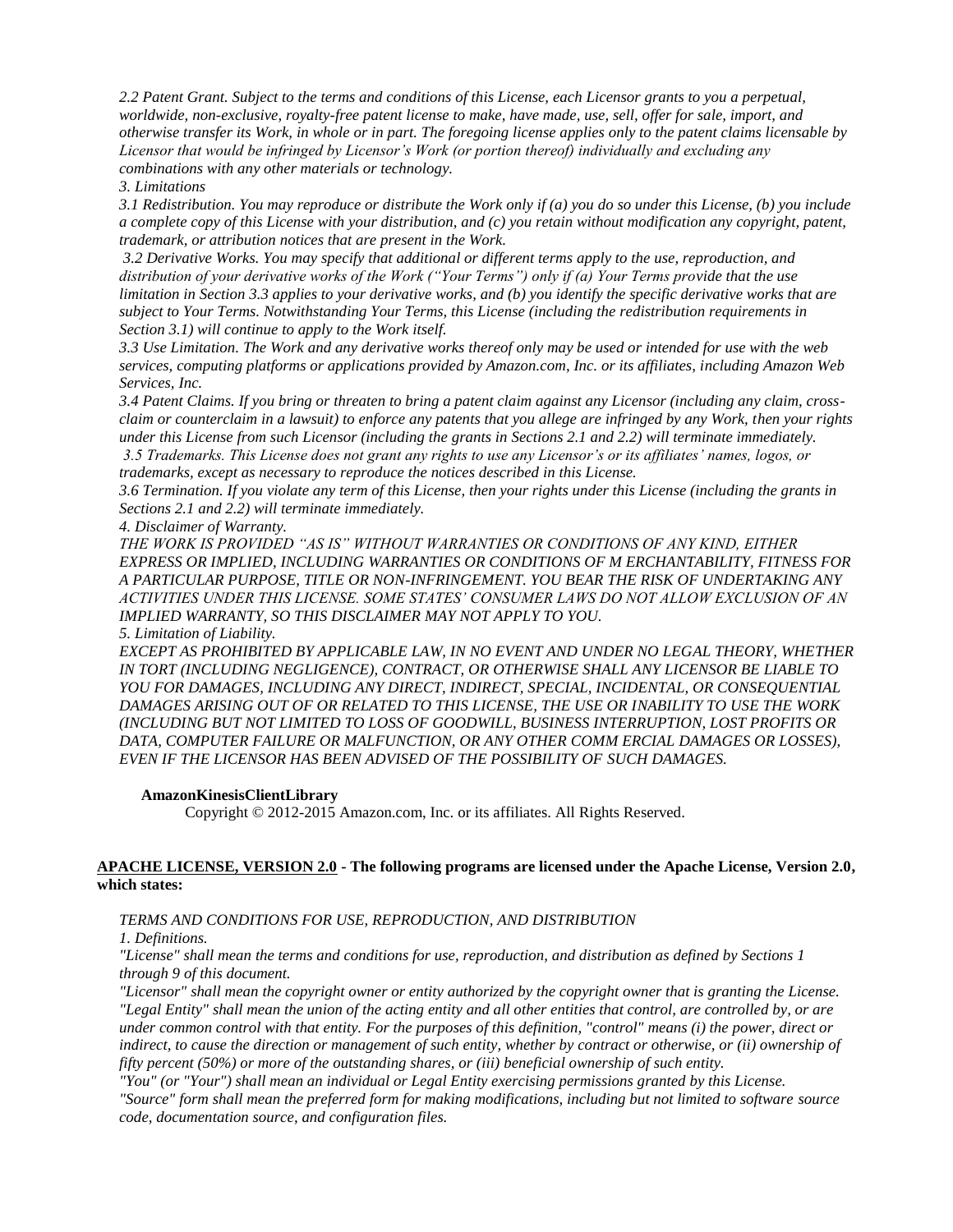*"Object" form shall mean any form resulting from mechanical transformation or translation of a Source form, including but not limited to compiled object code, generated documentation, and conversions to other media types. "Work" shall mean the work of authorship, whether in Source or Object form, made available under the License, as indicated by a copyright notice that is included in or attached to the work (an example is provided in the Appendix below).*

*"Derivative Works" shall mean any work, whether in Source or Object form, that is based on (or derived from) the Work and for which the editorial revisions, annotations, elaborations, or other modifications represent, as a whole, an original work of authorship. For the purposes of this License, Derivative Works shall not include works that remain separable from, or merely link (or bind by name) to the interfaces of, the Work and Derivative Works thereof.*

*"Contribution" shall mean any work of authorship, including the original version of the Work and any modifications or additions to that Work or Derivative Works thereof, that is intentionally submitted to Licensor for inclusion in the Work by the copyright owner or by an individual or Legal Entity authorized to submit on behalf of the copyright owner. For the purposes of this definition, "submitted" means any form of electronic, verbal, or written communication sent to the Licensor or its representatives, including but not limited to communication on electronic mailing lists, source code control systems, and issue tracking systems that are managed by, or on behalf of, the Licensor for the purpose of discussing and improving the Work, but excluding communication that is conspicuously marked or otherwise designated in writing by the copyright owner as "Not a Contribution."*

*"Contributor" shall mean Licensor and any individual or Legal Entity on behalf of whom a Contribution has been received by Licensor and subsequently incorporated within the Work.*

*2. Grant of Copyright License. Subject to the terms and conditions of this License, each Contributor hereby grants to You a perpetual, worldwide, non-exclusive, no-charge, royalty-free, irrevocable copyright license to reproduce, prepare Derivative Works of, publicly display, publicly perform, sublicense, and distribute the Work and such Derivative Works in Source or Object form.*

*3. Grant of Patent License. Subject to the terms and conditions of this License, each Contributor hereby grants to You a perpetual, worldwide, non-exclusive, no-charge, royalty-free, irrevocable (except as stated in this section) patent license to make, have made, use, offer to sell, sell, import, and otherwise transfer the Work, where such license applies only to those patent claims licensable by such Contributor that are necessarily infringed by their Contribution(s) alone or by combination of their Contribution(s) with the Work to which such Contribution(s) was submitted. If You institute patent litigation against any entity (including a cross-claim or counterclaim in a lawsuit) alleging that the Work or a Contribution incorporated within the Work constitutes direct or contributory patent infringement, then any patent licenses granted to You under this License for that Work shall terminate as of the date such litigation is filed.*

*4. Redistribution. You may reproduce and distribute copies of the Work or Derivative Works thereof in any medium, with or without modifications, and in Source or Object form, provided that You meet the following conditions:*

- *1. You must give any other recipients of the Work or Derivative Works a copy of this License; and*
- *2. You must cause any modified files to carry prominent notices stating that You changed the files; and*
- *3. You must retain, in the Source form of any Derivative Works that You distribute, all copyright, patent, trademark, and attribution notices from the Source form of the Work, excluding those notices that do not pertain to any part of the Derivative Works; and*
- *4. If the Work includes a "NOTICE" text file as part of its distribution, then any Derivative Works that You distribute must include a readable copy of the attribution notices contained within such NOTICE file, excluding those notices that do not pertain to any part of the Derivative Works, in at least one of the following places:*  within a NOTICE text file distributed as part of the Derivative Works; within the Source form or documentation, *if provided along with the Derivative Works; or, within a display generated by the Derivative Works, if and wherever such third-party notices normally appear. The contents of the NOTICE file are for informational purposes only and do not modify the License. You may add Your own attribution notices within Derivative Works that You distribute, alongside or as an addendum to the NOTICE text from the Work, provided that such additional attribution notices cannot be construed as modifying the License. You may add Your own copyright statement to Your modifications and may provide additional or different license terms and conditions for use, reproduction, or distribution of Your modifications, or for any such Derivative Works as a whole, provided Your use, reproduction, and distribution of the Work otherwise complies with the conditions stated in this License.*

*5. Submission of Contributions. Unless You explicitly state otherwise, any Contribution intentionally submitted for inclusion in the Work by You to the Licensor shall be under the terms and conditions of this License, without any additional terms or conditions. Notwithstanding the above, nothing herein shall supersede or modify the terms of any separate license agreement you may have executed with Licensor regarding such Contributions.*

*6. Trademarks. This License does not grant permission to use the trade names, trademarks, service marks, or product names of the Licensor, except as required for reasonable and customary use in describing the origin of the Work and reproducing the content of the NOTICE file.*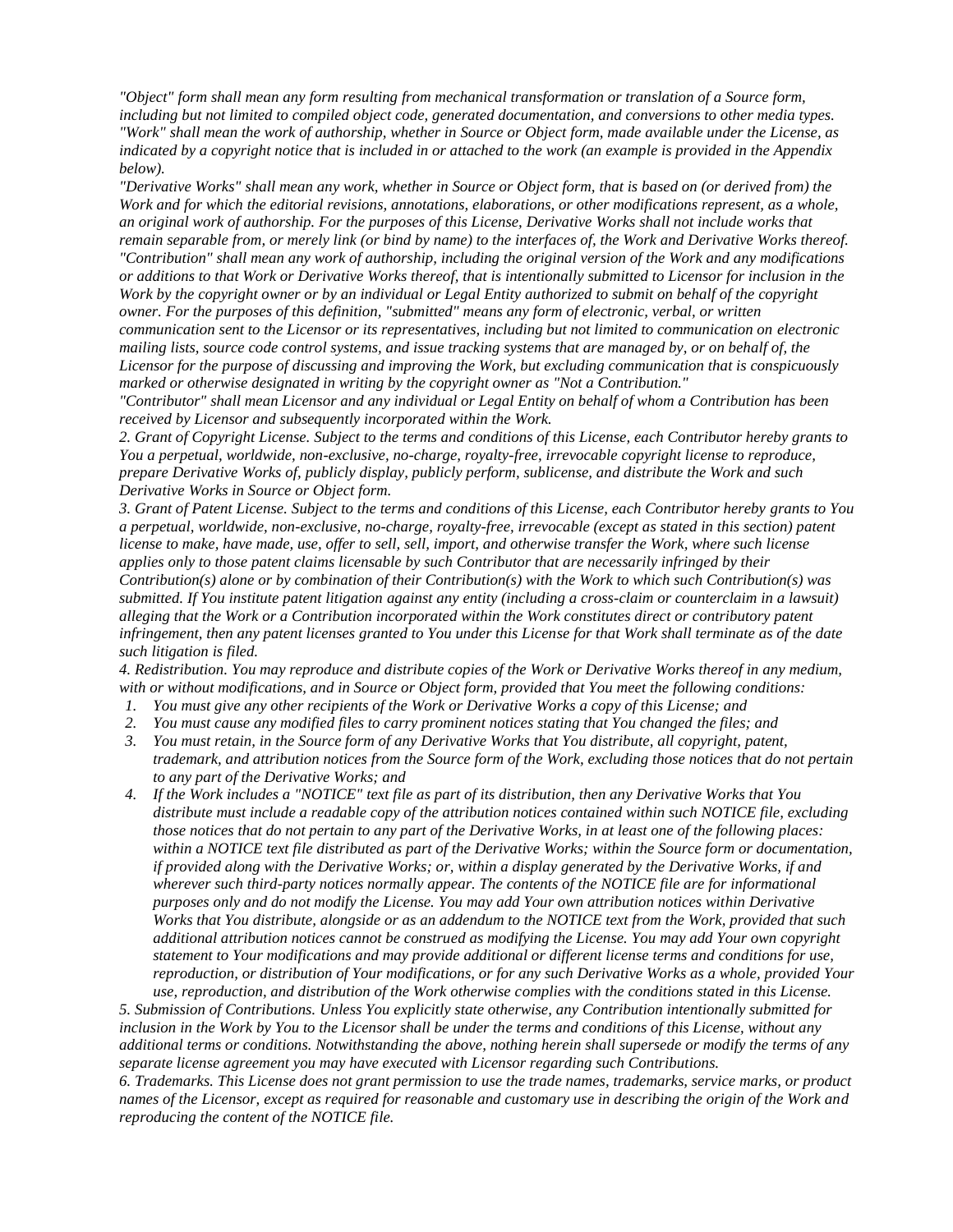*7. Disclaimer of Warranty. Unless required by applicable law or agreed to in writing, Licensor provides the Work (and each Contributor provides its Contributions) on an "AS IS" BASIS, WITHOUT WARRANTIES OR CONDITIONS OF ANY KIND, either express or implied, including, without limitation, any warranties or conditions of TITLE, NON-INFRINGEMENT, MERCHANTABILITY, or FITNESS FOR A PARTICULAR PURPOSE. You are solely responsible for determining the appropriateness of using or redistributing the Work and assume any risks associated with Your exercise of permissions under this License.*

*8. Limitation of Liability. In no event and under no legal theory, whether in tort (including negligence), contract, or otherwise, unless required by applicable law (such as deliberate and grossly negligent acts) or agreed to in writing, shall any Contributor be liable to You for damages, including any direct, indirect, special, incidental, or* 

*consequential damages of any character arising as a result of this License or out of the use or inability to use the Work (including but not limited to damages for loss of goodwill, work stoppage, computer failure or malfunction, or any and all other commercial damages or losses), even if such Contributor has been advised of the possibility of such damages.*

*9. Accepting Warranty or Additional Liability. While redistributing the Work or Derivative Works thereof, You may choose to offer, and charge a fee for, acceptance of support, warranty, indemnity, or other liability obligations and/or rights consistent with this License. However, in accepting such obligations, You may act only on Your own behalf and on Your sole responsibility, not on behalf of any other Contributor, and only if You agree to indemnify, defend, and hold each Contributor harmless for any liability incurred by, or claims asserted against, such Contributor by reason of your accepting any such warranty or additional liability.*

You may obtain a copy of the License at [www.apache.org/licenses/LICENSE-2.0.](http://www.apache.org/licenses/LICENSE-2.0) Unless required by applicable law or agreed to in writing, software distributed under the License is distributed on an "AS IS" BASIS, WITHOUT WARRANTIES OR CONDITIONS OF ANY KIND, either express or implied.

#### **Apache ActiveMQ**

Copyright © 2005-2008, The Apache Software Foundation. This product includes software developed at The Apache Software Foundation [\(http://www.apache.org/\)](http://www.apache.org/). Home page: http://activemq.apache.org/

#### **Apache Commons Codec**

Home page:<http://commons.apache.org/proper/commons-codec/>

### **Apache Commons Lang**

Copyright © 2001-2011 The Apache Software Foundation. This product includes software developed by The Apache Software Foundation [\(http://www.apache.org/\)](http://www.apache.org/) Home page:<http://commons.apache.org/proper/commons-lang>

## **Apache Commons Logging**

Copyright © 2001 - 2013 Apache Software Foundation. This product includes software developed by The Apache Software Foundation [\(http://www.apache.org/\)](http://www.apache.org/). Home page:<http://commons.apache.org/proper/commons-logging/>

### **Apache Jakarta Commons IO**

Copyright © 2001-2007, The Apache Software Foundation. This product includes software developed at The Apache Software Foundation [\(http://www.apache.org/\)](http://www.apache.org/). Home page:<http://commons.apache.org/proper/commons-io/>

### **Apache Log4j**

Copyright © 2007 The Apache Foundation This product includes software developed by The Apache Software Foundation [\(http://www.apache.org/\)](http://www.apache.org/). Home page:<http://logging.apache.org/log4j/>

#### **Apache XALAN-C**

Copyright © 1999-2012 The Apache Software Foundation. This product includes software developed at The Apache Software Foundation [\(http://www.apache.org/\)](http://www.apache.org/).

This software is based on the ASF XERCES-C project.

Portions of this software were originally based on the following:

- software copyright © 1999, IBM Corporation. [\(http://www.ibm.com\)](http://www.ibm.com/).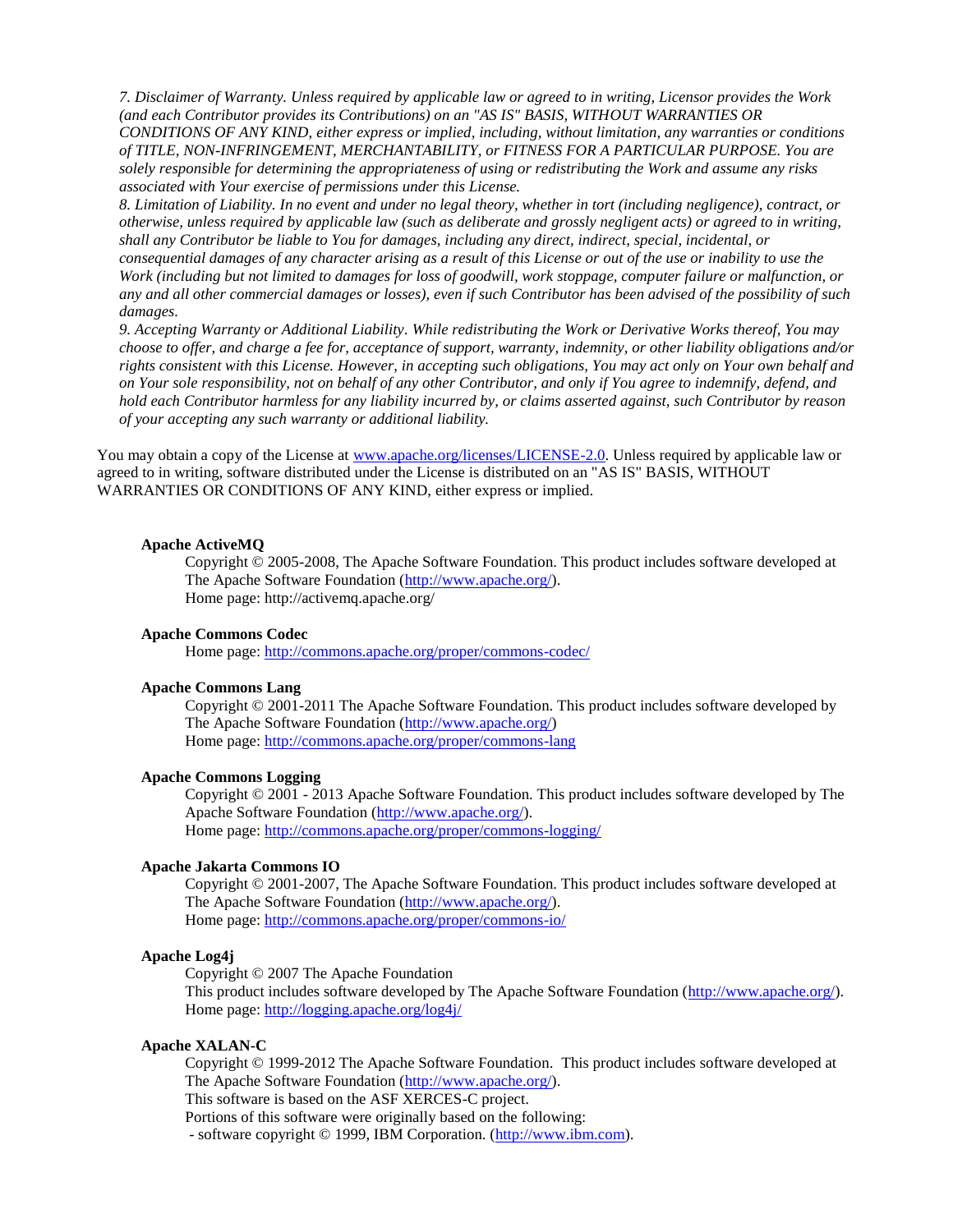#### **AWS SDK for Java**

Copyright © 2010-2015 Amazon.com, Inc. or its affiliates. All Rights Reserved.

This product includes software developed by Amazon Technologies, Inc [\(http://www.amazon.com/\)](http://www.amazon.com/).

This software includes third party software subject to the following copyrights:

- XML parsing and utility functions from JetS3t - Copyright 2006-2009 James Murty

- JSON parsing and utility functions from JSON.org - Copyright 2002 JSON.org

- PKCS#1 PEM encoded private key parsing and utility functions from oauth.googlecode.com. Copyright 1998-2010 AOL Inc.

Home page:<http://aws.amazon.com/sdk-for-java/>

#### **BigQuery API Client Library for Java**

Copyright © 2016 Google, Inc.

#### **Boto3**

Copyright © 2013-2017 Amazon.com, Inc. or its affiliates. All Rights Reserved. Home page:<https://github.com/boto/boto3>

#### **Botocore**

Copyright © 2013-2017 Amazon.com, Inc. or its affiliates. All Rights Reserved. Botocore includes a vendorized copy of the requests python library to ease installation. Requests License. Copyright 2013 Kenneth Reitz Licensed under the Apache License, Version 2.0 (the "License"); you may not use this file except in compliance with the License. You may obtain a copy of the License at http://www.apache.org/licenses/LICENSE-2.0 Unless required by applicable law or agreed to in writing, software distributed under the License is distributed on an "AS IS" BASIS, WITHOUT WARRANTIES OR CONDITIONS OF ANY KIND, either express or implied. See the License for the specific language governing permissions and limitations under the License.

The requests library also includes some vendorized python libraries to ease installation. Urllib3 License.This is the MIT license: http://www.opensource.org/licenses/mit-license.php Copyright 2008-2011 Andrey Petrov and contributors (see CONTRIBUTORS.txt),Modifications copyright 2012 Kenneth Reitz. Permission is hereby granted, free of charge, to any person obtaining a copy of this software and associated documentation files (the "Software"), to deal in the Software without restriction, including without limitation the rights to use, copy, modify, merge, publish, distribute, sublicense, and/or sell copies of the Software, and to permit persons to whom the Software is furnished to do so, subject to the following conditions: The above copyright notice and this permission notice shall be included in all copies or substantial portions of the Software. THE SOFTWARE IS PROVIDED "AS IS", WITHOUT WARRANTY OF ANY KIND, EXPRESS OR IMPLIED, INCLUDING BUT NOT LIMITED TO THE WARRANTIES OF MERCHANTABILITY, FITNESS FOR A PARTICULAR PURPOSE AND NONINFRINGEMENT. IN NO EVENT SHALL THE AUTHORS OR COPYRIGHT HOLDERS BE LIABLE FOR ANY CLAIM, DAMAGES OR OTHER LIABILITY, WHETHER IN AN ACTION OF CONTRACT, TORT OR OTHERWISE, ARISING FROM, OUT OF OR IN CONNECTION WITH THE SOFTWARE OR THE USE OR OTHER DEALINGS IN THE SOFTWARE.

Chardet License. This library is free software; you can redistribute it and/or modify it under the terms of the GNU Lesser General Public License as published by the Free Software Foundation; either version 2.1 of the License, or (at your option) any later version. This library is distributed in the hope that it will be useful, but WITHOUT ANY WARRANTY; without even the implied warranty of MERCHANTABILITY or FITNESS FOR A PARTICULAR PURPOSE. See the GNU Lesser General Public License for more details. You should have received a copy of the GNU Lesser General Public License along with this library; if not, write to the Free Software Foundation, Inc., 51 Franklin St, Fifth Floor, Boston, MA 02110-1301 USA

Bundle of CA Root Certificates. This library is free software; you can redistribute it and/or modify it under the terms of the GNU Lesser General Public License as published by the Free Software Foundation; either version 2.1 of the License, or (at your option) any later version. This library is distributed in the hope that it will be useful, but WITHOUT ANY WARRANTY; without even the implied warranty of MERCHANTABILITY or FITNESS FOR A PARTICULAR PURPOSE. See the GNU Lesser General Public License for more details. You should have received a copy of the GNU Lesser General Public License along with this library; if not, write to the Free Software Foundation, Inc., 51 Franklin St, Fifth Floor, Boston, MA 02110-1301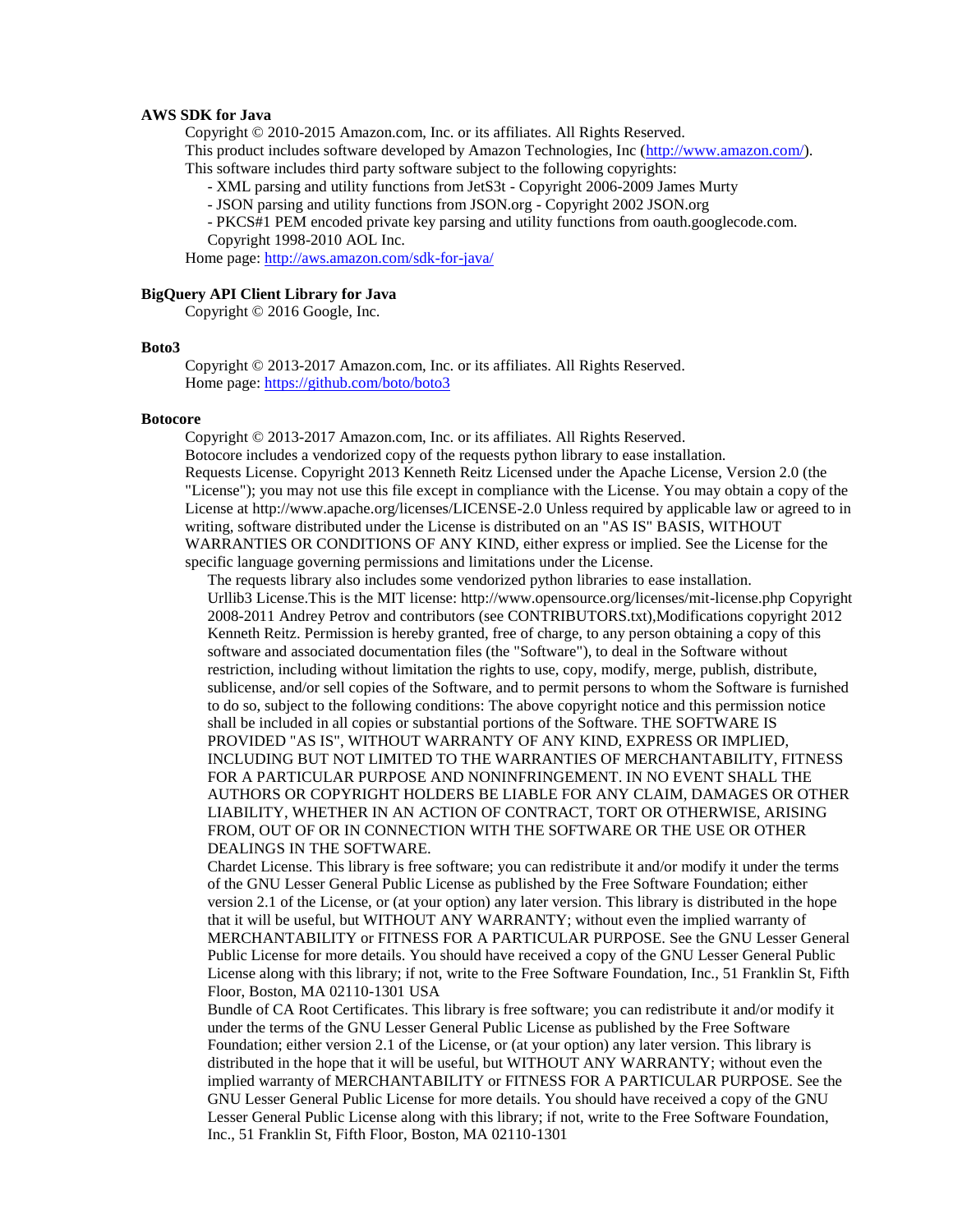### **DiskCache**

Copyright © 2016 Grant Jenks

### **Esri File Geodatabase C++ API**

Copyright © 2017 Esri Home page:<https://github.com/Esri/file-geodatabase-api>

### **Guava**

Copyright © The Guava Authors

#### **HttpClient**

Copyright © 1999-2012 Apache Software Foundation. This product includes software developed at The Apache Software Foundation [\(http://www.apache.org/\)](http://www.apache.org/). Home page:<http://hc.apache.org/>

### **HttpCore**

Copyright © 2005-2012 Apache Software Foundation. This product includes software developed at The Apache Software Foundation [\(http://www.apache.org/\)](http://www.apache.org/). Home page:<https://hc.apache.org/httpcomponents-core-ga/>

### **Insight Segmentation & Registration Toolkit**

Copyright © 1999-2011 Insight Software Consortium Home page: [https://itk.org](https://itk.org/)

#### **Jackcess**

Copyright © 2005-2017, Health Market Science. Homepage: [http://jackcess.sourceforge.net](http://jackcess.sourceforge.net/)

### **Jackcess Encrypt**

Copyright © 2015 James Ahlborn Home page:<http://jackcessencrypt.sourceforge.net/>

#### **Jackson JSON processor**

Jackson is a high-performance, Free/Open Source JSON processing library. It was originally written by Tatu Saloranta (tatu.saloranta@iki.fi), and has been in development since 2007. It is currently developed by a community of developers, as well as supported commercially by FasterXML.com. Home page:<http://wiki.fasterxml.com/JacksonHome>

#### **Log4Qt**

Copyright © 2007 - 2009 Martin Heinrich The software is derived from the Log4j package of the Apache Software Foundation [\(http://logging.apache.org/log4j\)](http://logging.apache.org/log4j).

#### **Meta Raster Format (MRF) Driver for GDAL.**

This project includes the Meta Raster Format (MRF) driver for GDAL. The Meta Raster Format was originally developed at the Jet Propulsion Laboratory as part of Tiled WMS. The Meta Raster Format driver for GDAL was released as open source using the Apache 2.0 License on GitHub in October 2013.

## **MRF**

Copyright © 2002-2015, California Institute of Technology.

All rights reserved. Based on Government Sponsored Research under contracts NAS7-1407 and/or NAS7- 03001.

Redistribution and use in source and binary forms, with or without modification, are permitted provided that the following conditions are met:

 1. Redistributions of source code must retain the above copyright notice, this list of conditions and the following disclaimer.

 2. Redistributions in binary form must reproduce the above copyright notice, this list of conditions and the following disclaimer in the documentation and/or other materials provided with the distribution.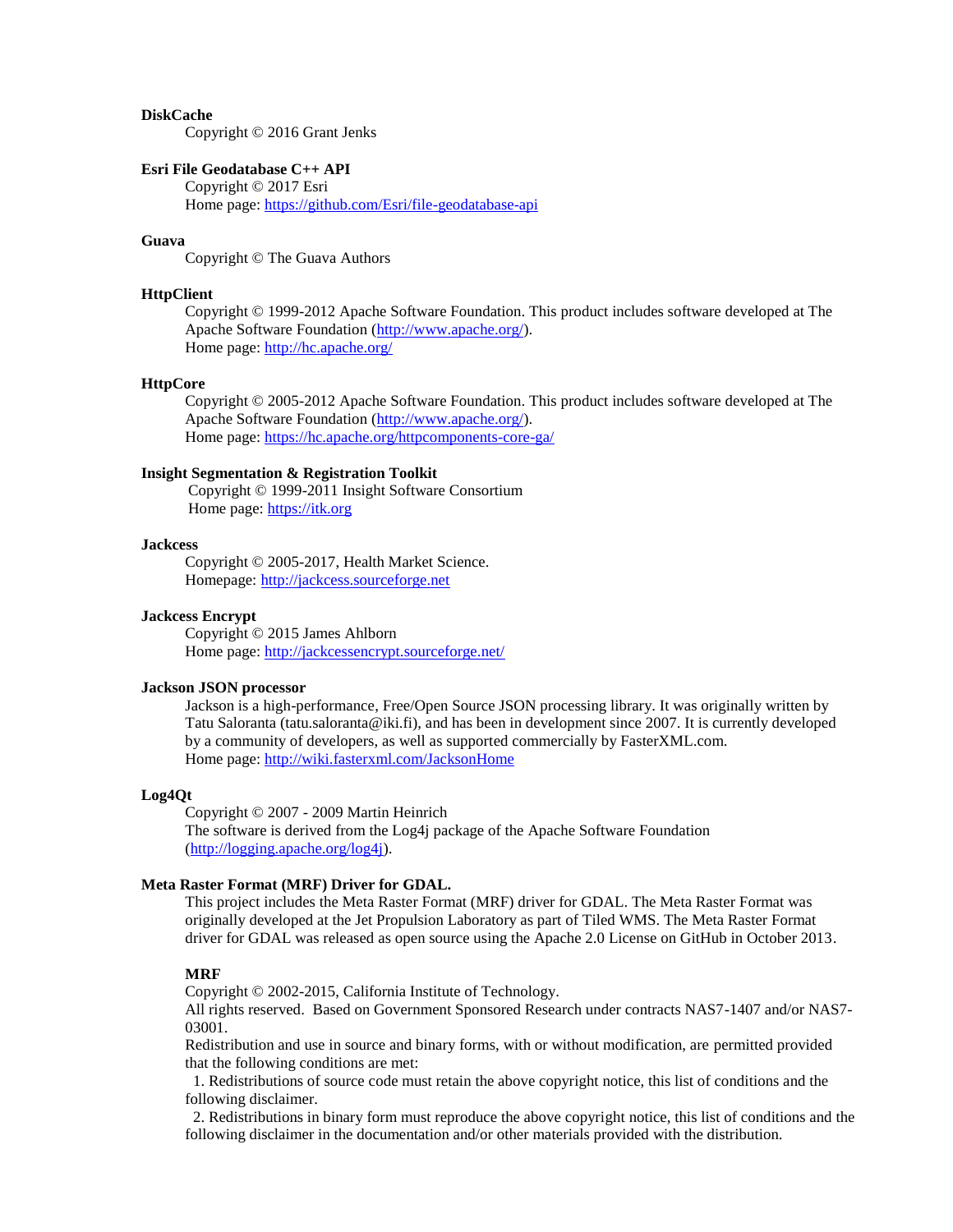3. Neither the name of the California Institute of Technology (Caltech), its operating division the Jet Propulsion Laboratory (JPL), the National Aeronautics and Space Administration (NASA), nor the names of its contributors may be used to endorse or promote products derived from this software without specific prior written permission.

THIS SOFTWARE IS PROVIDED BY THE COPYRIGHT HOLDERS AND CONTRIBUTORS "AS IS" AND ANY EXPRESS OR IMPLIED WARRANTIES, INCLUDING, BUT NOT LIMITED TO, THE IMPLIED WARRANTIES OF MERCHANTABILITY AND FITNESS FOR A PARTICULAR PURPOSE ARE DISCLAIMED. IN NO EVENT SHALL THE CALIFORNIA INSTITUTE OF TECHNOLOGY BE LIABLE FOR ANY DIRECT, INDIRECT, INCIDENTAL, SPECIAL,EXEMPLARY, OR CONSEQUENTIAL DAMAGES (INCLUDING, BUT NOT LIMITED TO, PROCUREMENT OF SUBSTITUTE GOODS OR SERVICES;LOSS OF USE, DATA, OR PROFITS; OR BUSINESS INTERRUPTION) HOWEVER CAUSED AND ON ANY THEORY OF LIABILITY, WHETHER IN CONTRACT,STRICT LIABILITY, OR TORT (INCLUDING NEGLIGENCE OR OTHERWISE) ARISING IN ANY WAY OUT OF THE USE OF THIS SOFTWARE, EVEN IF ADVISED OF THE POSSIBILITY OF SUCH DAMAGE.

Portions of the MRF source code are Copyright Esri and licensed under the Apache 2.0 license.

 $-$ 

This project includes Limited Error Raster Compression (LERC) software.

## **LERC**.

Copyright © 2015 Esri

This software embodiment is an implementation of United States Patent 9002126, Limited Error Raster Compression (LERC).

Assignee: Esri.

Assignors/Inventors: Maurer, Thomas (Redlands, CA); Gao, Peng (Redlands, CA); Becker, Peter (Redlands, CA).

The right to practice this patent is hereby granted under the Apache V2.0 License Agreement, Clause 3 - Grant of Patent License for the following fields of use: GIS, terrestrial and extra-terrestrial mapping, and other related earth sciences applications.

The license is available at http://github.com/Esri/lerc/

For additional information, contact:

Environmental Systems Research Institute, Inc.

Attn: Contracts and Legal Department

380 New York Street

Redlands, CA 92373

E-mail: contracts@esri.com

## **Mongo C++ Driver**

Copyright © 2015 MongoDB Inc. Home page:<https://github.com/mongodb/mongo-cxx-driver>

### **The Netty Project**

Copyright © 2011 The Netty Project. Please visit the Netty web site for more information:<http://netty.io/>

The Netty Project licenses this file to you under the Apache License, version 2.0 (the "License"); you may not use this file except in compliance with the License. You may obtain a copy of the License at: <http://www.apache.org/licenses/LICENSE-2.0>

This product contains the extensions to Java Collections Framework which has been derived from the works by JSR-166 EG, Doug Lea, and Jason T. Greene:

\* LICENSE: \* license/LICENSE.jsr166y.txt (Public Domain)

\* HOMEPAGE: \* http://gee.cs.oswego.edu/cgi-bin/viewcvs.cgi/jsr166/

http://viewvc.jboss.org/cgi-bin/viewvc.cgi/jbosscache/experimental/jsr166/

This product contains a modified version of Robert Harder's Public Domain Base64 Encoder and Decoder, which can be obtained at:

\* LICENSE: \* license/LICENSE.base64.txt (Public Domain)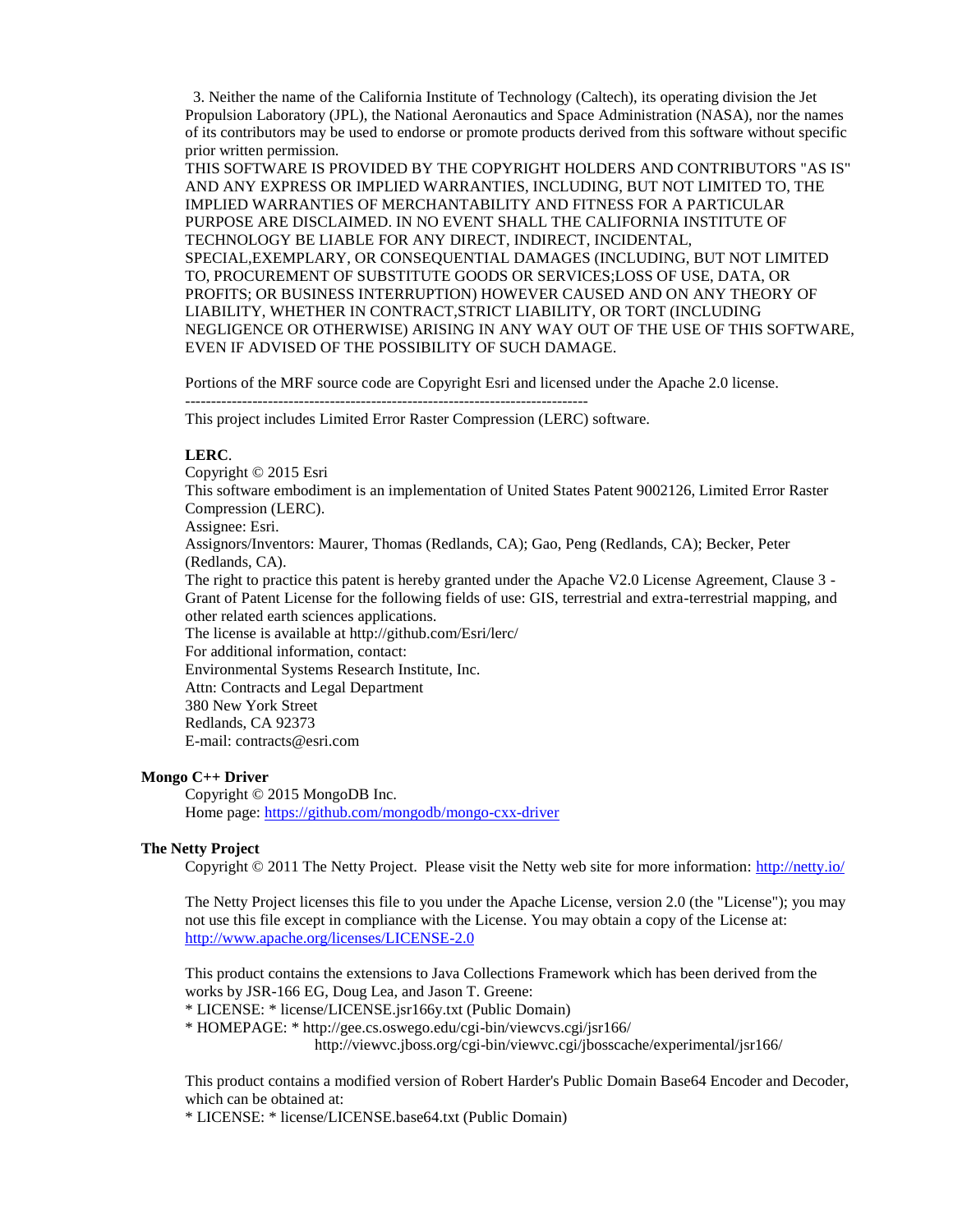\* HOMEPAGE: \* http://iharder.sourceforge.net/current/java/base64/

This product contains a modified version of 'JZlib', a re-implementation of zlib in pure Java, which can be obtained at:

\* LICENSE: \* license/LICENSE.jzlib.txt (BSD Style License)

\* HOMEPAGE: \* http://www.jcraft.com/jzlib/

This product optionally depends on 'Protocol Buffers', Google's data interchange format, which can be obtained at:

\* LICENSE: \* license/LICENSE.protobuf.txt (New BSD License)

\* HOMEPAGE: \* http://code.google.com/p/protobuf/

This product optionally depends on 'SLF4J', a simple logging facade for Java, which can be obtained at: \* LICENSE: \* license/LICENSE.slf4j.txt (MIT License)

\* HOMEPAGE: \* http://www.slf4j.org/

This product optionally depends on 'Apache Commons Logging', a logging framework, which can be obtained at:

\* LICENSE: \* license/LICENSE.commons-logging.txt (Apache License 2.0)

\* HOMEPAGE: \* http://commons.apache.org/logging/

This product optionally depends on 'Apache Log4J', a logging framework, which can be obtained at: \* LICENSE: \* license/LICENSE.log4j.txt (Apache License 2.0)

\* HOMEPAGE: \* http://logging.apache.org/log4j/

This product optionally depends on 'JBoss Logging', a logging framework,which can be obtained at: \* LICENSE: \* license/LICENSE.jboss-logging.txt (GNU LGPL 2.1)

\* HOMEPAGE: \* http://anonsvn.jboss.org/repos/common/common-logging-spi/

This product optionally depends on 'Apache Felix', an open source OSGi framework implementation, which can be obtained at:

\* LICENSE: \* license/LICENSE.felix.txt (Apache License 2.0)

\* HOMEPAGE: \* http://felix.apache.org/

This product optionally depends on 'Webbit', a Java event based WebSocket and HTTP server:

\* LICENSE: \* license/LICENSE.webbit.txt (BSD License)

\* HOMEPAGE: \* https://github.com/webbit/webbit

### **OpenDrive – odrspiral**

Copyright © 2010 VIRES Simulationstechnologie GmbH

## **OpenNI2**

Copyright © 2012 PrimeSense Ltd. This software is based in part on the work of the Independent JPEG Group

### **PyPAC**

Copyright © 2018 Carson Lam

### **Requests: HTTP for Humans**

Copyright © 2017 Kenneth Reitz. Home page:<https://github.com/kennethreitz/requests>

## **S3Transfer**

Copyright © 2016 Amazon.com, Inc. or its affiliates. All Rights Reserved.

### **UCanAccess. A pure java JDBC Driver for MS Access.**

Copyright © 2012 Marco Amadei. Most of the financial functions (PMT, NPER, IPMT, PPMT, RATE, PV) Function class methods) have been originally copied from the Apache POI project (Apache Software Foundation). They have been then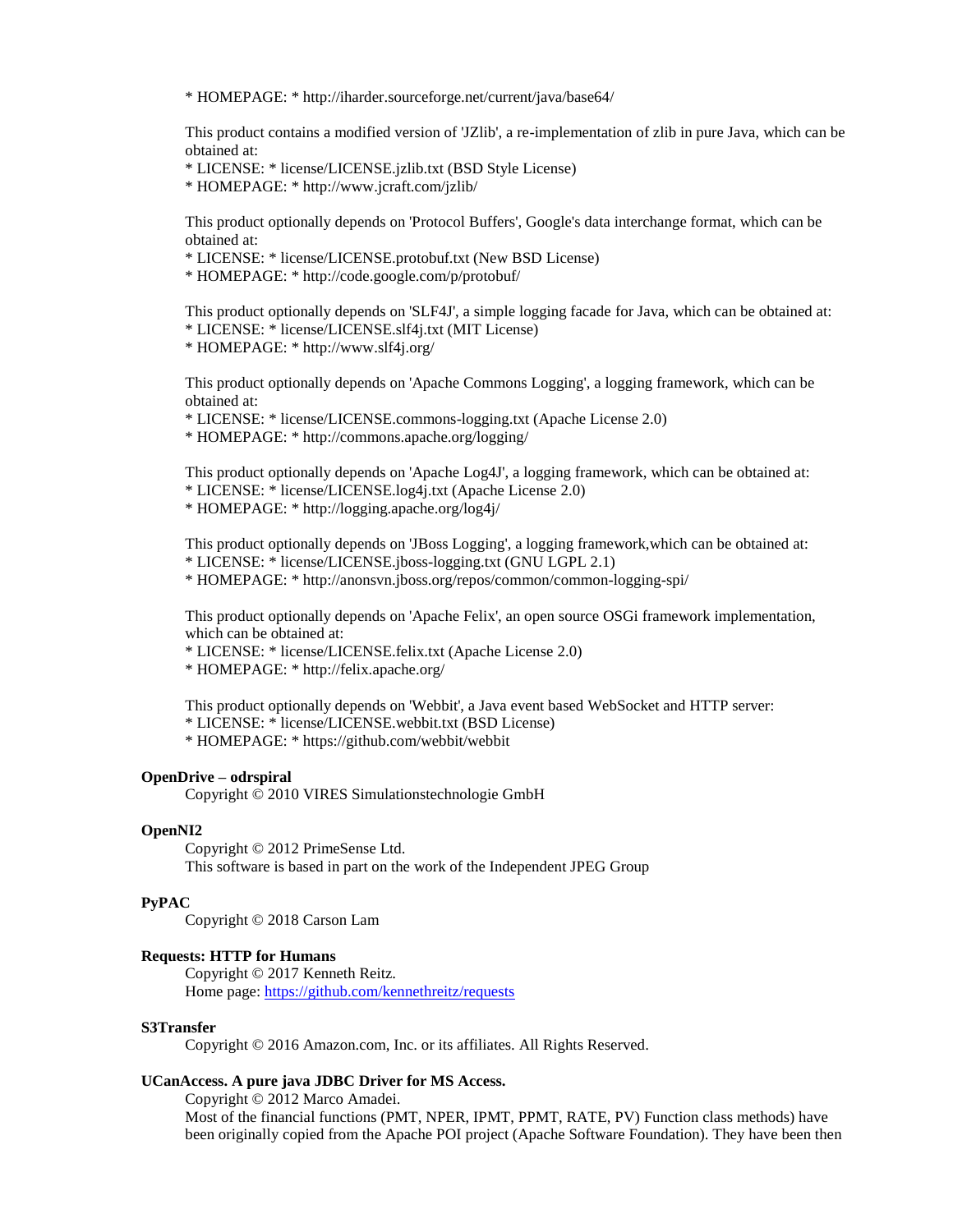modified and adapted so that they are integrated with UCanAccess, in a consistent manner. The Apache POI project is licensed under Apache License, Version 2.0<http://www.apache.org/licenses/LICENSE-2.0> Some of the UcanaccessDatabaseMetadata methods have been originally inspired by the hsqldb DatabaseMetaData implementation. They have been then modified and adapted so that they are integrated with UCanAccess, in a consistent manner. The Hsqldb project is licensed under a BSD based license. Home Page[: http://ucanaccess.sourceforge.net/site.html](http://ucanaccess.sourceforge.net/site.html)

### **WinKerberos**

Copyright © 2016 MongoDB, Inc. Home Page[: https://github.com/mongodb-labs/winkerberos](https://github.com/mongodb-labs/winkerberos)

## **Apache XALAN-C**

Copyright © 1999-2012 The Apache Software Foundation. This product includes software developed at The Apache Software Foundation [\(http://www.apache.org/\)](http://www.apache.org/).

This software is based on the ASF XERCES-C project.

Portions of this software were originally based on the following:

- software copyright © 1999, IBM Corporation. [\(http://www.ibm.com\)](http://www.ibm.com/).

#### **Xerces**

This product contains software developed by The Apache Software Foundation [\(http://www.apache.org\)](http://www.apache.org/). Portions of this software were originally based on the following: - software copyright © 1999, IBM Corporation, [http://www.ibm.com.](http://www.ibm.com/) Home page:<http://xerces.apache.org/>

#### **Zorba XQuery Processor**

Copyright © 2006 – 2008, The FLWOR Foundation. Licensed under the Apache License, Version 2.0. You may obtain a copy of the License a[t http://www.apache.org/licenses/LICENSE-2.0](http://www.apache.org/licenses/LICENSE-2.0)

This product includes software developed at The FLWOR Foundation [\(http://www.flworfound.org/\)](http://www.flworfound.org/)

Portions of this software were developed at the Systems Group of the ETH Zurich, Switzerland. The file src/zorbatypes/m\_apm.h and the directory src/zorbatypes/mapm/are copyright 1999-2007 Michael C. Ring. The original distribution contains the following notice:

This software is Freeware. Permission to use, copy, and distribute this software and its documentation for any purpose with or without fee is hereby granted, provided that the above copyright notice appear in all copies and that both that copyright notice and this permission notice appear in supporting documentation. Permission to modify the software is granted. Permission to distribute the modified code is granted. Modifications are to be distributed by using the file 'license.txt' as a template to modify the file header. 'license.txt' is available in the official MAPM distribution. To distribute modified source code, insert the file 'license.txt' at the top of all modified source code files and edit accordingly. This software is provided "as is" without express or implied warranty.

Furthermore, this software depends / makes use of:

\* LIBXML2 2.2.16 or higher [\(http://xmlsoft.org/\)](http://xmlsoft.org/)

- \* ICU4C 3.6 or higher [\(http://www.icu-project.org/\)](http://www.icu-project.org/)
- \* BOOST 1.32 or higher [\(http://www.boost.org/\)](http://www.boost.org/)
- \* boost\_program\_options
- \* boost\_date\_time
- \* boost\_filesystem
- \* XERCES 2.7.0 or higher [\(http://xerces.apache.org/xerces-c/\)](http://xerces.apache.org/xerces-c/)
- \* ICONV 1.12 (used by LIBXML2; [http://www.gnu.org/software/libiconv/\)](http://www.gnu.org/software/libiconv/)
- \* MAPM 4.9.5 (by Michael C. Ring; [http://www.tc.umn.edu/~ringx004/mapm-main.html\)](http://www.tc.umn.edu/~ringx004/mapm-main.html)
- \* Loki C++ Library (see [http://loki-lib.sourceforge.net/index.php?n=Main.HomePage\)](http://loki-lib.sourceforge.net/index.php?n=Main.HomePage)

## **BSD 3-CLAUSE LICENSE - The following programs are licensed under the 3-Clause BSD license, which states:**

*Redistribution and use in source and binary forms, with or without modification, are permitted provided that the following conditions are met:*

 *\* Redistributions of source code must retain the above copyright notice, this list of conditions and the following disclaimer.*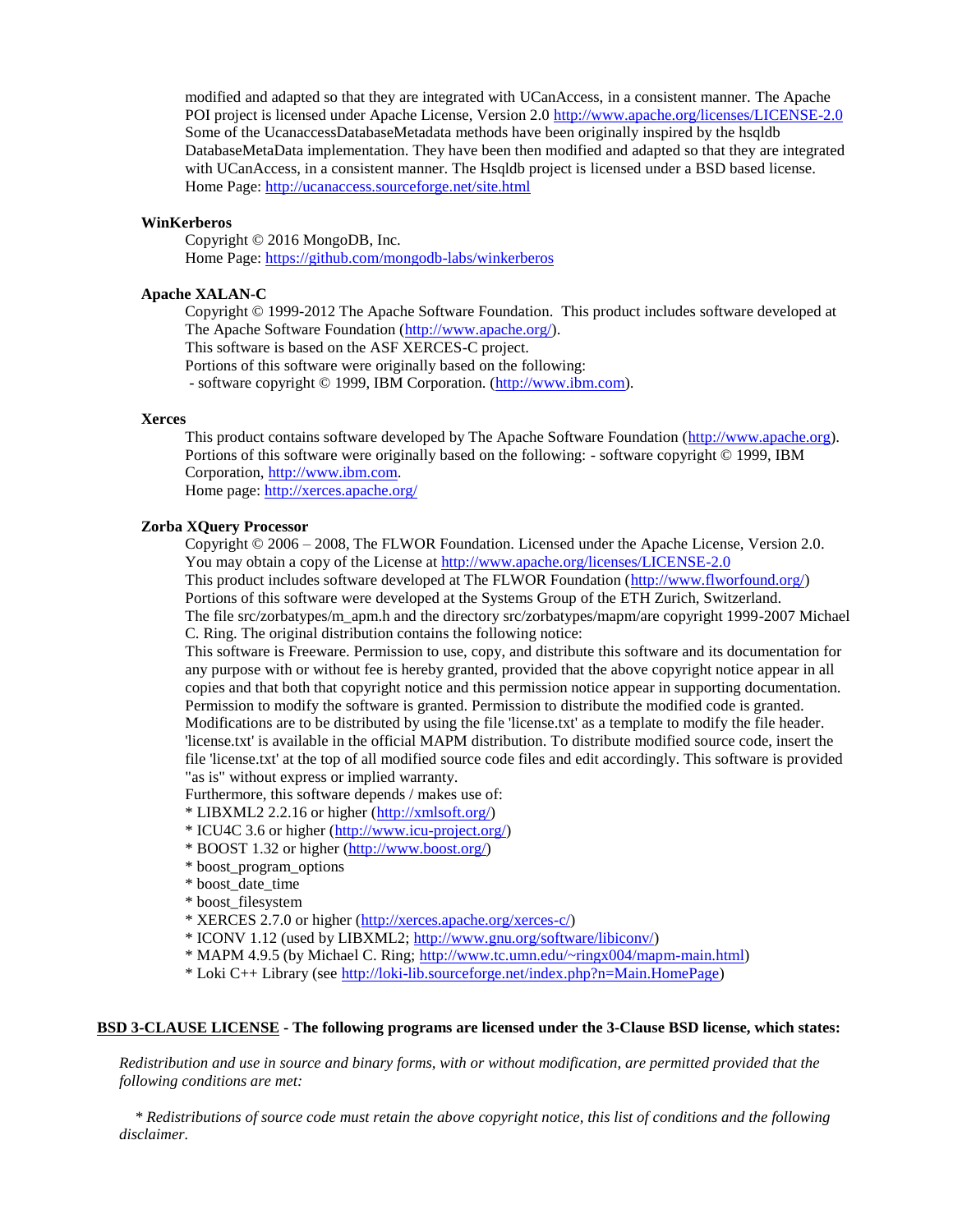*\* Redistributions in binary form must reproduce the above copyright notice, this list of conditions and the following disclaimer in the documentation and/or other materials provided with the distribution.*

 *\* Neither the name of the copyright holder nor the names of its contributors may be used to endorse or promote products derived from this software without specific prior written permission.*

*THIS SOFTWARE IS PROVIDED BY THE COPYRIGHT HOLDERS AND CONTRIBUTORS "AS IS" AND ANY EXPRESS OR IMPLIED WARRANTIES, INCLUDING, BUT NOT LIMITED TO, THE IMPLIED WARRANTIES OF MERCHANTABILITY AND FITNESS FOR A PARTICULAR PURPOSE ARE DISCLAIMED. IN NO EVENT SHALL THE COPYRIGHT OWNER OR CONTRIBUTORS BE LIABLE FOR ANY DIRECT, INDIRECT, INCIDENTAL, SPECIAL, EXEMPLARY, OR CONSEQUENTIAL DAMAGES (INCLUDING, BUT NOT LIMITED TO, PROCUREMENT OF SUBSTITUTE GOODS OR SERVICES; LOSS OF USE, DATA, OR PROFITS; OR BUSINESS INTERRUPTION) HOWEVER CAUSED AND ON ANY THEORY OF LIABILITY, WHETHER IN CONTRACT, STRICT LIABILITY, OR TORT (INCLUDING NEGLIGENCE OR OTHERWISE) ARISING IN ANY WAY OUT OF THE USE OF THIS SOFTWARE, EVEN IF ADVISED OF THE POSSIBILITY OF SUCH DAMAGE.*

#### **CLAPACK**

Copyright © 1992-2008 The University of Tennessee. All rights reserved.

### **CMake - Cross Platform Makefile Generator**

Copyright © 2000-2009 Kitware, Inc., Insight Software Consortium, All rights reserved.

### **CS-MAP**

Copyright © 2008, Autodesk, Inc. All rights reserved. Home page:<http://trac.osgeo.org/csmap/>

### **Cycler**

Copyright © 2015, matplotlib project. All rights reserved.

### **dateutil** - Extensions to the standard Python datetime module.

Copyright © 2003-2011 - Gustavo Niemeyer <gustavo@niemeyer.net> Copyright © 2012-2014 - Tomi Pieviläinen <tomi.pievilainen@iki.fi> Copyright  $\odot$  2014 - Yaron de Leeuw  $\langle$ me $\ddot{\varphi}$  jarondl.net $>$ All rights reserved. Home page: [https://dateutil.readthedocs.org](https://dateutil.readthedocs.org/)

### **DSFL**

Copyright © 2014, Kortforsyningen. All rights reserved.

#### **FLANN**

Copyright © 2008-2009 Marius Muja (mariusm@cs.ubc.ca). All rights reserved. Copyright © 2008-2009 David G. Lowe (lowe@cs.ubc.ca). All rights reserved. Copyright © 2015 Google Inc (Jack Rae, jwrae@google.com). All Rights Reserved. Home page:<https://github.com/mariusmuja/flann>

#### **GeoHash**

Copyright © 2010, SimpleGeo. All Rights Reserved.

### **GTIFF**

Copyright © 2002, Industrial Light & Magic, a division of Lucas Digpital Ltd. LLC. All rights reserved. Home page: [http://www.gdal.org/frmt\\_gtiff.html](http://www.gdal.org/frmt_gtiff.html)

#### **HyperSQL Database**

Copyright © 2001-2016, The HSQL Development Group. All rights reserved. Copyright © 1995-2000 by the Hypersonic SQL Group. All rights reserved.

### **Jaxen**

Copyright © 2003-2006 The Werken Company. All Rights Reserved.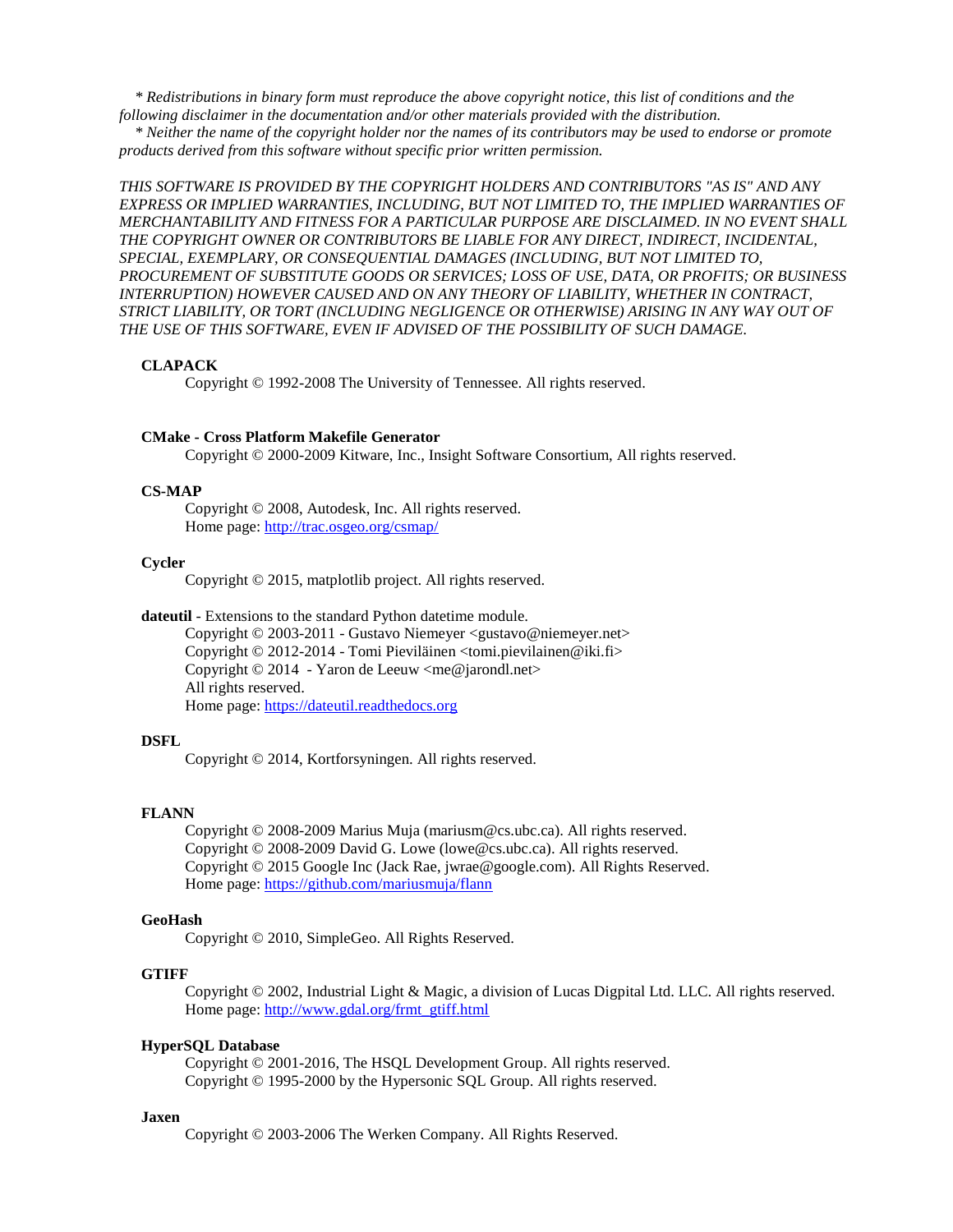## **Libcsf**

Copyright © 1997 – 2003, Utrecht University. All rights reserved.

### **Libtiff**

Copyright © 1988-1997 Sam Leffler. Copyright © 1991-1997 Silicon Graphics, Inc.

## **LIBSSH2**

Copyright © 2004-2007 Sara Golemon <sarag@libssh2.org> Copyright © 2005,2006 Mikhail Gusarov <dottedmag@dottedmag.net> Copyright © 2006-2007 The Written Word, Inc. Copyright © 2007 Eli Fant <elifantu@mail.ru> Copyright © 2009-2014 Daniel Stenberg Copyright © 2008, 2009 Simon Josefsson All rights reserved. Home page: [http://www.libssh2.org](http://www.libssh2.org/)**/**

### **LXML**

Copyright © 2004 Infrae. All rights reserved. Download from:<https://pypi.python.org/pypi/lxml>

#### **Markdown**

Copyright 2007, 2008 The Python Markdown Project (v. 1.7 and later) Copyright 2004, 2005, 2006 Yuri Takhteyev (v. 0.2-1.6b) Copyright 2004 Manfred Stienstra (the original version) All rights reserved. Home page:<https://pythonhosted.org/Markdown/>

### **NumPy**

Copyright © 2005-2017, NumPy Developers. All rights reserved. Home page:<http://www.numpy.org/>

### **OSTN & OSGM Datasets**

OSTN15 & OSGM15 datasets © Copyright and database rights Ordnance Survey Limited 2016, © Crown copyright and database rights Land & Property Services 2016 and/or © Ordnance Survey Ireland, 2016. All rights reserved.

OSTN02 & OSGM02 datasets © Crown copyright, Ordnance Survey, Ordnance Survey Northern Ireland 2002 and/or © Ordnance Survey Ireland, 2002. All rights reserved.

#### **PDFium**

Copyright © 2014 PDFium Authors. All rights reserved.

## **Point Cloud Library (PCL)**

Copyright © 2009-2012, Willow Garage, Inc. Copyright © 2012-2016, Open Perception, Inc. Copyright (c) XXX, respective authors. All rights reserved. Home page: [www.pointclouds.org](http://www.pointclouds.org/)

### **PostgreSQL Driver**

Copyright © 1997-2011, PostgreSQL Global Development Group.All rights reserved**.** Home page: [https://jdbc.postgresql.org](https://jdbc.postgresql.org/)

#### **ppRepair**

Copyright © 2010, Gustavo Adolfo Ken Arroyo Ohori. All rights reserved.

#### **phys\_mem\_avail**

Copyright © 2004 Sun Microsystems, Inc. All rights reserved.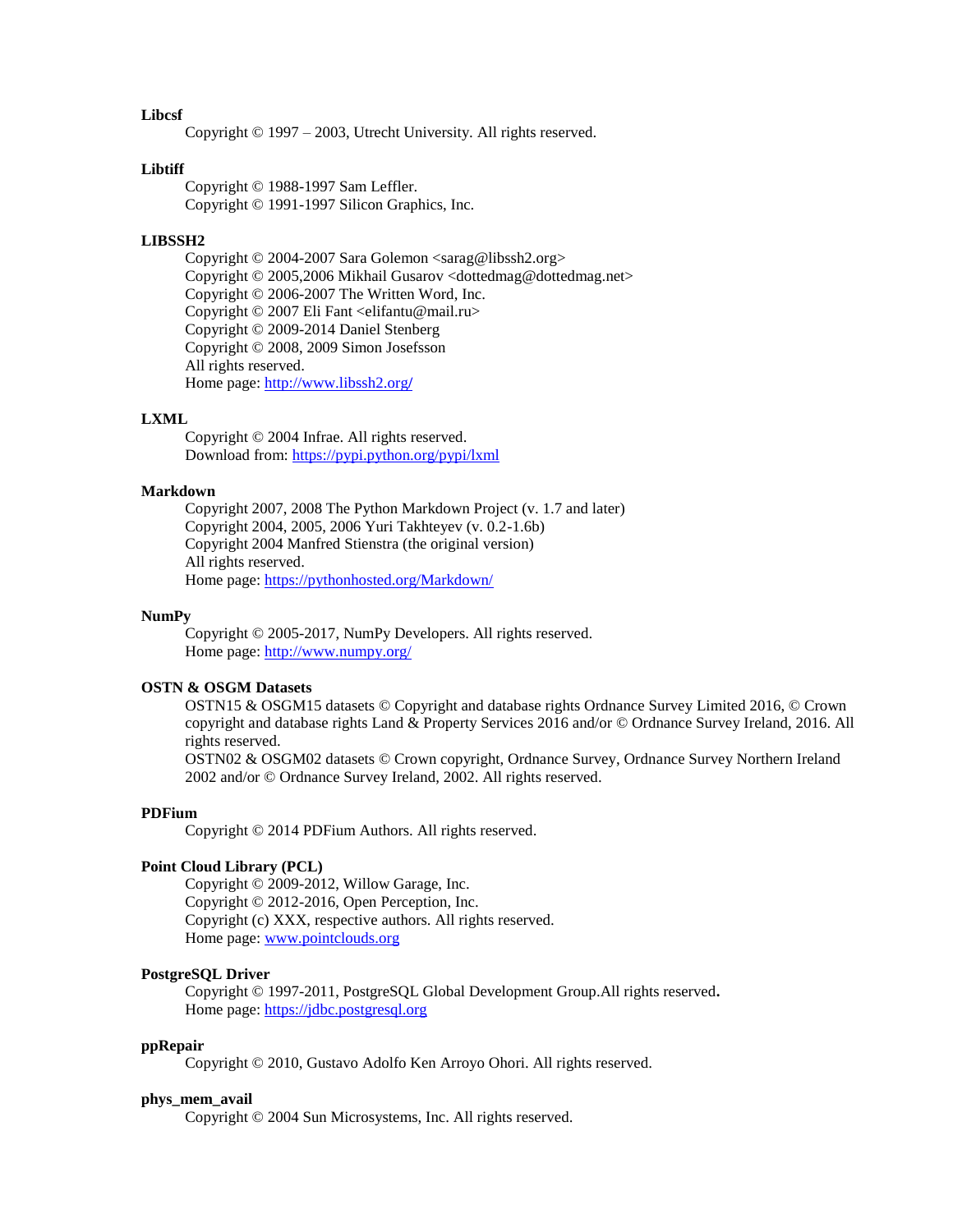#### **QUAD-DOUBLE/DOUBLE-DOUBLE COMPUTATION PACKAGE**

Copyright © 2003, The Regents of the University of California, through Lawrence Berkeley National Laboratory (subject to receipt of any required approvals from U.S. Dept. of Energy) All rights reserved.

### **Sparsehash**

Copyright © 2006, Google Inc. All rights reserved. Home page:<https://code.google.com/p/sparsehash/>

## **TWAPI**

Copyright © 2003-2008, Ashok P. Nadkarni. All rights reserved.

#### **V8**

Copyright © 2014, the V8 project authors. All rights reserved. Home page:<https://code.google.com/p/v8/>

#### **Val3dity**

Copyright © 2011-2016, Hugo Ledoux. All rights reserved. Home page:<https://github.com/tudelft3d/val3dity>

### **Variant**

Copyright © 2015-2016, Just Software Solutions Ltd.

#### **VTK**

Copyright © 1993 - 2015 Ken Martin, Will Schroeder, Bill Lorensen. All Rights Reserved. Home page:<http://www.vtk.org/> Repository:<https://gitlab.kitware.com/vtk/vtk>

#### **WebP**

Copyright © 2010, Google Inc. All rights reserved. Home page:<https://developers.google.com/speed/webp/>

### **GNU GENERAL PUBLIC LICENSE with CLASSPATH EXCEPTION (GPL-2.0-with-classpath-exception) - The following components use technology licensed under the terms of the GPL-2.0-with-classpath-exception, which states:**

*GNU General Public License, version 2, with the Classpath Exception*

*The GNU General Public License (GPL)Version 2, June 1991*

*Copyright (C) 1989, 1991 Free Software Foundation, Inc. 59 Temple Place, Suite 330, Boston, MA 02111-1307 USA Everyone is permitted to copy and distribute verbatim copies of this license document, but changing it is not allowed.*

*Preamble*

*The licenses for most software are designed to take away your freedom to share and change it. By contrast, the GNU General Public License is intended to guarantee your freedom to share and change free software--to make sure the software is free for all its users. This General Public License applies to most of the Free Software Foundation's software and to any other program whose authors commit to using it. (Some other Free Software Foundation software is covered by the GNU Library General Public License instead.) You can apply it to your programs, too.*

*When we speak of free software, we are referring to freedom, not price. Our General Public Licenses are designed to make sure that you have the freedom to distribute copies of free software (and charge for this service if you wish), that you receive source code or can get it if you want it, that you can change the software or use pieces of it in new free programs; and that you know you can do these things.*

*To protect your rights, we need to make restrictions that forbid anyone to deny you these rights or to ask you to surrender the rights. These restrictions translate to certain responsibilities for you if you distribute copies of the software, or if you modify it.*

*For example, if you distribute copies of such a program, whether gratis or for a fee, you must give the recipients all the rights that you have. You must make sure that they, too, receive or can get the source code. And you must show them these terms so they know their rights.*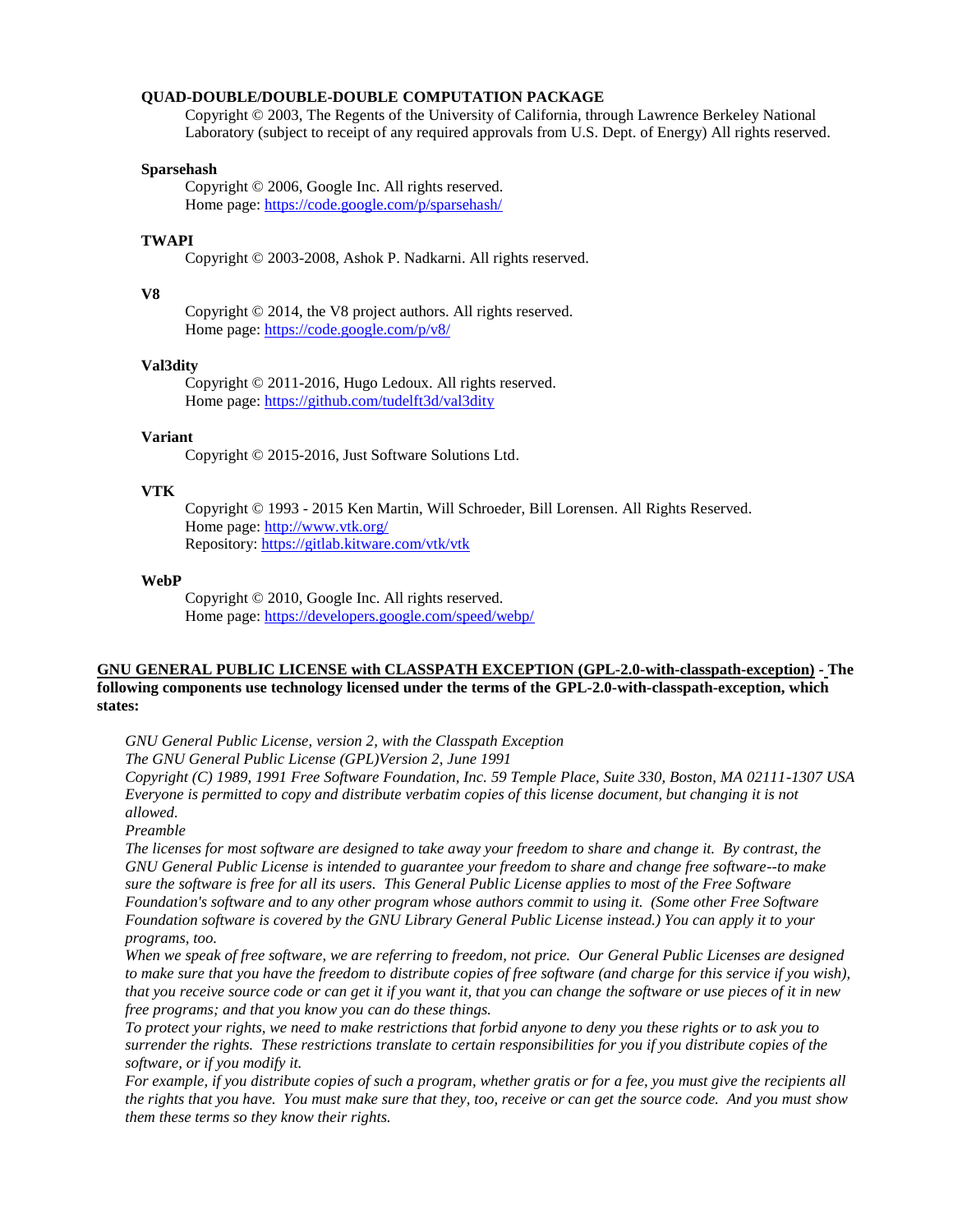*We protect your rights with two steps: (1) copyright the software, and (2) offer you this license which gives you legal permission to copy, distribute and/or modify the software.*

*Also, for each author's protection and ours, we want to make certain that everyone understands that there is no warranty for this free software. If the software is modified by someone else and passed on, we want its recipients to know that what they have is not the original, so that any problems introduced by others will not reflect on the original authors' reputations.*

*Finally, any free program is threatened constantly by software patents. We wish to avoid the danger that redistributors of a free program will individually obtain patent licenses, in effect making the program proprietary. To prevent this, we have made it clear that any patent must be licensed for everyone's free use or not licensed at all. The precise terms and conditions for copying, distribution and modification follow.*

### *TERMS AND CONDITIONS FOR COPYING, DISTRIBUTION AND MODIFICATION*

*0. This License applies to any program or other work which contains a notice placed by the copyright holder saying it may be distributed under the terms of this General Public License. The "Program", below, refers to any such program or work, and a "work based on the Program" means either the Program or any derivative work under copyright law: that is to say, a work containing the Program or a portion of it, either verbatim or with modifications and/or translated into another language. (Hereinafter, translation is included without limitation in the term "modification".) Each licensee is addressed as "you".*

*Activities other than copying, distribution and modification are not covered by this License; they are outside its scope. The act of running the Program is not restricted, and the output from the Program is covered only if its contents constitute a work based on the Program (independent of having been made by running the Program). Whether that is true depends on what the Program does.*

*1. You may copy and distribute verbatim copies of the Program's source code as you receive it, in any medium, provided that you conspicuously and appropriately publish on each copy an appropriate copyright notice and disclaimer of warranty; keep intact all the notices that refer to this License and to the absence of any warranty; and give any other recipients of the Program a copy of this License along with the Program.*

*You may charge a fee for the physical act of transferring a copy, and you may at your option offer warranty protection in exchange for a fee.*

*2. You may modify your copy or copies of the Program or any portion of it, thus forming a work based on the Program, and copy and distribute such modifications or work under the terms of Section 1 above, provided that you also meet all of these conditions:*

 *a) You must cause the modified files to carry prominent notices stating that you changed the files and the date of any change.*

 *b) You must cause any work that you distribute or publish, that in whole or in part contains or is derived from the Program or any part thereof, to be licensed as a whole at no charge to all third parties under the terms of this License.*

 *c) If the modified program normally reads commands interactively when run, you must cause it, when started running for such interactive use in the most ordinary way, to print or display an announcement including an appropriate copyright notice and a notice that there is no warranty (or else, saying that you provide a warranty) and that users may redistribute the program under these conditions, and telling the user how to view a copy of this License. (Exception: if the Program itself is interactive but does not normally print such an announcement, your work based on the Program is not required to print an announcement.)*

*These requirements apply to the modified work as a whole. If identifiable sections of that work are not derived from the Program, and can be reasonably considered independent and separate works in themselves, then this License, and its terms, do not apply to those sections when you distribute them as separate works. But when you distribute the same sections as part of a whole which is a work based on the Program, the distribution of the whole must be on the terms of this License, whose permissions for other licensees extend to the entire whole, and thus to each and every part regardless of who wrote it.*

*Thus, it is not the intent of this section to claim rights or contest your rights to work written entirely by you; rather, the intent is to exercise the right to control the distribution of derivative or collective works based on the Program.*

*In addition, mere aggregation of another work not based on the Program with the Program (or with a work based on the Program) on a volume of a storage or distribution medium does not bring the other work under the scope of this License.*

*3. You may copy and distribute the Program (or a work based on it, under Section 2) in object code or executable form under the terms of Sections 1 and 2 above provided that you also do one of the following:*

 *a) Accompany it with the complete corresponding machine-readable source code, which must be distributed under the terms of Sections 1 and 2 above on a medium customarily used for software interchange; or,*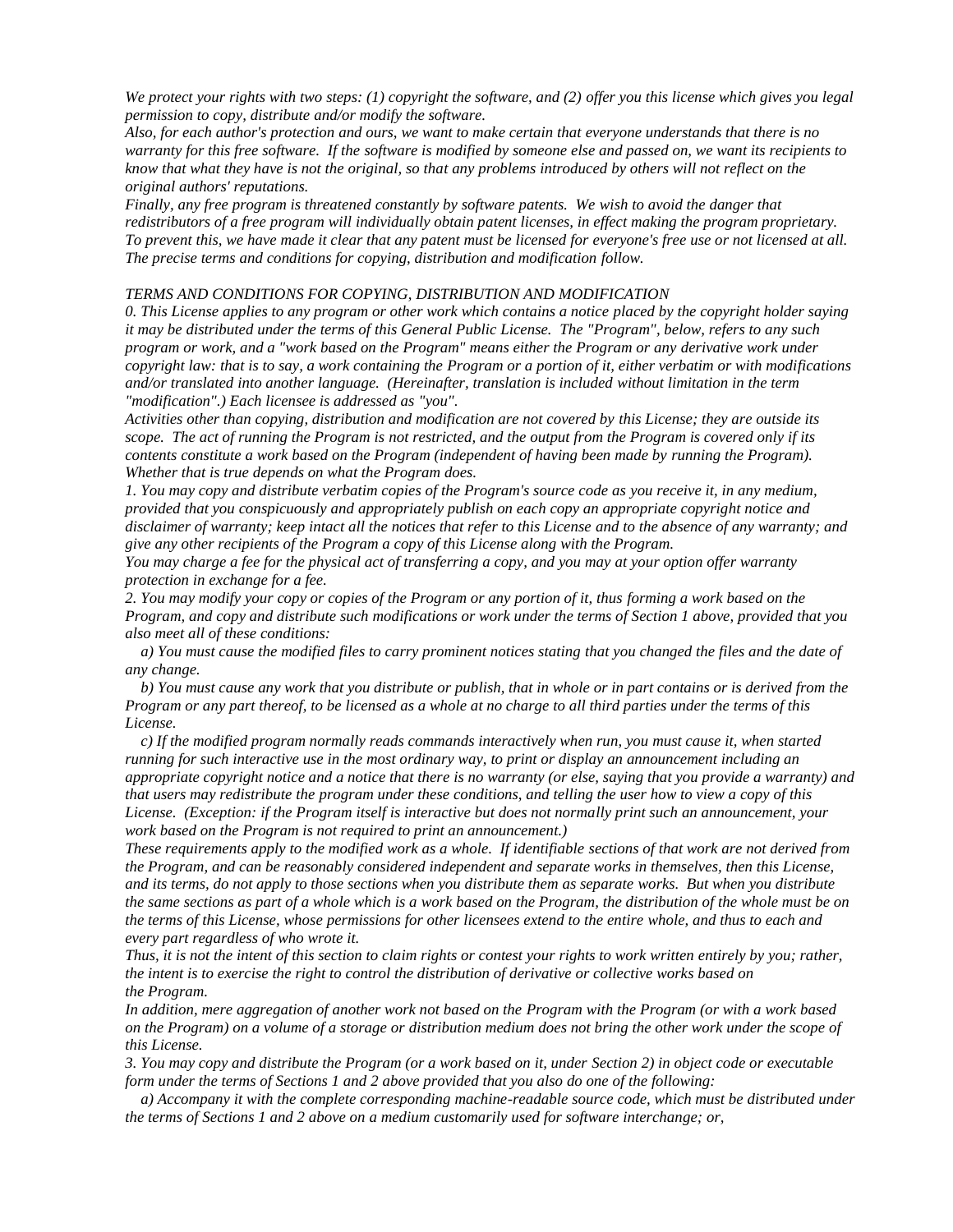*b) Accompany it with a written offer, valid for at least three years, to give any third party, for a charge no more than your cost of physically performing source distribution, a complete machine-readable copy of the corresponding source code, to be distributed under the terms of Sections 1 and 2 above on a medium customarily used for software interchange; or,*

 *c) Accompany it with the information you received as to the offer to distribute corresponding source code. (This alternative is allowed only for noncommercial distribution and only if you received the program in object code or executable form with such an offer, in accord with Subsection b above.)*

*The source code for a work means the preferred form of the work for making modifications to it. For an executable work, complete source code means all the source code for all modules it contains, plus any associated interface definition files, plus the scripts used to control compilation and installation of the executable. However, as a special exception, the source code distributed need not include anything that is normally distributed (in either*

*source or binary form) with the major components (compiler, kernel, and so on) of the operating system on which the executable runs, unless that component itself accompanies the executable.*

*If distribution of executable or object code is made by offering access to copy from a designated place, then offering equivalent access to copy the source code from the same place counts as distribution of the source code, even though third parties are not compelled to copy the source along with the object code.*

*4. You may not copy, modify, sublicense, or distribute the Program except as expressly provided under this License. Any attempt otherwise to copy, modify, sublicense or distribute the Program is void, and will automatically terminate your rights under this License. However, parties who have received copies, or*

*rights, from you under this License will not have their licenses terminated so long as such parties remain in full compliance.*

*5. You are not required to accept this License, since you have not signed it. However, nothing else grants you permission to modify or distribute the Program or its derivative works. These actions are prohibited by law if you do not accept this License. Therefore, by modifying or distributing the Program (or any work based on the Program), you indicate your acceptance of this License to do so, and all its terms and conditions for copying, distributing or modifying the Program or works based on it.*

*6. Each time you redistribute the Program (or any work based on the Program), the recipient automatically receives a license from the original licensor to copy, distribute or modify the Program subject to these terms and conditions. You may not impose any further restrictions on the recipients' exercise of the rights granted herein. You are not responsible for enforcing compliance by third parties to this License.*

*7. If, as a consequence of a court judgment or allegation of patent infringement or for any other reason (not limited to patent issues), conditions are imposed on you (whether by court order, agreement or otherwise) that contradict the conditions of this License, they do not excuse you from the conditions of this License. If you cannot distribute so as to satisfy simultaneously your obligations under this License and any other pertinent obligations, then as a consequence you may not distribute the Program at all. For example, if a patent license would* 

*not permit royalty-free redistribution of the Program by all those who receive copies directly or indirectly through you, then the only way you could satisfy both it and this License would be to refrain entirely from distribution of the Program.*

*If any portion of this section is held invalid or unenforceable under any particular circumstance, the balance of the section is intended to apply and the section as a whole is intended to apply in other circumstances.*

*It is not the purpose of this section to induce you to infringe any patents or other property right claims or to contest validity of any such claims; this section has the sole purpose of protecting the integrity of the free software distribution system, which is implemented by public license practices. Many people have made generous contributions to the wide range of software distributed through that system in reliance on consistent application of that system; it is up to the author/donor to decide if he or she is willing to distribute software through any other system and a licensee cannot impose that choice.*

*This section is intended to make thoroughly clear what is believed to be a consequence of the rest of this License. 8. If the distribution and/or use of the Program is restricted in certain countries either by patents or by copyrighted interfaces, the original copyright holder who places the Program under this License may add an explicit geographical distribution limitation excluding those countries, so that distribution is permitted only in or among countries not thus excluded. In such case, this License incorporates the limitation as if written in the body of this License.*

*9. The Free Software Foundation may publish revised and/or new versions of the General Public License from time to time. Such new versions will be similar in spirit to the present version, but may differ in detail to address new problems or concerns.*

*Each version is given a distinguishing version number. If the Program specifies a version number of this License which applies to it and "any later version", you have the option of following the terms and conditions either of that version or of any later version published by the Free Software Foundation. If the Program does not specify a version number of this License, you may choose any version ever published by the Free Software Foundation.*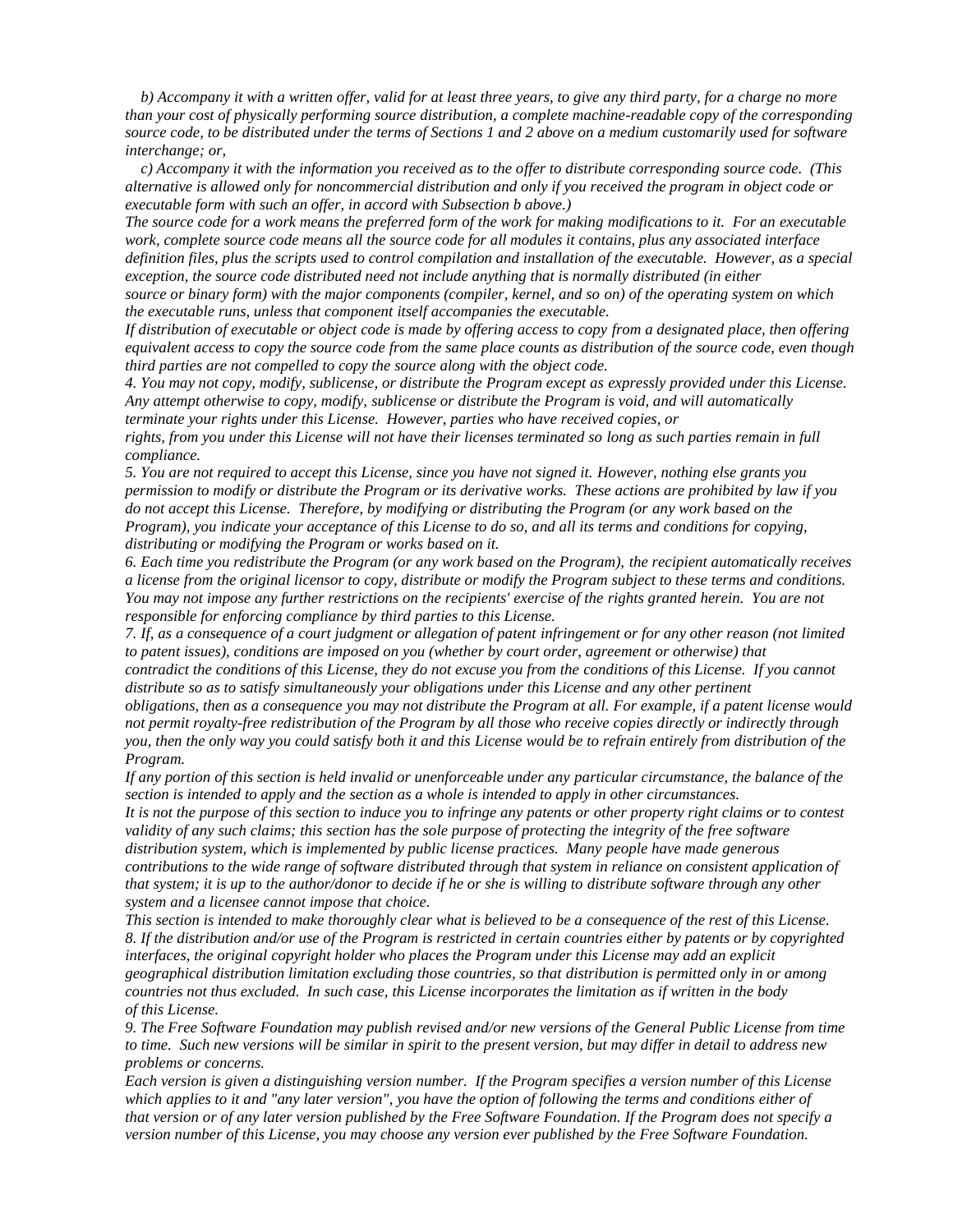*10. If you wish to incorporate parts of the Program into other free programs whose distribution conditions are different, write to the author to ask for permission. For software which is copyrighted by the Free Software Foundation, write to the Free Software Foundation; we sometimes make exceptions for this. Our decision will be guided by the two goals of preserving the free status of all derivatives of our free software and of promoting the sharing and reuse of software generally.*

*NO WARRANTY*

*11. BECAUSE THE PROGRAM IS LICENSED FREE OF CHARGE, THERE IS NO WARRANTY FOR THE PROGRAM, TO THE EXTENT PERMITTED BY APPLICABLE LAW. EXCEPT WHEN OTHERWISE STATED IN WRITING THE COPYRIGHT HOLDERS AND/OR OTHER PARTIES PROVIDE THE PROGRAM "AS IS" WITHOUT WARRANTY OF ANY KIND, EITHER EXPRESSED OR IMPLIED, INCLUDING, BUT NOT LIMITED TO, THE IMPLIED WARRANTIES OF MERCHANTABILITY AND FITNESS FOR A PARTICULAR PURPOSE. THE ENTIRE RISK AS TO THE QUALITY AND PERFORMANCE OF THE PROGRAM IS WITH YOU. SHOULD THE PROGRAM PROVE DEFECTIVE,*

*YOU ASSUME THE COST OF ALL NECESSARY SERVICING, REPAIR OR CORRECTION. 12. IN NO EVENT UNLESS REQUIRED BY APPLICABLE LAW OR AGREED TO IN WRITING WILL ANY COPYRIGHT HOLDER, OR ANY OTHER PARTY WHO MAY MODIFY AND/OR REDISTRIBUTE THE PROGRAM AS PERMITTED ABOVE, BE LIABLE TO YOU FOR DAMAGES, INCLUDING ANY GENERAL, SPECIAL, INCIDENTAL OR CONSEQUENTIAL DAMAGES ARISING OUT OF THE USE OR INABILITY TO USE THE PROGRAM (INCLUDING BUT NOT LIMITED TO LOSS OF DATA OR DATA BEING RENDERED INACCURATE OR LOSSES SUSTAINED BY YOU OR THIRD PARTIES OR A FAILURE OF THE PROGRAM TO OPERATE WITH ANY OTHER PROGRAMS), EVEN IF SUCH HOLDER OR OTHER PARTY HAS BEEN ADVISED OF THE POSSIBILITY OF SUCH DAMAGES.*

## *"CLASSPATH" EXCEPTION TO THE GPL*

*Certain source files distributed by Oracle America and/or its affiliates are subject to the following clarification and special exception to the GPL, but only where Oracle has expressly included in the particular source file's header the words "Oracle designates this particular file as subject to the "Classpath" exception as provided by Oracle in the LICENSE file that accompanied this code."*

 *Linking this library statically or dynamically with other modules is making a combined work based on this library. Thus, the terms and conditions of the GNU General Public License cover the whole combination.*

 *As a special exception, the copyright holders of this library give you permission to link this library with independent modules to produce an executable, regardless of the license terms of these independent modules, and to copy and distribute the resulting executable under terms of your choice, provided that you also meet, for each linked independent module, the terms and conditions of the license of that module. An independent module is a module which is not derived from or based on this library. If you modify this library, you may extend this exception to your version of the library, but you are not obligated to do so. If you do not wish to do so, delete this exception statement from your version.*

### **OpenJDK**

Copyright © 2018, Oracle Corp. Source Code available from: <http://openjdk.java.net/>

## **GNU LESSER GENERAL PUBLIC LICENSE (LGPL) VERSION 2.1 - The following components use technology licensed under the terms of the LGPL version 2.1, which states:**

*GNU LESSER GENERAL PUBLIC LICENSE*

*Version 2.1, February 1999*

*Copyright (C) 1991, 1999 Free Software Foundation, Inc.*

*51 Franklin Street, Fifth Floor, Boston, MA 02110-1301 USA*

*Everyone is permitted to copy and distribute verbatim copies of this license document, but changing it is not allowed. [This is the first released version of the Lesser GPL. It also counts as the successor of the GNU Library Public License, version 2, hence the version number 2.1.]*

*Preamble*

*The licenses for most software are designed to take away your freedom to share and change it. By contrast, the GNU General Public Licenses are intended to guarantee your freedom to share and change free software--to make sure the software is free for all its users.*

*This license, the Lesser General Public License, applies to some specially designated software packages--typically libraries--of the Free Software Foundation and other authors who decide to use it. You can use it too, but we suggest*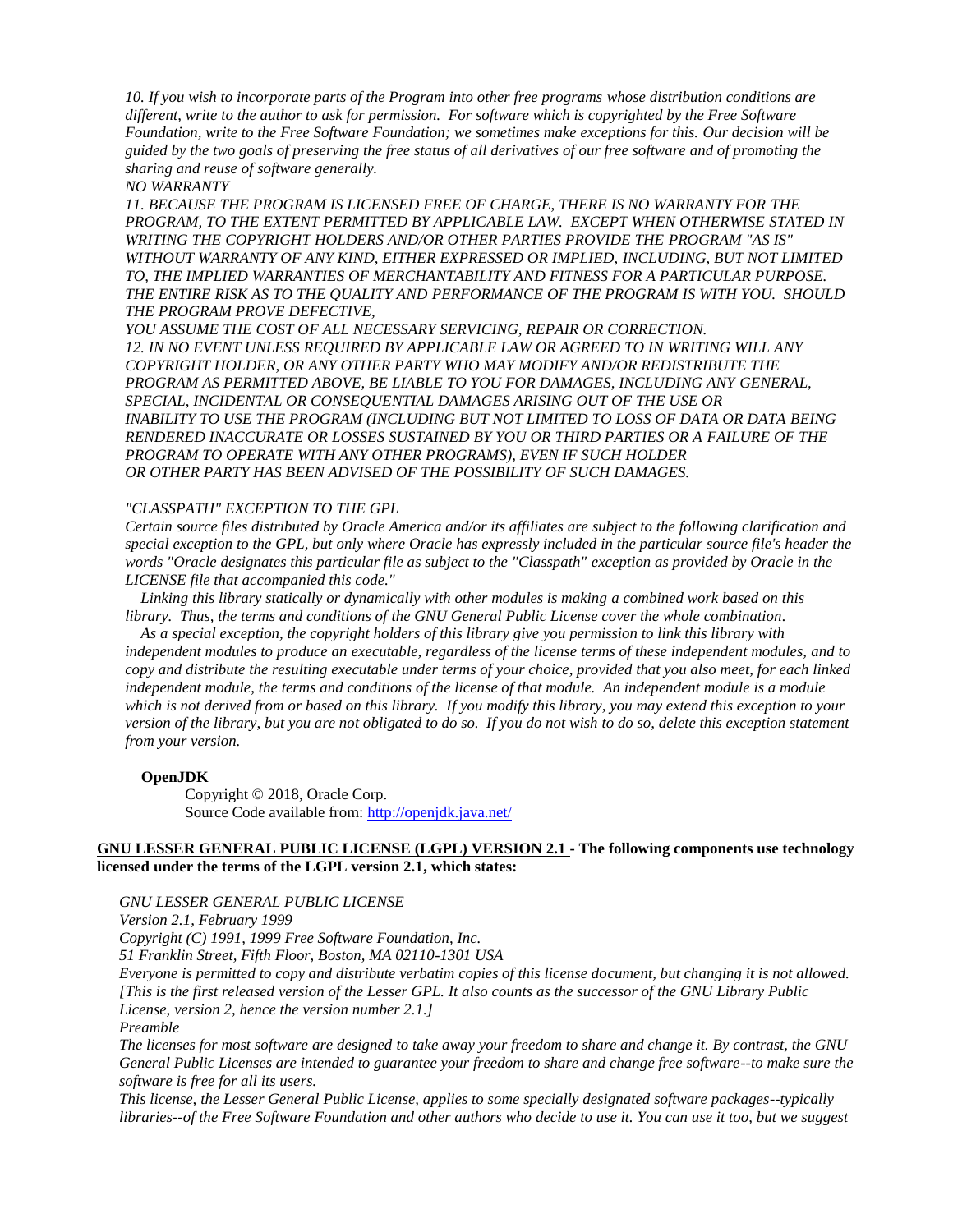*you first think carefully about whether this license or the ordinary General Public License is the better strategy to use in any particular case, based on the explanations below.*

*When we speak of free software, we are referring to freedom of use, not price. Our General Public Licenses are designed to make sure that you have the freedom to distribute copies of free software (and charge for this service if you wish); that you receive source code or can get it if you want it; that you can change the software and use pieces of it in new free programs; and that you are informed that you can do these things.*

*To protect your rights, we need to make restrictions that forbid distributors to deny you these rights or to ask you to surrender these rights. These restrictions translate to certain responsibilities for you if you distribute copies of the library or if you modify it.*

*For example, if you distribute copies of the library, whether gratis or for a fee, you must give the recipients all the rights that we gave you. You must make sure that they, too, receive or can get the source code. If you link other code with the library, you must provide complete object files to the recipients, so that they can relink them with the library after making changes to the library and recompiling it. And you must show them these terms so they know their rights.*

*We protect your rights with a two-step method: (1) we copyright the library, and (2) we offer you this license, which gives you legal permission to copy, distribute and/or modify the library.*

*To protect each distributor, we want to make it very clear that there is no warranty for the free library. Also, if the library is modified by someone else and passed on, the recipients should know that what they have is not the original version, so that the original author's reputation will not be affected by problems that might be introduced by others. Finally, software patents pose a constant threat to the existence of any free program. We wish to make sure that a company cannot effectively restrict the users of a free program by obtaining a restrictive license from a patent holder. Therefore, we insist that any patent license obtained for a version of the library must be consistent with the full freedom of use specified in this license.*

*Most GNU software, including some libraries, is covered by the ordinary GNU General Public License. This license, the GNU Lesser General Public License, applies to certain designated libraries, and is quite different from the ordinary General Public License. We use this license for certain libraries in order to permit linking those libraries into non-free programs.*

*When a program is linked with a library, whether statically or using a shared library, the combination of the two is legally speaking a combined work, a derivative of the original library. The ordinary General Public License therefore permits such linking only if the entire combination fits its criteria of freedom. The Lesser General Public License permits more lax criteria for linking other code with the library.*

*We call this license the "Lesser" General Public License because it does Less to protect the user's freedom than the ordinary General Public License. It also provides other free software developers Less of an advantage over competing non-free programs. These disadvantages are the reason we use the ordinary General Public License for many libraries. However, the Lesser license provides advantages in certain special circumstances.*

*For example, on rare occasions, there may be a special need to encourage the widest possible use of a certain library, so that it becomes a de-facto standard. To achieve this, non-free programs must be allowed to use the library. A more frequent case is that a free library does the same job as widely used non-free libraries. In this case, there is little to gain by limiting the free library to free software only, so we use the Lesser General Public License.*

*In other cases, permission to use a particular library in non-free programs enables a greater number of people to use a large body of free software. For example, permission to use the GNU C Library in non-free programs enables many more people to use the whole GNU operating system, as well as its variant, the GNU/Linux operating system. Although the Lesser General Public License is Less protective of the users' freedom, it does ensure that the user of a program that is linked with the Library has the freedom and the wherewithal to run that program using a modified version of the Library.*

*The precise terms and conditions for copying, distribution and modification follow. Pay close attention to the difference between a "work based on the library" and a "work that uses the library". The former contains code derived from the library, whereas the latter must be combined with the library in order to run.*

*TERMS AND CONDITIONS FOR COPYING, DISTRIBUTION AND MODIFICATION*

*0. This License Agreement applies to any software library or other program which contains a notice placed by the copyright holder or other authorized party saying it may be distributed under the terms of this Lesser General Public License (also called "this License"). Each licensee is addressed as "you".*

*A "library" means a collection of software functions and/or data prepared so as to be conveniently linked with application programs (which use some of those functions and data) to form executables.*

*The "Library", below, refers to any such software library or work which has been distributed under these terms. A "work based on the Library" means either the Library or any derivative work under copyright law: that is to say, a work containing the Library or a portion of it, either verbatim or with modifications and/or translated straightforwardly into another language. (Hereinafter, translation is included without limitation in the term "modification".)*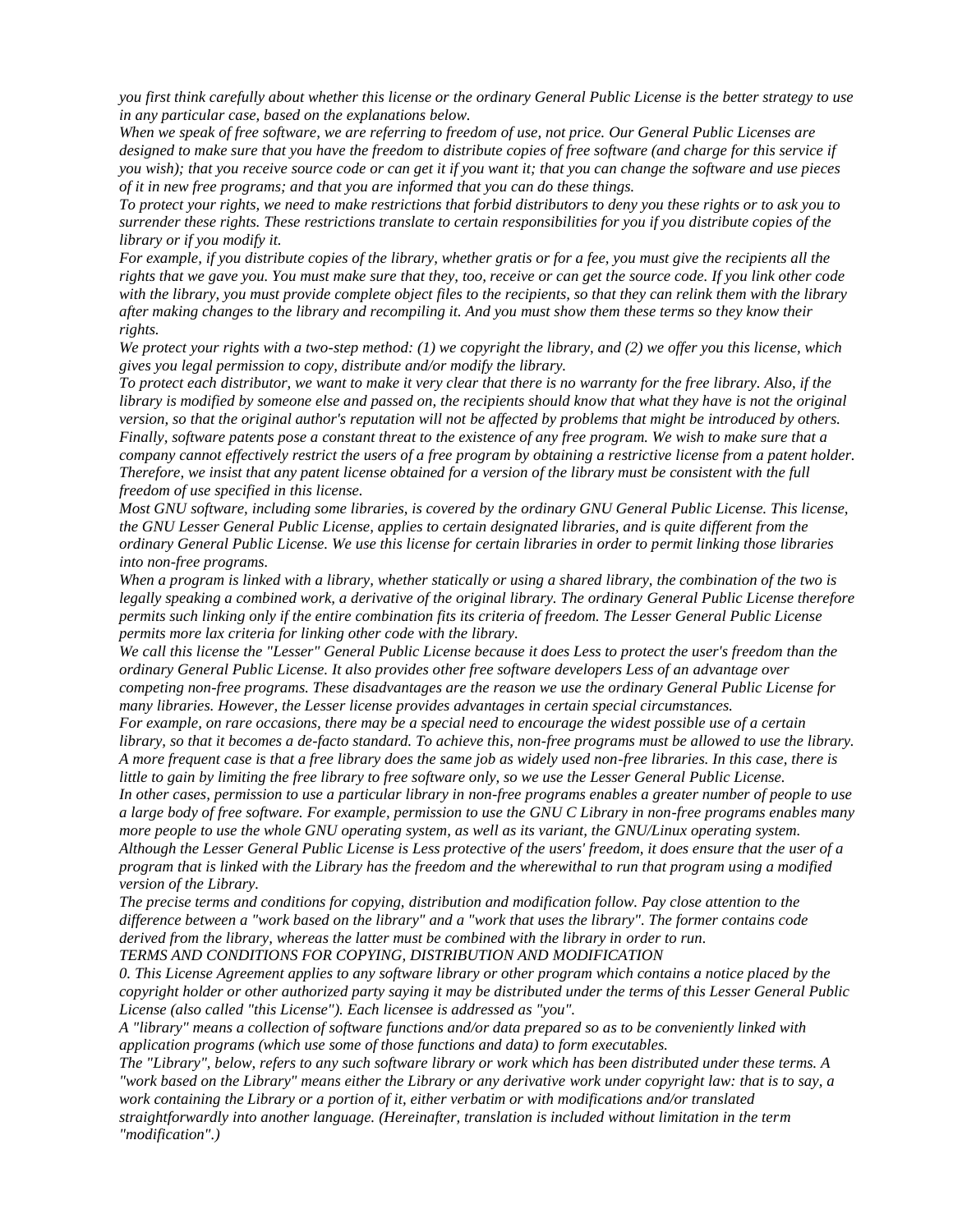*"Source code" for a work means the preferred form of the work for making modifications to it. For a library, complete source code means all the source code for all modules it contains, plus any associated interface definition files, plus the scripts used to control compilation and installation of the library.*

*Activities other than copying, distribution and modification are not covered by this License; they are outside its scope. The act of running a program using the Library is not restricted, and output from such a program is covered only if its contents constitute a work based on the Library (independent of the use of the Library in a tool for writing it). Whether that is true depends on what the Library does and what the program that uses the Library does.*

*1. You may copy and distribute verbatim copies of the Library's complete source code as you receive it, in any medium, provided that you conspicuously and appropriately publish on each copy an appropriate copyright notice and disclaimer of warranty; keep intact all the notices that refer to this License and to the absence of any warranty; and distribute a copy of this License along with the Library.*

*You may charge a fee for the physical act of transferring a copy, and you may at your option offer warranty protection in exchange for a fee.*

*2. You may modify your copy or copies of the Library or any portion of it, thus forming a work based on the Library, and copy and distribute such modifications or work under the terms of Section 1 above, provided that you also meet all of these conditions:*

*a) The modified work must itself be a software library.*

*b) You must cause the files modified to carry prominent notices stating that you changed the files and the date of any change.*

*c) You must cause the whole of the work to be licensed at no charge to all third parties under the terms of this License.*

*d) If a facility in the modified Library refers to a function or a table of data to be supplied by an application program that uses the facility, other than as an argument passed when the facility is invoked, then you must make a good faith effort to ensure that, in the event an application does not supply such function or table, the facility still operates, and performs whatever part of its purpose remains meaningful.*

*(For example, a function in a library to compute square roots has a purpose that is entirely well-defined independent of the application. Therefore, Subsection 2d requires that any application-supplied function or table used by this function must be optional: if the application does not supply it, the square root function must still compute square roots.)*

*These requirements apply to the modified work as a whole. If identifiable sections of that work are not derived from the Library, and can be reasonably considered independent and separate works in themselves, then this License, and its terms, do not apply to those sections when you distribute them as separate works. But when you distribute the same sections as part of a whole which is a work based on the Library, the distribution of the whole must be on the terms of this License, whose permissions for other licensees extend to the entire whole, and thus to each and every part regardless of who wrote it.*

*Thus, it is not the intent of this section to claim rights or contest your rights to work written entirely by you; rather, the intent is to exercise the right to control the distribution of derivative or collective works based on the Library. In addition, mere aggregation of another work not based on the Library with the Library (or with a work based on the Library) on a volume of a storage or distribution medium does not bring the other work under the scope of this License.*

*3. You may opt to apply the terms of the ordinary GNU General Public License instead of this License to a given copy of the Library. To do this, you must alter all the notices that refer to this License, so that they refer to the ordinary GNU General Public License, version 2, instead of to this License. (If a newer version than version 2 of the ordinary GNU General Public License has appeared, then you can specify that version instead if you wish.) Do not make any other change in these notices.*

*Once this change is made in a given copy, it is irreversible for that copy, so the ordinary GNU General Public License applies to all subsequent copies and derivative works made from that copy.*

*This option is useful when you wish to copy part of the code of the Library into a program that is not a library. 4. You may copy and distribute the Library (or a portion or derivative of it, under Section 2) in object code or executable form under the terms of Sections 1 and 2 above provided that you accompany it with the complete corresponding machine-readable source code, which must be distributed under the terms of Sections 1 and 2 above on a medium customarily used for software interchange.*

*If distribution of object code is made by offering access to copy from a designated place, then offering equivalent access to copy the source code from the same place satisfies the requirement to distribute the source code, even though third parties are not compelled to copy the source along with the object code.*

*5. A program that contains no derivative of any portion of the Library, but is designed to work with the Library by being compiled or linked with it, is called a "work that uses the Library". Such a work, in isolation, is not a derivative work of the Library, and therefore falls outside the scope of this License.*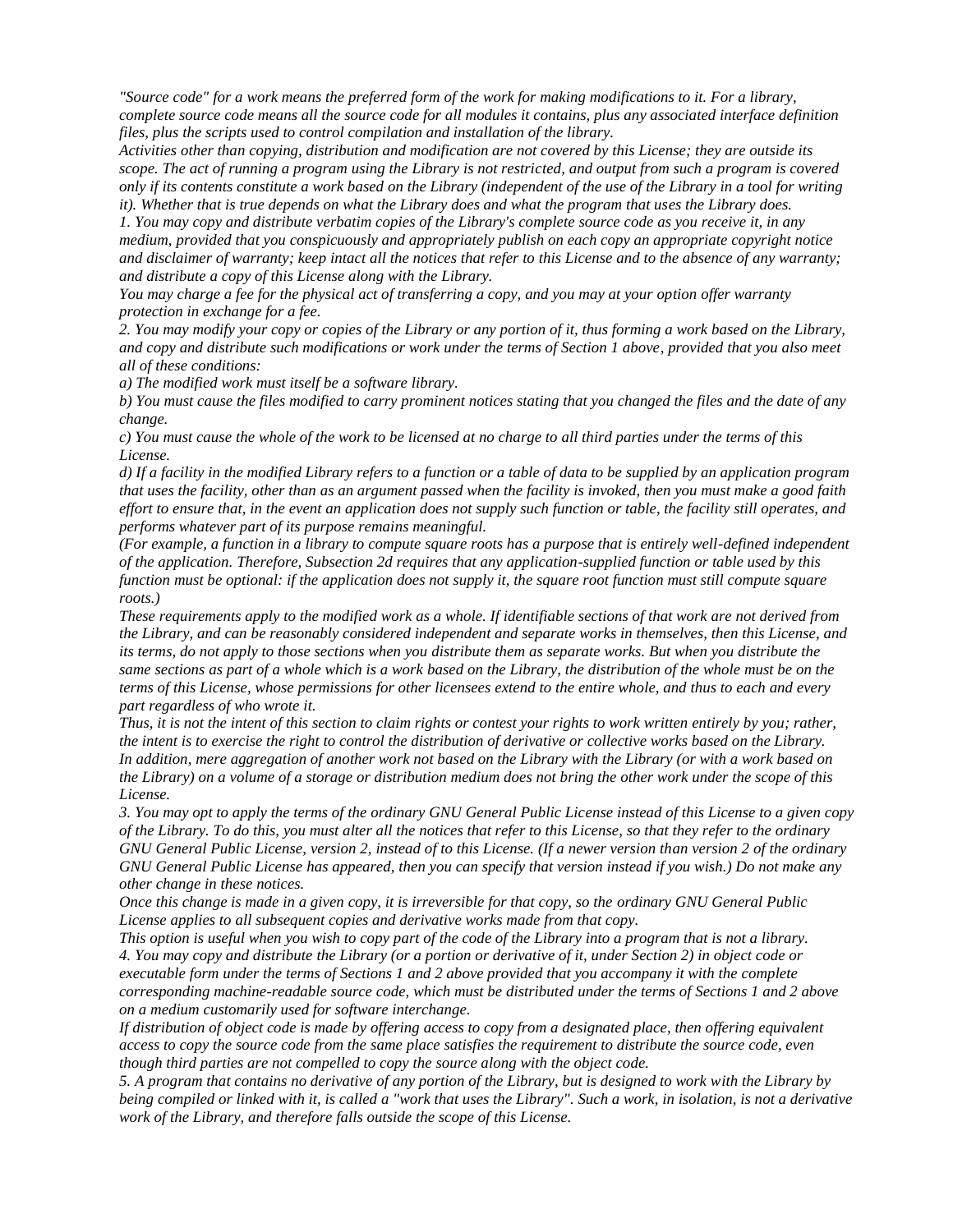*However, linking a "work that uses the Library" with the Library creates an executable that is a derivative of the Library (because it contains portions of the Library), rather than a "work that uses the library". The executable is therefore covered by this License. Section 6 states terms for distribution of such executables.*

*When a "work that uses the Library" uses material from a header file that is part of the Library, the object code for the work may be a derivative work of the Library even though the source code is not. Whether this is true is especially significant if the work can be linked without the Library, or if the work is itself a library. The threshold for this to be true is not precisely defined by law.*

*If such an object file uses only numerical parameters, data structure layouts and accessors, and small macros and small inline functions (ten lines or less in length), then the use of the object file is unrestricted, regardless of whether it is legally a derivative work. (Executables containing this object code plus portions of the Library will still fall under Section 6.)*

*Otherwise, if the work is a derivative of the Library, you may distribute the object code for the work under the terms of Section 6. Any executables containing that work also fall under Section 6, whether or not they are linked directly with the Library itself.*

*6. As an exception to the Sections above, you may also combine or link a "work that uses the Library" with the Library to produce a work containing portions of the Library, and distribute that work under terms of your choice, provided that the terms permit modification of the work for the customer's own use and reverse engineering for debugging such modifications.*

*You must give prominent notice with each copy of the work that the Library is used in it and that the Library and its use are covered by this License. You must supply a copy of this License. If the work during execution displays copyright notices, you must include the copyright notice for the Library among them, as well as a reference directing the user to the copy of this License. Also, you must do one of these things:*

*a) Accompany the work with the complete corresponding machine-readable source code for the Library including whatever changes were used in the work (which must be distributed under Sections 1 and 2 above); and, if the work is an executable linked with the Library, with the complete machine-readable "work that uses the Library", as object code and/or source code, so that the user can modify the Library and then relink to produce a modified executable containing the modified Library. (It is understood that the user who changes the contents of definitions files in the Library will not necessarily be able to recompile the application to use the modified definitions.)*

*b) Use a suitable shared library mechanism for linking with the Library. A suitable mechanism is one that (1) uses at run time a copy of the library already present on the user's computer system, rather than copying library functions into the executable, and (2) will operate properly with a modified version of the library, if the user installs one, as long as the modified version is interface-compatible with the version that the work was made with.*

*c) Accompany the work with a written offer, valid for at least three years, to give the same user the materials specified in Subsection 6a, above, for a charge no more than the cost of performing this distribution.*

*d) If distribution of the work is made by offering access to copy from a designated place, offer equivalent access to copy the above specified materials from the same place.*

*e) Verify that the user has already received a copy of these materials or that you have already sent this user a copy. For an executable, the required form of the "work that uses the Library" must include any data and utility programs needed for reproducing the executable from it. However, as a special exception, the materials to be distributed need not include anything that is normally distributed (in either source or binary form) with the major components (compiler, kernel, and so on) of the operating system on which the executable runs, unless that component itself accompanies the executable.*

*It may happen that this requirement contradicts the license restrictions of other proprietary libraries that do not normally accompany the operating system. Such a contradiction means you cannot use both them and the Library together in an executable that you distribute.*

*7. You may place library facilities that are a work based on the Library side-by-side in a single library together with other library facilities not covered by this License, and distribute such a combined library, provided that the separate distribution of the work based on the Library and of the other library facilities is otherwise permitted, and provided that you do these two things:*

*a) Accompany the combined library with a copy of the same work based on the Library, uncombined with any other library facilities. This must be distributed under the terms of the Sections above.*

*b) Give prominent notice with the combined library of the fact that part of it is a work based on the Library, and explaining where to find the accompanying uncombined form of the same work.*

*8. You may not copy, modify, sublicense, link with, or distribute the Library except as expressly provided under this License. Any attempt otherwise to copy, modify, sublicense, link with, or distribute the Library is void, and will automatically terminate your rights under this License. However, parties who have received copies, or rights, from you under this License will not have their licenses terminated so long as such parties remain in full compliance.*

*9. You are not required to accept this License, since you have not signed it. However, nothing else grants you permission to modify or distribute the Library or its derivative works. These actions are prohibited by law if you do*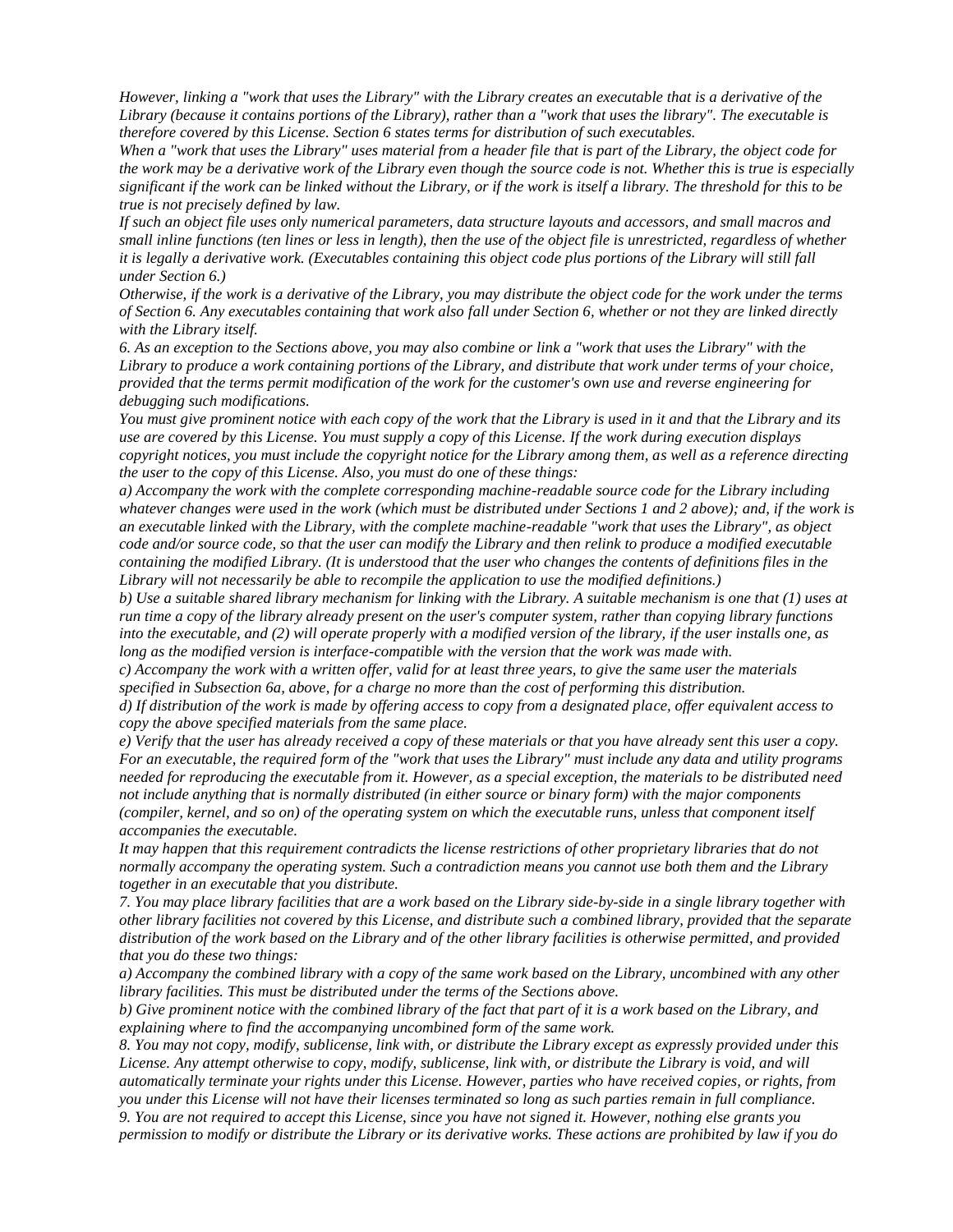*not accept this License. Therefore, by modifying or distributing the Library (or any work based on the Library), you indicate your acceptance of this License to do so, and all its terms and conditions for copying, distributing or modifying the Library or works based on it.*

*10. Each time you redistribute the Library (or any work based on the Library), the recipient automatically receives a license from the original licensor to copy, distribute, link with or modify the Library subject to these terms and conditions. You may not impose any further restrictions on the recipients' exercise of the rights granted herein. You are not responsible for enforcing compliance by third parties with this License.*

*11. If, as a consequence of a court judgment or allegation of patent infringement or for any other reason (not limited to patent issues), conditions are imposed on you (whether by court order, agreement or otherwise) that contradict the conditions of this License, they do not excuse you from the conditions of this License. If you cannot distribute so as to satisfy simultaneously your obligations under this License and any other pertinent obligations, then as a consequence you may not distribute the Library at all. For example, if a patent license would not permit royalty-free redistribution of the Library by all those who receive copies directly or indirectly through you, then the only way you could satisfy both it and this License would be to refrain entirely from distribution of the Library.*

*If any portion of this section is held invalid or unenforceable under any particular circumstance, the balance of the section is intended to apply, and the section as a whole is intended to apply in other circumstances.*

*It is not the purpose of this section to induce you to infringe any patents or other property right claims or to contest validity of any such claims; this section has the sole purpose of protecting the integrity of the free software* 

*distribution system which is implemented by public license practices. Many people have made generous contributions to the wide range of software distributed through that system in reliance on consistent application of that system; it is up to the author/donor to decide if he or she is willing to distribute software through any other system and a licensee cannot impose that choice.*

*This section is intended to make thoroughly clear what is believed to be a consequence of the rest of this License. 12. If the distribution and/or use of the Library is restricted in certain countries either by patents or by copyrighted interfaces, the original copyright holder who places the Library under this License may add an explicit geographical distribution limitation excluding those countries, so that distribution is permitted only in or among countries not thus excluded. In such case, this License incorporates the limitation as if written in the body of this License.*

*13. The Free Software Foundation may publish revised and/or new versions of the Lesser General Public License from time to time. Such new versions will be similar in spirit to the present version, but may differ in detail to address new problems or concerns.*

*Each version is given a distinguishing version number. If the Library specifies a version number of this License which applies to it and "any later version", you have the option of following the terms and conditions either of that version or of any later version published by the Free Software Foundation. If the Library does not specify a license version number, you may choose any version ever published by the Free Software Foundation.*

*14. If you wish to incorporate parts of the Library into other free programs whose distribution conditions are incompatible with these, write to the author to ask for permission. For software which is copyrighted by the Free Software Foundation, write to the Free Software Foundation; we sometimes make exceptions for this. Our decision will be guided by the two goals of preserving the free status of all derivatives of our free software and of promoting the sharing and reuse of software generally.*

*NO WARRANTY*

*15. BECAUSE THE LIBRARY IS LICENSED FREE OF CHARGE, THERE IS NO WARRANTY FOR THE LIBRARY, TO THE EXTENT PERMITTED BY APPLICABLE LAW. EXCEPT WHEN OTHERWISE STATED IN WRITING THE COPYRIGHT HOLDERS AND/OR OTHER PARTIES PROVIDE THE LIBRARY "AS IS" WITHOUT WARRANTY OF ANY KIND, EITHER EXPRESSED OR IMPLIED, INCLUDING, BUT NOT LIMITED TO, THE IMPLIED WARRANTIES OF MERCHANTABILITY AND FITNESS FOR A PARTICULAR PURPOSE. THE ENTIRE RISK AS TO THE QUALITY AND PERFORMANCE OF THE LIBRARY IS WITH YOU. SHOULD THE LIBRARY PROVE DEFECTIVE, YOU ASSUME THE COST OF ALL NECESSARY SERVICING, REPAIR OR CORRECTION. 16. IN NO EVENT UNLESS REQUIRED BY APPLICABLE LAW OR AGREED TO IN WRITING WILL ANY COPYRIGHT HOLDER, OR ANY OTHER PARTY WHO MAY MODIFY AND/OR REDISTRIBUTE THE LIBRARY AS PERMITTED ABOVE, BE LIABLE TO YOU FOR DAMAGES, INCLUDING ANY GENERAL, SPECIAL, INCIDENTAL OR CONSEQUENTIAL DAMAGES ARISING OUT OF THE USE OR INABILITY TO USE THE LIBRARY (INCLUDING BUT NOT LIMITED TO LOSS OF DATA OR DATA BEING RENDERED INACCURATE OR LOSSES SUSTAINED BY YOU OR THIRD PARTIES OR A FAILURE OF THE LIBRARY TO OPERATE WITH ANY OTHER SOFTWARE), EVEN IF SUCH HOLDER OR OTHER PARTY HAS BEEN ADVISED OF THE POSSIBILITY OF SUCH DAMAGES.*

If you would like a copy of the software source code for LGPL components contained in FME, please send a request to: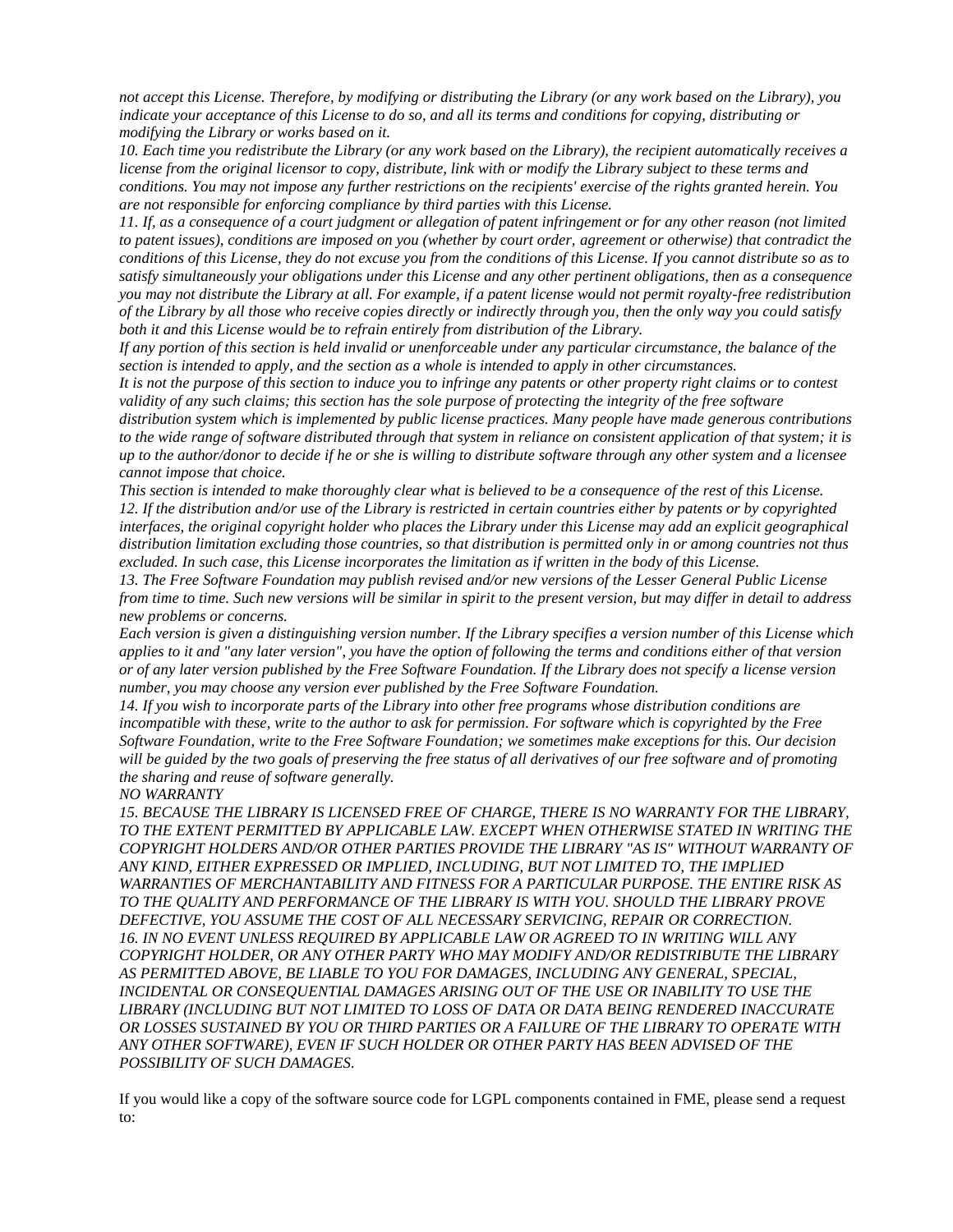Safe Software Inc. #2017 – 7445 – 132nd Street Surrey, BC V3W 1J8 Attention: Legal Dept.

Please provide your complete mailing address and contact information. We will prepare and mail a CD to you.

## **Beecrypt**

Copyright © 2000 – 2002, Virtual unlimited B.V. Home page:<http://sourceforge.net/projects/beecrypt/>

#### **Chardet**

The Original Code is Mozilla Communicator client code. The Initial Developer of the Original Code is Netscape Communications Corporation. Portions created by the Initial Developer are Copyright © 1998 the Initial Developer. All Rights Reserved. © Copyright 2015, Mark Pilgrim, Dan Blanchard, Ian Cordasco. Home page:<https://github.com/chardet/chardet>

# **The ESRI FGDB Unix Runtime Library**

Copyright © 2012 ESRI Home page:<http://esrifgdblinuxru.sourceforge.net/>

## **FDO API**

Copyright © 2009, Open Geospatial (OSGeo) Foundation. Home page: [http://fdo.osgeo.org](http://fdo.osgeo.org/)

## **GEOS (Geometry Engine Open Source) Library**

Home page:<http://trac.osgeo.org/geos>

# **The GNU Muliple Precision Arithmetic Library (GMP)**

Home page:<https://gmplib.org/>

### **The GNU MPFR Library (MPFR)**

Home page: [http://www.mpfr.org](http://www.mpfr.org/)

### **GNU libiconv**

Copyright © 1999-2003, Free Software Foundation, Inc. This file is part of the GNU LIBICONV Library. Home page:<http://www.gnu.org/software/libiconv/>

## **GridInQuest II Coordinate Transformation Utility Software**

Copyright © 2015 Paul Michell, Michell Computing. Developed for the Northern Ireland Land and Property Services and the Ordnance Surveys of Britain and Ireland.

Home page:<https://bitbucket.org/PaulFMichell/gridinquestii>

### **IFC Exporter for Revit**

Copyright © 2017, Autodesk Inc. Home page:<http://ifcexporter.sourceforge.net/>

### **Ili2FME**

Copyright © 2006-2018, Eisenhut Informatik AG Home page:<http://www.eisenhutinformatik.ch/interlis/ili2fme/>

### **JTS**

Copyright © 2015 Vivid Solutions Inc. Home page:<http://www.vividsolutions.com/jts/>

### **LASzip**

Copyright © 2007-2017, rapidlasso GmbH, GERMANY - fast tools to catch reality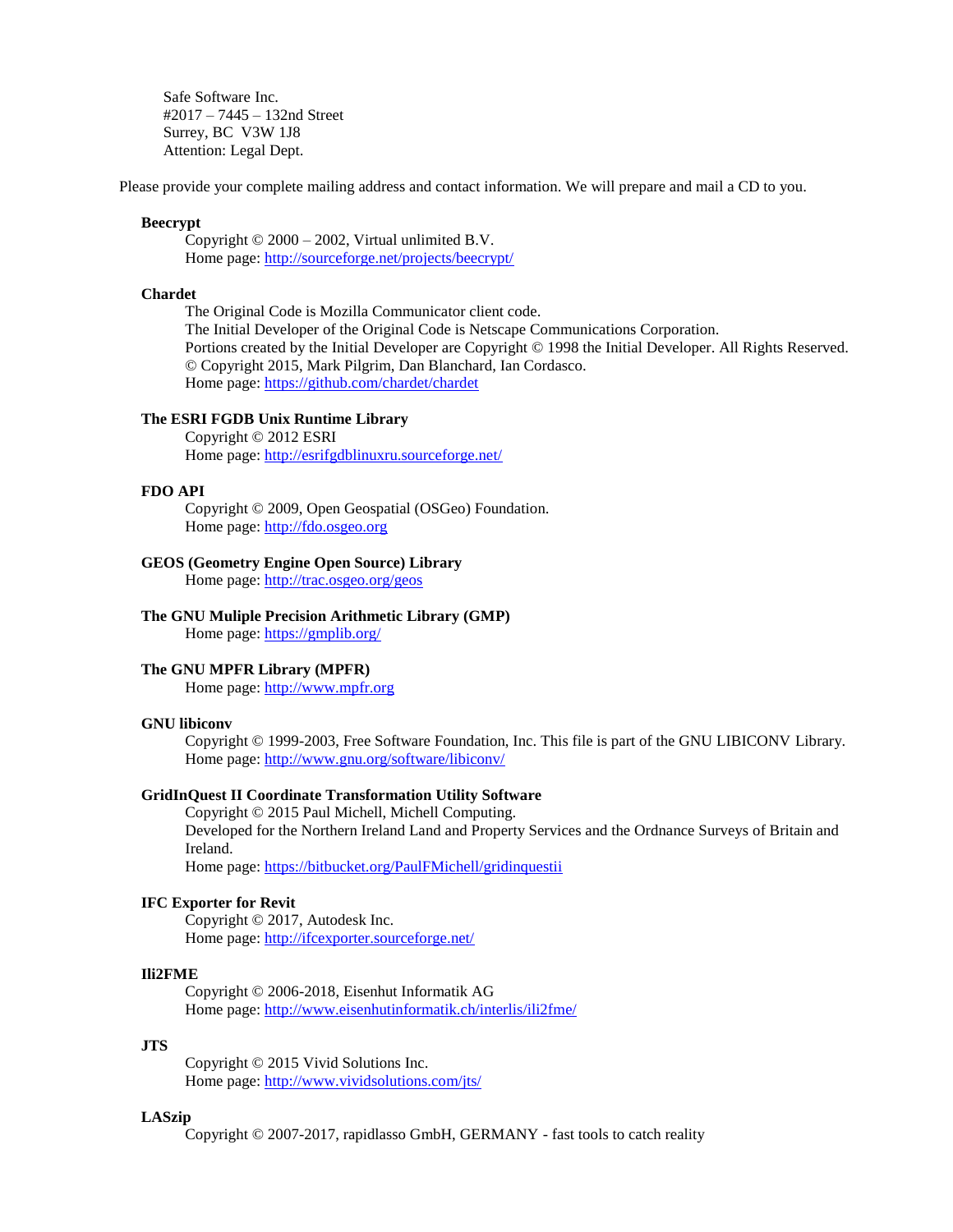Home page:<http://laszip.org/>

### **LIB3DS**

Copyright © 1996-2008, by Jan Eric Kyprianidis (www.kyprianidis.com). All rights reserved. Home page:<https://code.google.com/p/lib3ds/>

## **Log for C++ (short name: log4cpp), a C++ library for flexible logging.**

Copyright © 2000-2002 LifeLine Networks bv Copyright © 2000-2002 Bastiaan Bakker Portions Copyright others, see file THANKS and source code. Home page:<http://log4cpp.sourceforge.net/>

### **Mapnik (c++ mapping toolkit).**

Copyright © 2012 Artem Pavlenko and others. Home page: [http://mapnik.org](http://mapnik.org/)

### **MariaDB Client Library for C**

Copyright © 2014 MariaDB CorporationDB Copyright © 2000, 2012 MySQL AB & MySQL Finland AB & TCX DataKonsult AB & Monty Program AB Copyright © 2010 - 2012 Sergei Golubchik and Monty Program AB The source code is available on Launchpad:<https://code.launchpad.net/mariadb-native-client>

### **Qt**

The Qt Toolkit is Copyright © 2016 The Qt Company Ltd and other contributors. Contact:<http://www.qt.io/licensing/> Home page:<http://www.qt.io/> Main License page:<http://doc.qt.io/qt-5/lgpl.html#nokia-qt-lgpl-exception-version-1-0> For other licenses used in Qt go to<https://doc.qt.io/qt-5/licenses-used-in-qt.html>

#### **SpatiaLite**

Copyright © 2008-2015 Alessandro Furieri and contributors Home page:<https://www.gaia-gis.it/fossil/libspatialite/index> Download:<http://www.gaia-gis.it/gaia-sins/libspatialite-sources/>

### **Tld**

Copyright © 2013 - 2015 Artur Barseghyan Home page:<https://github.com/barseghyanartur/tld>

#### **VRML Plugin for OpenSceneGraph.**

Copyright © J.Ciger B.Herbelin T.Abaci 2003, 2004 VRlab EPFL Home page:<http://www.openscenegraph.org/>

### **WINE**

Copyright © 1993-2010 the Wine project authors. Home page: <https://www.winehq.org/>

## **GNU LESSER GENERAL PUBLIC LICENSE (LGPL) VERSION 3.0 - The following components use technology licensed under the terms of the LGPL version 3.0 which states:**

*GNU LESSER GENERAL PUBLIC LICENSE Version 3, 29 June 2007 Copyright (C) 2007 Free Software Foundation, Inc. <http://fsf.org/> Everyone is permitted to copy and distribute verbatim copies of this license document, but changing it is not allowed. This version of the GNU Lesser General Public License incorporates the terms and conditions of version 3 of the GNU General Public License* [full copy below], *supplemented by the additional permissions listed below. 0. Additional Definitions. As used herein, "this License" refers to version 3 of the GNU Lesser General Public License, and the "GNU GPL" refers to version 3 of the GNU General Public License.*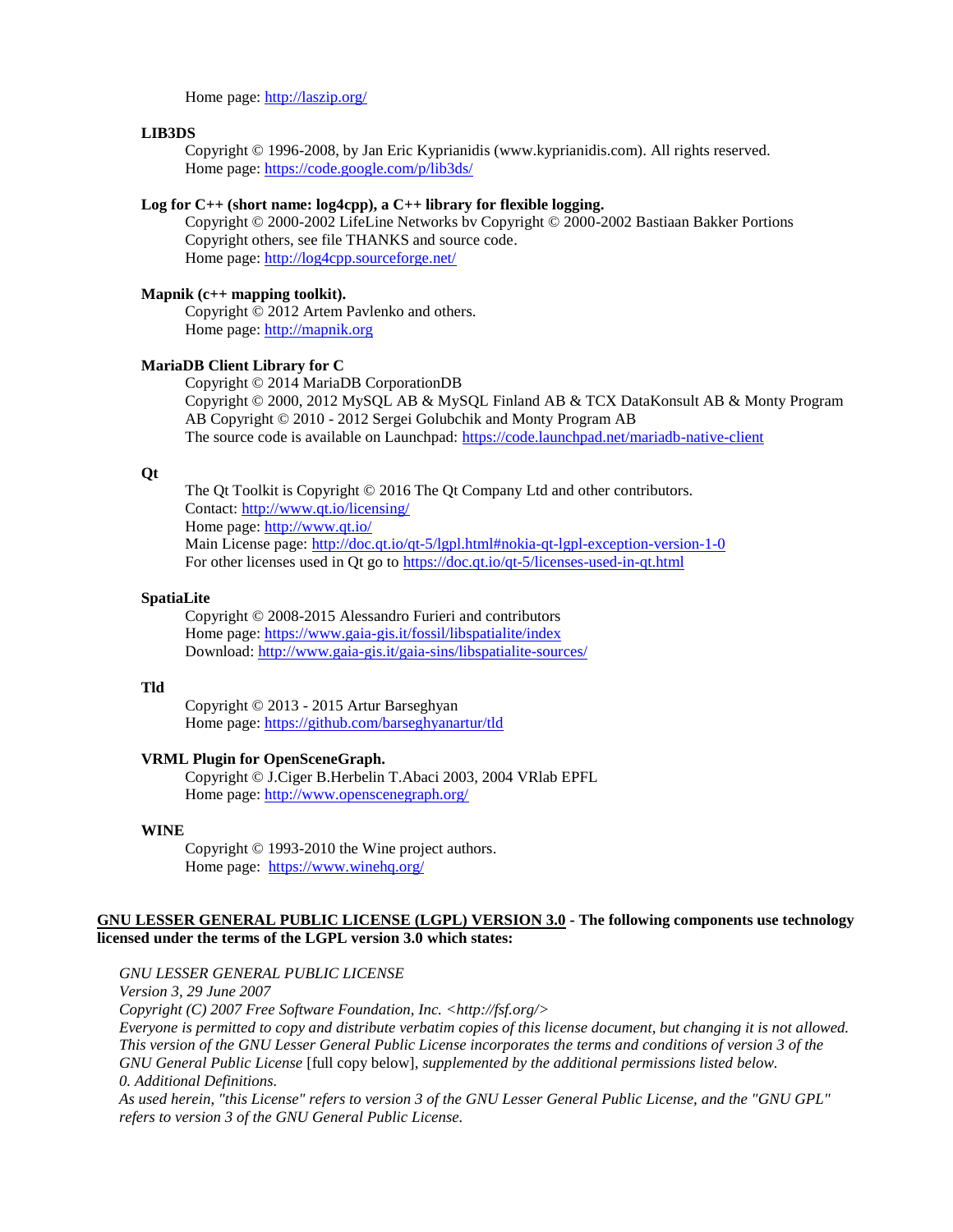*"The Library" refers to a covered work governed by this License, other than an Application or a Combined Work as defined below.*

*An "Application" is any work that makes use of an interface provided by the Library, but which is not otherwise based on the Library. Defining a subclass of a class defined by the Library is deemed a mode of using an interface provided by the Library.*

*A "Combined Work" is a work produced by combining or linking an Application with the Library. The particular version of the Library with which the Combined Work was made is also called the "Linked Version".*

*The "Minimal Corresponding Source" for a Combined Work means the Corresponding Source for the Combined Work, excluding any source code for portions of the Combined Work that, considered in isolation, are based on the Application, and not on the Linked Version.*

*The "Corresponding Application Code" for a Combined Work means the object code and/or source code for the Application, including any data and utility programs needed for reproducing the Combined Work from the Application, but excluding the System Libraries of the Combined Work.*

*1. Exception to Section 3 of the GNU GPL.* 

*You may convey a covered work under sections 3 and 4 of this License without being bound by section 3 of the GNU GPL.*

*2. Conveying Modified Versions.* 

*If you modify a copy of the Library, and, in your modifications, a facility refers to a function or data to be supplied by an Application that uses the facility (other than as an argument passed when the facility is invoked), then you may convey a copy of the modified version:*

*a) under this License, provided that you make a good faith effort to ensure that, in the event an Application does not supply the function or data, the facility still operates, and performs whatever part of its purpose remains meaningful, or*

*b) under the GNU GPL, with none of the additional permissions of this License applicable to that copy. 3. Object Code Incorporating Material from Library Header Files.* 

*The object code form of an Application may incorporate material from a header file that is part of the Library. You may convey such object code under terms of your choice, provided that, if the incorporated material is not limited to numerical parameters, data structure layouts and accessors, or small macros, inline functions and templates (ten or fewer lines in length), you do both of the following:*

*a) Give prominent notice with each copy of the object code that the Library is used in it and that the Library and its use are covered by this License.*

*b) Accompany the object code with a copy of the GNU GPL and this license document.*

*4. Combined Works.* 

*You may convey a Combined Work under terms of your choice that, taken together, effectively do not restrict modification of the portions of the Library contained in the Combined Work and reverse engineering for debugging such modifications, if you also do each of the following:*

*a) Give prominent notice with each copy of the Combined Work that the Library is used in it and that the Library and its use are covered by this License.*

*b) Accompany the Combined Work with a copy of the GNU GPL and this license document.*

*c) For a Combined Work that displays copyright notices during execution, include the copyright notice for the Library among these notices, as well as a reference directing the user to the copies of the GNU GPL and this license document.*

*d) Do one of the following:*

*0) Convey the Minimal Corresponding Source under the terms of this License, and the Corresponding Application Code in a form suitable for, and under terms that permit, the user to recombine or relink the Application with a modified version of the Linked Version to produce a modified Combined Work, in the manner specified by section 6 of the GNU GPL for conveying Corresponding Source.*

*1) Use a suitable shared library mechanism for linking with the Library. A suitable mechanism is one that (a) uses at run time a copy of the Library already present on the user's computer system, and (b) will operate properly with a modified version of the Library that is interface-compatible with the Linked Version.*

*e) Provide Installation Information, but only if you would otherwise be required to provide such information under section 6 of the GNU GPL, and only to the extent that such information is necessary to install and execute a modified version of the Combined Work produced by recombining or relinking the Application with a modified version of the Linked Version. (If you use option 4d0, the Installation Information must accompany the Minimal Corresponding Source and Corresponding Application Code. If you use option 4d1, you must provide the Installation Information in the manner specified by section 6 of the GNU GPL for conveying Corresponding Source.)*

*5. Combined Libraries.*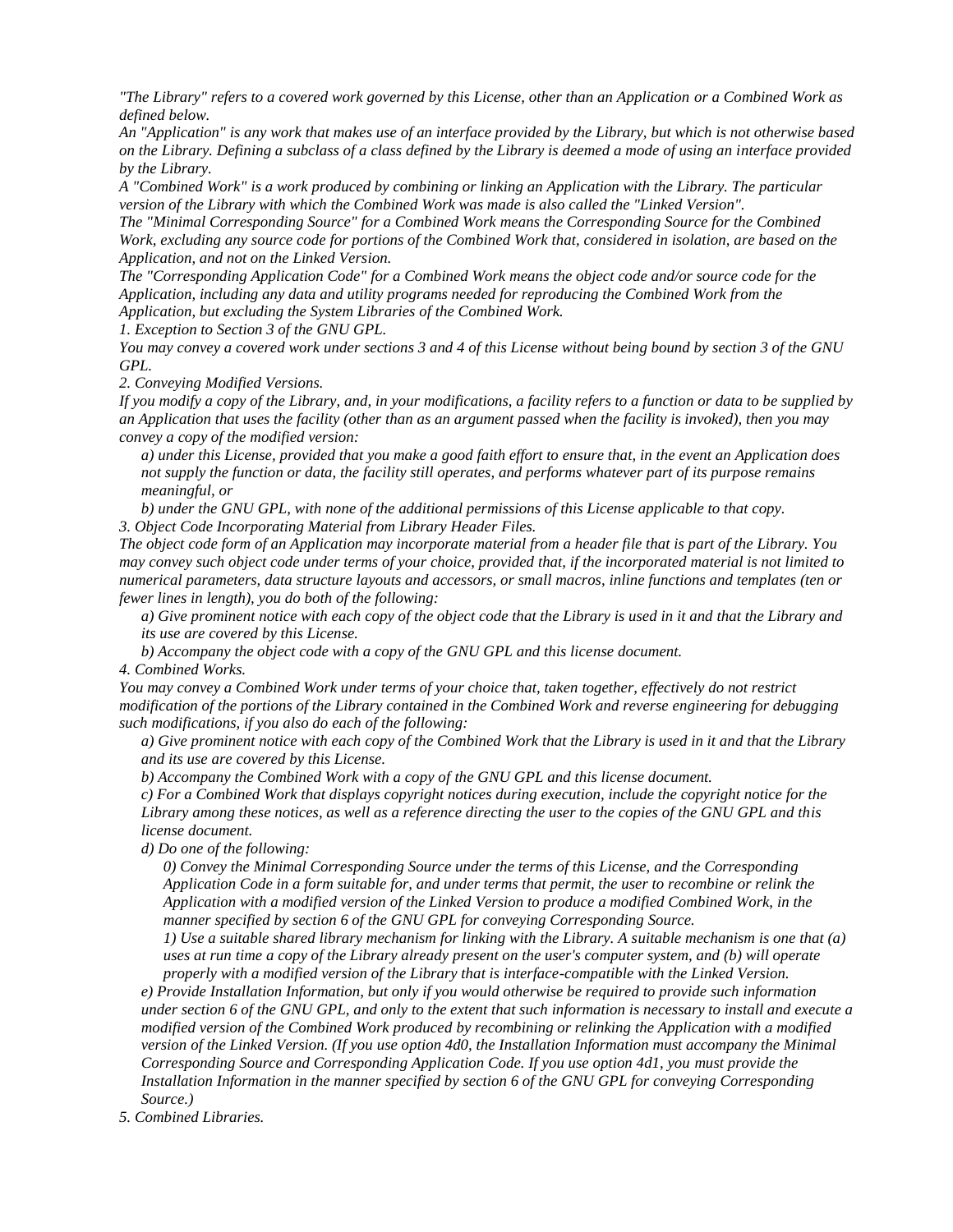*You may place library facilities that are a work based on the Library side by side in a single library together with other library facilities that are not Applications and are not covered by this License, and convey such a combined library under terms of your choice, if you do both of the following:*

*a) Accompany the combined library with a copy of the same work based on the Library, uncombined with any other library facilities, conveyed under the terms of this License.*

*b) Give prominent notice with the combined library that part of it is a work based on the Library, and explaining where to find the accompanying uncombined form of the same work.*

*6. Revised Versions of the GNU Lesser General Public License.* 

*The Free Software Foundation may publish revised and/or new versions of the GNU Lesser General Public License from time to time. Such new versions will be similar in spirit to the present version, but may differ in detail to address new problems or concerns.*

*Each version is given a distinguishing version number. If the Library as you received it specifies that a certain numbered version of the GNU Lesser General Public License "or any later version" applies to it, you have the option of following the terms and conditions either of that published version or of any later version published by the Free Software Foundation. If the Library as you received it does not specify a version number of the GNU Lesser General Public License, you may choose any version of the GNU Lesser General Public License ever published by the Free Software Foundation.*

*If the Library as you received it specifies that a proxy can decide whether future versions of the GNU Lesser General Public License shall apply, that proxy's public statement of acceptance of any version is permanent authorization for you to choose that version for the Library.*

## *GNU GENERAL PUBLIC LICENSE*

*Version 3, 29 June 2007*

*Copyright © 2007 Free Software Foundation, Inc. <https://fsf.org/>*

*Everyone is permitted to copy and distribute verbatim copies of this license document, but changing it is not allowed. Preamble*

*The GNU General Public License is a free, copyleft license for software and other kinds of works.*

*The licenses for most software and other practical works are designed to take away your freedom to share and change the works. By contrast, the GNU General Public License is intended to guarantee your freedom to share and change all versions of a program--to make sure it remains free software for all its users. We, the Free Software Foundation, use the GNU General Public License for most of our software; it applies also to any other work released this way by its authors. You can apply it to your programs, too.*

*When we speak of free software, we are referring to freedom, not price. Our General Public Licenses are designed to make sure that you have the freedom to distribute copies of free software (and charge for them if you wish), that you receive source code or can get it if you want it, that you can change the software or use pieces of it in new free programs, and that you know you can do these things.*

*To protect your rights, we need to prevent others from denying you these rights or asking you to surrender the rights. Therefore, you have certain responsibilities if you distribute copies of the software, or if you modify it: responsibilities to respect the freedom of others.*

*For example, if you distribute copies of such a program, whether gratis or for a fee, you must pass on to the recipients the same freedoms that you received. You must make sure that they, too, receive or can get the source code. And you must show them these terms so they know their rights.*

*Developers that use the GNU GPL protect your rights with two steps: (1) assert copyright on the software, and (2) offer you this License giving you legal permission to copy, distribute and/or modify it.*

*For the developers' and authors' protection, the GPL clearly explains that there is no warranty for this free software. For both users' and authors' sake, the GPL requires that modified versions be marked as changed, so that their problems will not be attributed erroneously to authors of previous versions.*

*Some devices are designed to deny users access to install or run modified versions of the software inside them, although the manufacturer can do so. This is fundamentally incompatible with the aim of protecting users' freedom to change the software. The systematic pattern of such abuse occurs in the area of products for individuals to use, which is precisely where it is most unacceptable. Therefore, we have designed this version of the GPL to prohibit the practice for those products. If such problems arise substantially in other domains, we stand ready to extend this provision to those domains in future versions of the GPL, as needed to protect the freedom of users.*

*Finally, every program is threatened constantly by software patents. States should not allow patents to restrict development and use of software on general-purpose computers, but in those that do, we wish to avoid the special danger that patents applied to a free program could make it effectively proprietary. To prevent this, the GPL assures that patents cannot be used to render the program non-free.*

*The precise terms and conditions for copying, distribution and modification follow.*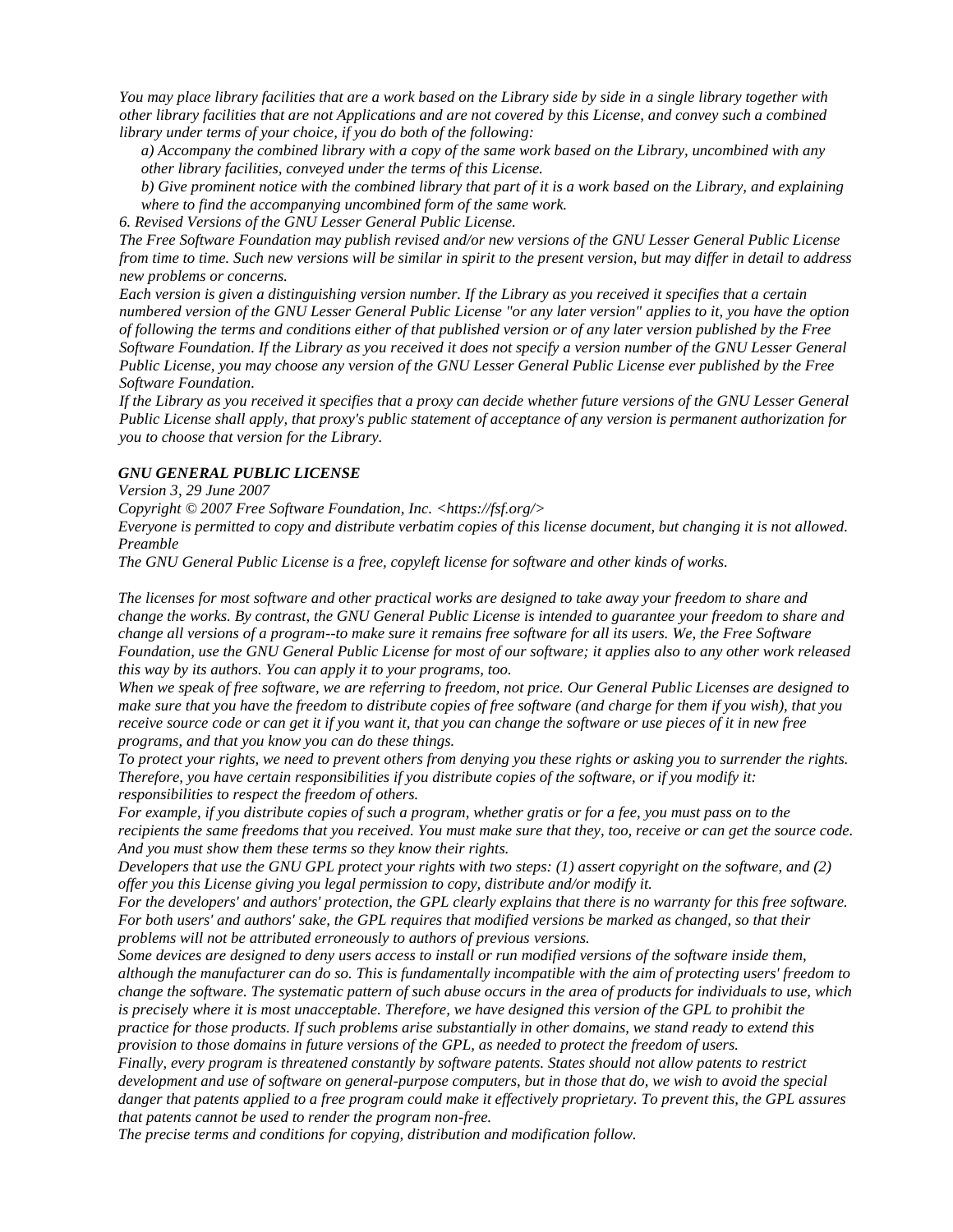### *TERMS AND CONDITIONS*

*0. Definitions.*

*"This License" refers to version 3 of the GNU General Public License.*

*"Copyright" also means copyright-like laws that apply to other kinds of works, such as semiconductor masks. "The Program" refers to any copyrightable work licensed under this License. Each licensee is addressed as "you". "Licensees" and "recipients" may be individuals or organizations.*

*To "modify" a work means to copy from or adapt all or part of the work in a fashion requiring copyright permission, other than the making of an exact copy. The resulting work is called a "modified version" of the earlier work or a work "based on" the earlier work.*

*A "covered work" means either the unmodified Program or a work based on the Program.*

*To "propagate" a work means to do anything with it that, without permission, would make you directly or secondarily liable for infringement under applicable copyright law, except executing it on a computer or modifying a private copy. Propagation includes copying, distribution (with or without modification), making available to the public, and in some countries other activities as well.*

*To "convey" a work means any kind of propagation that enables other parties to make or receive copies. Mere interaction with a user through a computer network, with no transfer of a copy, is not conveying.*

*An interactive user interface displays "Appropriate Legal Notices" to the extent that it includes a convenient and prominently visible feature that (1) displays an appropriate copyright notice, and (2) tells the user that there is no warranty for the work (except to the extent that warranties are provided), that licensees may convey the work under this License, and how to view a copy of this License. If the interface presents a list of user commands or options, such as a menu, a prominent item in the list meets this criterion.*

*1. Source Code.*

*The "source code" for a work means the preferred form of the work for making modifications to it. "Object code" means any non-source form of a work.*

*A "Standard Interface" means an interface that either is an official standard defined by a recognized standards body, or, in the case of interfaces specified for a particular programming language, one that is widely used among developers working in that language.*

*The "System Libraries" of an executable work include anything, other than the work as a whole, that (a) is included in the normal form of packaging a Major Component, but which is not part of that Major Component, and (b) serves only to enable use of the work with that Major Component, or to implement a Standard Interface for which an implementation is available to the public in source code form. A "Major Component", in this context, means a major essential component (kernel, window system, and so on) of the specific operating system (if any) on which the executable work runs, or a compiler used to produce the work, or an object code interpreter used to run it. The "Corresponding Source" for a work in object code form means all the source code needed to generate, install, and (for an executable work) run the object code and to modify the work, including scripts to control those activities. However, it does not include the work's System Libraries, or general-purpose tools or generally available free programs which are used unmodified in performing those activities but which are not part of the work. For example, Corresponding Source includes interface definition files associated with source files for the work, and the source code for shared libraries and dynamically linked subprograms that the work is specifically designed to require, such as by intimate data communication or control flow between those subprograms and other parts of the work. The Corresponding Source need not include anything that users can regenerate automatically from other parts of the Corresponding Source.*

*The Corresponding Source for a work in source code form is that same work.*

*2. Basic Permissions.*

*All rights granted under this License are granted for the term of copyright on the Program, and are irrevocable provided the stated conditions are met. This License explicitly affirms your unlimited permission to run the unmodified Program. The output from running a covered work is covered by this License only if the output, given its content, constitutes a covered work. This License acknowledges your rights of fair use or other equivalent, as provided by copyright law.*

*You may make, run and propagate covered works that you do not convey, without conditions so long as your license otherwise remains in force. You may convey covered works to others for the sole purpose of having them make modifications exclusively for you, or provide you with facilities for running those works, provided that you comply with the terms of this License in conveying all material for which you do not control copyright. Those thus making or running the covered works for you must do so exclusively on your behalf, under your direction and control, on terms that prohibit them from making any copies of your copyrighted material outside their relationship with you. Conveying under any other circumstances is permitted solely under the conditions stated below. Sublicensing is not allowed; section 10 makes it unnecessary.*

*3. Protecting Users' Legal Rights From Anti-Circumvention Law.*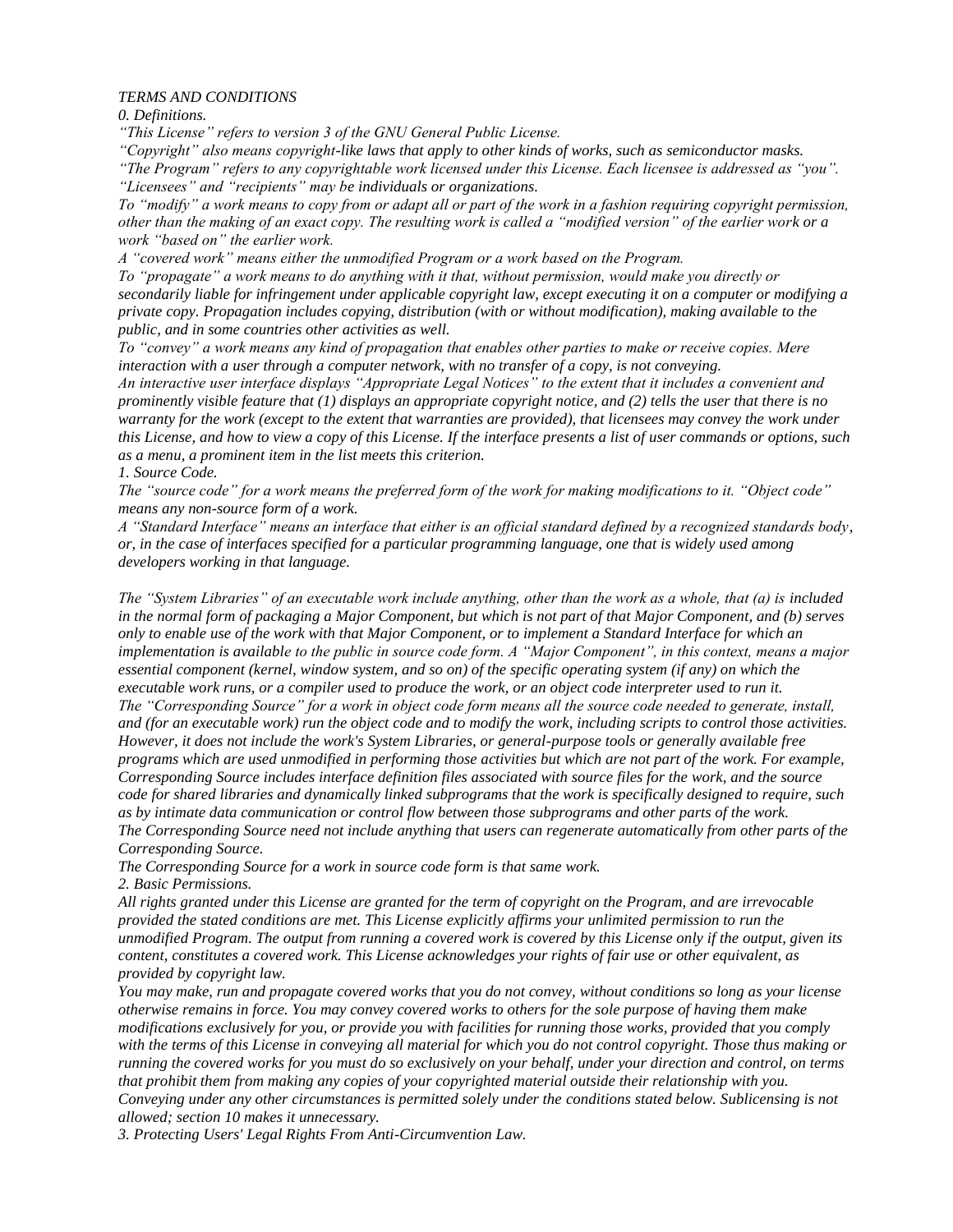*No covered work shall be deemed part of an effective technological measure under any applicable law fulfilling obligations under article 11 of the WIPO copyright treaty adopted on 20 December 1996, or similar laws prohibiting or restricting circumvention of such measures.*

*When you convey a covered work, you waive any legal power to forbid circumvention of technological measures to the extent such circumvention is effected by exercising rights under this License with respect to the covered work, and you disclaim any intention to limit operation or modification of the work as a means of enforcing, against the work's users, your or third parties' legal rights to forbid circumvention of technological measures. 4. Conveying Verbatim Copies.*

*You may convey verbatim copies of the Program's source code as you receive it, in any medium, provided that you conspicuously and appropriately publish on each copy an appropriate copyright notice; keep intact all notices stating that this License and any non-permissive terms added in accord with section 7 apply to the code; keep intact all notices of the absence of any warranty; and give all recipients a copy of this License along with the Program. You may charge any price or no price for each copy that you convey, and you may offer support or warranty protection for a fee.*

*5. Conveying Modified Source Versions.*

*You may convey a work based on the Program, or the modifications to produce it from the Program, in the form of source code under the terms of section 4, provided that you also meet all of these conditions:*

*a) The work must carry prominent notices stating that you modified it, and giving a relevant date.*

*b) The work must carry prominent notices stating that it is released under this License and any conditions added under section 7. This requirement modifies the requirement in section 4 to "keep intact all notices".*

*c) You must license the entire work, as a whole, under this License to anyone who comes into possession of a copy. This License will therefore apply, along with any applicable section 7 additional terms, to the whole of the work, and all its parts, regardless of how they are packaged. This License gives no permission to license the work in any other way, but it does not invalidate such permission if you have separately received it.*

*d) If the work has interactive user interfaces, each must display Appropriate Legal Notices; however, if the Program has interactive interfaces that do not display Appropriate Legal Notices, your work need not make them do so. A compilation of a covered work with other separate and independent works, which are not by their nature extensions of the covered work, and which are not combined with it such as to form a larger program, in or on a volume of a storage or distribution medium, is called an "aggregate" if the compilation and its resulting copyright are not used to limit the access or legal rights of the compilation's users beyond what the individual works permit. Inclusion of a covered work in an aggregate does not cause this License to apply to the other parts of the aggregate. 6. Conveying Non-Source Forms.*

*You may convey a covered work in object code form under the terms of sections 4 and 5, provided that you also convey the machine-readable Corresponding Source under the terms of this License, in one of these ways: a) Convey the object code in, or embodied in, a physical product (including a physical distribution medium), accompanied by the Corresponding Source fixed on a durable physical medium customarily used for software interchange.*

*b) Convey the object code in, or embodied in, a physical product (including a physical distribution medium), accompanied by a written offer, valid for at least three years and valid for as long as you offer spare parts or customer support for that product model, to give anyone who possesses the object code either (1) a copy of the Corresponding Source for all the software in the product that is covered by this License, on a durable physical medium customarily used for software interchange, for a price no more than your reasonable cost of physically performing this conveying of source, or (2) access to copy the Corresponding Source from a network server at no charge.*

*c) Convey individual copies of the object code with a copy of the written offer to provide the Corresponding Source. This alternative is allowed only occasionally and noncommercially, and only if you received the object code with such an offer, in accord with subsection 6b.*

*d) Convey the object code by offering access from a designated place (gratis or for a charge), and offer equivalent access to the Corresponding Source in the same way through the same place at no further charge. You need not require recipients to copy the Corresponding Source along with the object code. If the place to copy the object code is a network server, the Corresponding Source may be on a different server (operated by you or a third party) that supports equivalent copying facilities, provided you maintain clear directions next to the object code saying where to find the Corresponding Source. Regardless of what server hosts the Corresponding Source, you remain obligated to ensure that it is available for as long as needed to satisfy these requirements.*

*e) Convey the object code using peer-to-peer transmission, provided you inform other peers where the object code and Corresponding Source of the work are being offered to the general public at no charge under subsection 6d. A separable portion of the object code, whose source code is excluded from the Corresponding Source as a System Library, need not be included in conveying the object code work.*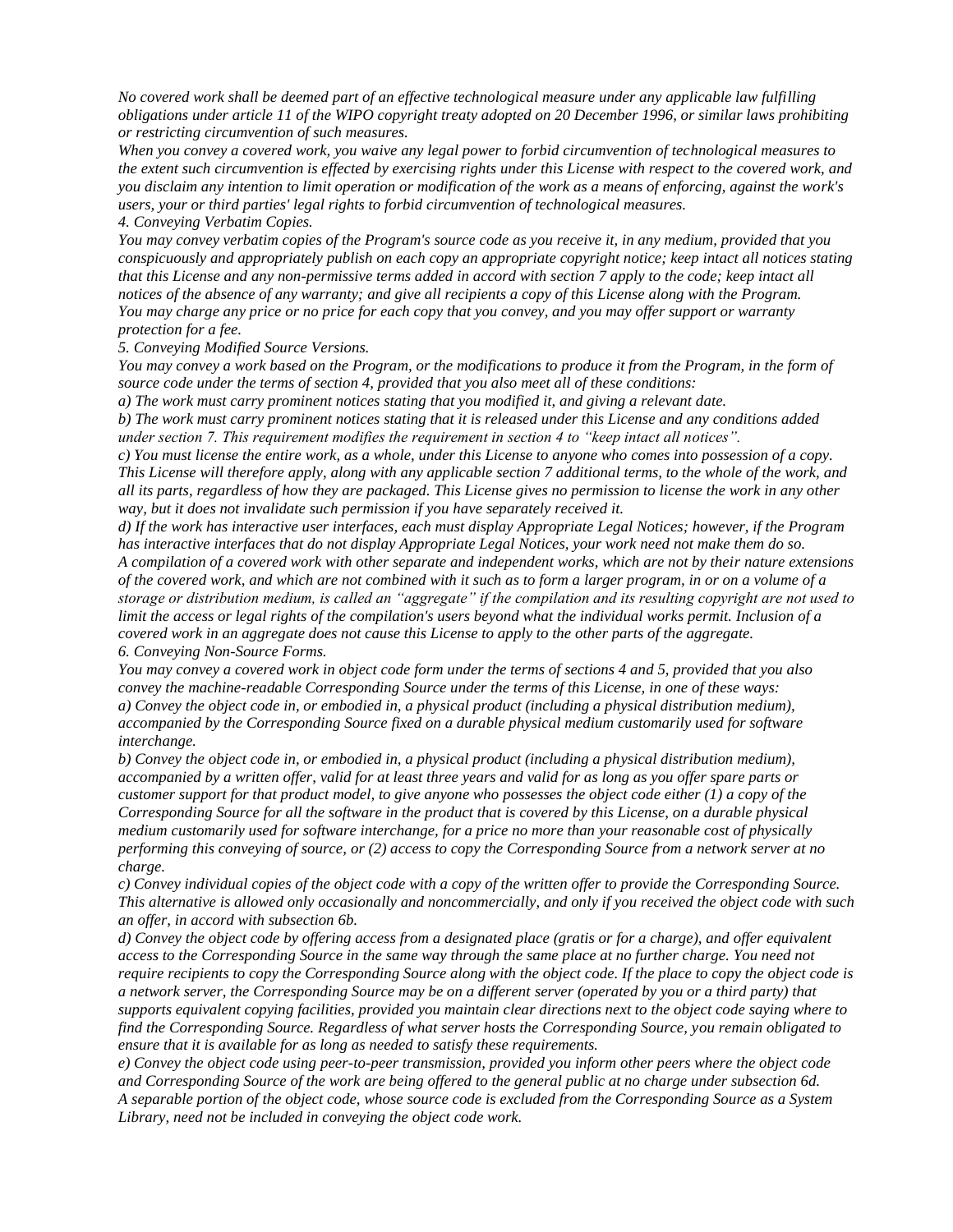*A "User Product" is either (1) a "consumer product", which means any tangible personal property which is normally used for personal, family, or household purposes, or (2) anything designed or sold for incorporation into a dwelling. In determining whether a product is a consumer product, doubtful cases shall be resolved in favor of coverage. For a particular product received by a particular user, "normally used" refers to a typical or common use of that class of product, regardless of the status of the particular user or of the way in which the particular user actually uses, or expects or is expected to use, the product. A product is a consumer product regardless of whether the product has substantial commercial, industrial or non-consumer uses, unless such uses represent the only significant mode of use of the product.*

*"Installation Information" for a User Product means any methods, procedures, authorization keys, or other information required to install and execute modified versions of a covered work in that User Product from a modified version of its Corresponding Source. The information must suffice to ensure that the continued functioning of the modified object code is in no case prevented or interfered with solely because modification has been made. If you convey an object code work under this section in, or with, or specifically for use in, a User Product, and the conveying occurs as part of a transaction in which the right of possession and use of the User Product is transferred to the recipient in perpetuity or for a fixed term (regardless of how the transaction is characterized), the Corresponding Source conveyed under this section must be accompanied by the Installation Information. But this requirement does not apply if neither you nor any third party retains the ability to install modified object code on the User Product (for example, the work has been installed in ROM).*

*The requirement to provide Installation Information does not include a requirement to continue to provide support service, warranty, or updates for a work that has been modified or installed by the recipient, or for the User Product in which it has been modified or installed. Access to a network may be denied when the modification itself materially and adversely affects the operation of the network or violates the rules and protocols for communication across the network.*

*Corresponding Source conveyed, and Installation Information provided, in accord with this section must be in a format that is publicly documented (and with an implementation available to the public in source code form), and must require no special password or key for unpacking, reading or copying.*

*7. Additional Terms.*

*"Additional permissions" are terms that supplement the terms of this License by making exceptions from one or more of its conditions. Additional permissions that are applicable to the entire Program shall be treated as though they were included in this License, to the extent that they are valid under applicable law. If additional permissions apply only to part of the Program, that part may be used separately under those permissions, but the entire Program remains governed by this License without regard to the additional permissions.*

*When you convey a copy of a covered work, you may at your option remove any additional permissions from that copy, or from any part of it. (Additional permissions may be written to require their own removal in certain cases when you modify the work.) You may place additional permissions on material, added by you to a covered work, for which you have or can give appropriate copyright permission.*

*Notwithstanding any other provision of this License, for material you add to a covered work, you may (if authorized by the copyright holders of that material) supplement the terms of this License with terms:*

*a) Disclaiming warranty or limiting liability differently from the terms of sections 15 and 16 of this License; or b) Requiring preservation of specified reasonable legal notices or author attributions in that material or in the Appropriate Legal Notices displayed by works containing it; or*

*c) Prohibiting misrepresentation of the origin of that material, or requiring that modified versions of such material be marked in reasonable ways as different from the original version; or*

*d) Limiting the use for publicity purposes of names of licensors or authors of the material; or*

*e) Declining to grant rights under trademark law for use of some trade names, trademarks, or service marks; or f) Requiring indemnification of licensors and authors of that material by anyone who conveys the material (or modified versions of it) with contractual assumptions of liability to the recipient, for any liability that these contractual assumptions directly impose on those licensors and authors.*

*All other non-permissive additional terms are considered "further restrictions" within the meaning of section 10. If the Program as you received it, or any part of it, contains a notice stating that it is governed by this License along with a term that is a further restriction, you may remove that term. If a license document contains a further restriction but permits relicensing or conveying under this License, you may add to a covered work material governed by the terms of that license document, provided that the further restriction does not survive such relicensing or conveying. If you add terms to a covered work in accord with this section, you must place, in the relevant source files, a statement of the additional terms that apply to those files, or a notice indicating where to find the applicable terms. Additional terms, permissive or non-permissive, may be stated in the form of a separately written license, or stated as exceptions; the above requirements apply either way.*

*8. Termination.*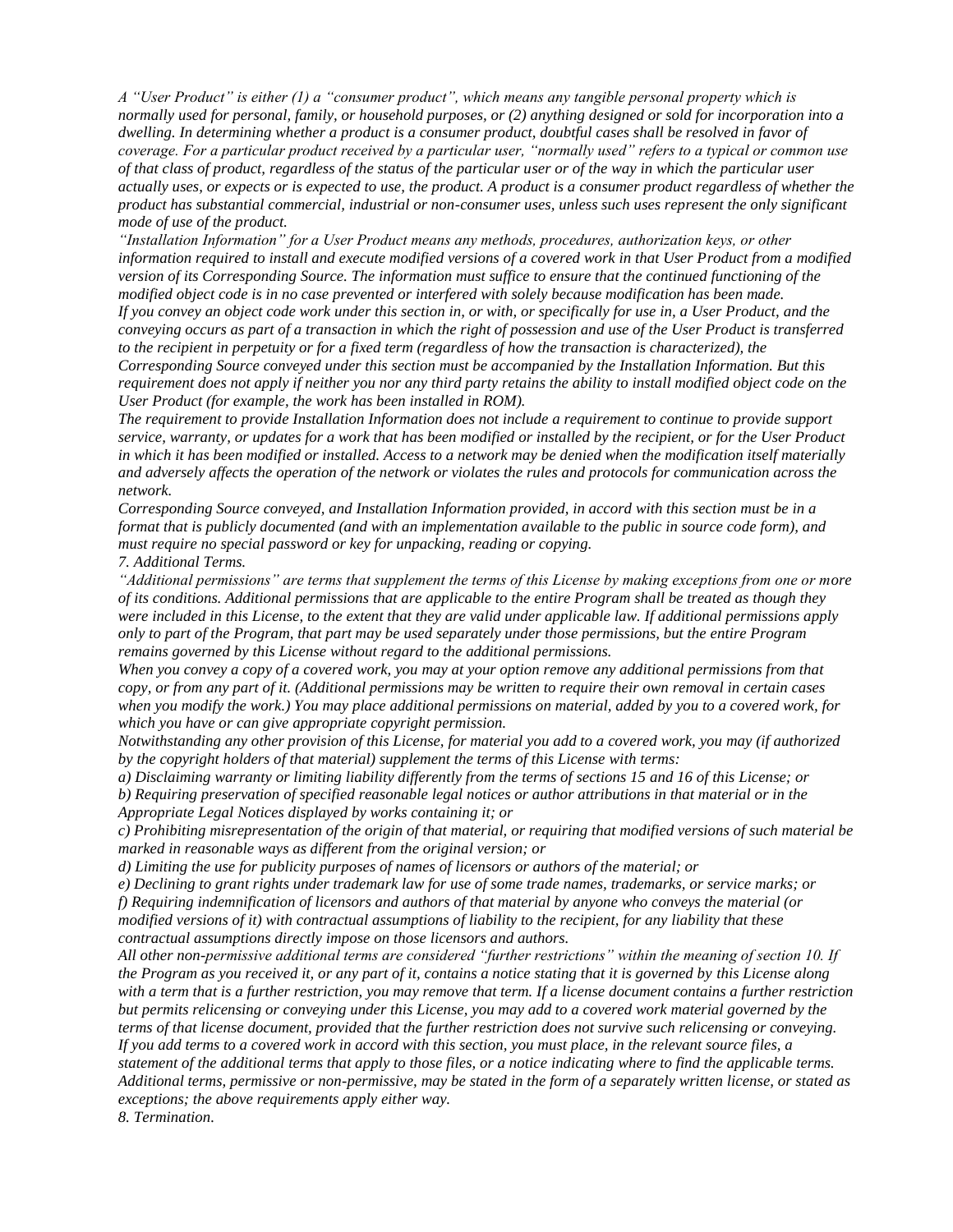*You may not propagate or modify a covered work except as expressly provided under this License. Any attempt otherwise to propagate or modify it is void, and will automatically terminate your rights under this License (including any patent licenses granted under the third paragraph of section 11).*

*However, if you cease all violation of this License, then your license from a particular copyright holder is reinstated (a) provisionally, unless and until the copyright holder explicitly and finally terminates your license, and (b) permanently, if the copyright holder fails to notify you of the violation by some reasonable means prior to 60 days after the cessation.*

*Moreover, your license from a particular copyright holder is reinstated permanently if the copyright holder notifies you of the violation by some reasonable means, this is the first time you have received notice of violation of this License (for any work) from that copyright holder, and you cure the violation prior to 30 days after your receipt of the notice.*

*Termination of your rights under this section does not terminate the licenses of parties who have received copies or rights from you under this License. If your rights have been terminated and not permanently reinstated, you do not qualify to receive new licenses for the same material under section 10.*

*9. Acceptance Not Required for Having Copies.*

*You are not required to accept this License in order to receive or run a copy of the Program. Ancillary propagation of a covered work occurring solely as a consequence of using peer-to-peer transmission to receive a copy likewise does not require acceptance. However, nothing other than this License grants you permission to propagate or modify any covered work. These actions infringe copyright if you do not accept this License. Therefore, by modifying or propagating a covered work, you indicate your acceptance of this License to do so.*

*10. Automatic Licensing of Downstream Recipients.*

*Each time you convey a covered work, the recipient automatically receives a license from the original licensors, to run, modify and propagate that work, subject to this License. You are not responsible for enforcing compliance by third parties with this License.*

*An "entity transaction" is a transaction transferring control of an organization, or substantially all assets of one, or subdividing an organization, or merging organizations. If propagation of a covered work results from an entity transaction, each party to that transaction who receives a copy of the work also receives whatever licenses to the work the party's predecessor in interest had or could give under the previous paragraph, plus a right to possession of the Corresponding Source of the work from the predecessor in interest, if the predecessor has it or can get it with reasonable efforts.*

*You may not impose any further restrictions on the exercise of the rights granted or affirmed under this License. For example, you may not impose a license fee, royalty, or other charge for exercise of rights granted under this License, and you may not initiate litigation (including a cross-claim or counterclaim in a lawsuit) alleging that any patent claim is infringed by making, using, selling, offering for sale, or importing the Program or any portion of it. 11. Patents.*

*A "contributor" is a copyright holder who authorizes use under this License of the Program or a work on which the Program is based. The work thus licensed is called the contributor's "contributor version".*

*A contributor's "essential patent claims" are all patent claims owned or controlled by the contributor, whether already acquired or hereafter acquired, that would be infringed by some manner, permitted by this License, of making, using, or selling its contributor version, but do not include claims that would be infringed only as a consequence of further modification of the contributor version. For purposes of this definition, "control" includes the right to grant patent sublicenses in a manner consistent with the requirements of this License.*

*Each contributor grants you a non-exclusive, worldwide, royalty-free patent license under the contributor's essential patent claims, to make, use, sell, offer for sale, import and otherwise run, modify and propagate the contents of its contributor version.*

*In the following three paragraphs, a "patent license" is any express agreement or commitment, however denominated, not to enforce a patent (such as an express permission to practice a patent or covenant not to sue for patent infringement). To "grant" such a patent license to a party means to make such an agreement or commitment not to enforce a patent against the party.*

*If you convey a covered work, knowingly relying on a patent license, and the Corresponding Source of the work is not available for anyone to copy, free of charge and under the terms of this License, through a publicly available network server or other readily accessible means, then you must either (1) cause the Corresponding Source to be so available, or (2) arrange to deprive yourself of the benefit of the patent license for this particular work, or (3) arrange, in a manner consistent with the requirements of this License, to extend the patent license to downstream recipients.* 

*"Knowingly relying" means you have actual knowledge that, but for the patent license, your conveying the covered work in a country, or your recipient's use of the covered work in a country, would infringe one or more identifiable patents in that country that you have reason to believe are valid.*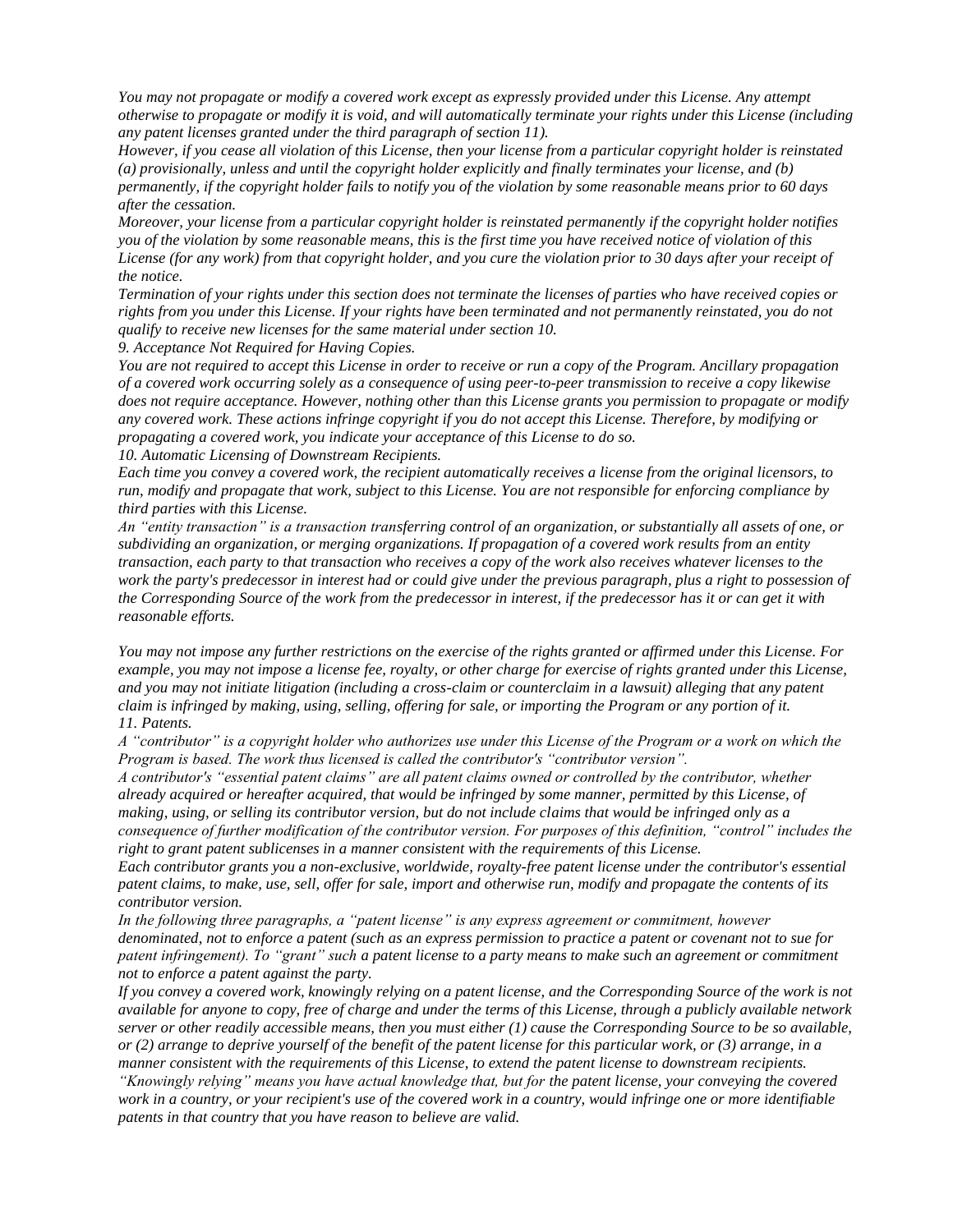*If, pursuant to or in connection with a single transaction or arrangement, you convey, or propagate by procuring conveyance of, a covered work, and grant a patent license to some of the parties receiving the covered work authorizing them to use, propagate, modify or convey a specific copy of the covered work, then the patent license you grant is automatically extended to all recipients of the covered work and works based on it.*

*A patent license is "discriminatory" if it does not include within the scope of its coverage, prohibits the exercise of, or is conditioned on the non-exercise of one or more of the rights that are specifically granted under this License. You may not convey a covered work if you are a party to an arrangement with a third party that is in the business of distributing software, under which you make payment to the third party based on the extent of your activity of conveying the work, and under which the third party grants, to any of the parties who would receive the covered work from you, a discriminatory patent license (a) in connection with copies of the covered work conveyed by you (or copies made from those copies), or (b) primarily for and in connection with specific products or compilations that contain the covered work, unless you entered into that arrangement, or that patent license was granted, prior to 28 March 2007.*

*Nothing in this License shall be construed as excluding or limiting any implied license or other defenses to infringement that may otherwise be available to you under applicable patent law.*

*12. No Surrender of Others' Freedom.*

*If conditions are imposed on you (whether by court order, agreement or otherwise) that contradict the conditions of this License, they do not excuse you from the conditions of this License. If you cannot convey a covered work so as to satisfy simultaneously your obligations under this License and any other pertinent obligations, then as a consequence you may not convey it at all. For example, if you agree to terms that obligate you to collect a royalty for further conveying from those to whom you convey the Program, the only way you could satisfy both those terms and this License would be to refrain entirely from conveying the Program.*

*13. Use with the GNU Affero General Public License.*

*Notwithstanding any other provision of this License, you have permission to link or combine any covered work with a work licensed under version 3 of the GNU Affero General Public License into a single combined work, and to convey the resulting work. The terms of this License will continue to apply to the part which is the covered work, but the special requirements of the GNU Affero General Public License, section 13, concerning interaction through a network will apply to the combination as such.*

*14. Revised Versions of this License.*

*The Free Software Foundation may publish revised and/or new versions of the GNU General Public License from time to time. Such new versions will be similar in spirit to the present version, but may differ in detail to address new problems or concerns.*

*Each version is given a distinguishing version number. If the Program specifies that a certain numbered version of the GNU General Public License "or any later version" applies to it, you have the option of following the terms and conditions either of that numbered version or of any later version published by the Free Software Foundation. If the Program does not specify a version number of the GNU General Public License, you may choose any version ever published by the Free Software Foundation.*

*If the Program specifies that a proxy can decide which future versions of the GNU General Public License can be used, that proxy's public statement of acceptance of a version permanently authorizes you to choose that version for the Program.*

*Later license versions may give you additional or different permissions. However, no additional obligations are imposed on any author or copyright holder as a result of your choosing to follow a later version. 15. Disclaimer of Warranty.*

*THERE IS NO WARRANTY FOR THE PROGRAM, TO THE EXTENT PERMITTED BY APPLICABLE LAW. EXCEPT WHEN OTHERWISE STATED IN WRITING THE COPYRIGHT HOLDERS AND/OR OTHER PARTIES PROVIDE THE PROGRAM "AS IS" WITHOUT WARRANTY OF ANY KIND, EITHER EXPRESSED OR IMPLIED, INCLUDING, BUT NOT LIMITED TO, THE IMPLIED WARRANTIES OF MERCHANTABILITY AND FITNESS FOR A PARTICULAR PURPOSE. THE ENTIRE RISK AS TO THE QUALITY AND PERFORMANCE OF THE PROGRAM IS WITH YOU. SHOULD THE PROGRAM PROVE DEFECTIVE, YOU ASSUME THE COST OF ALL NECESSARY SERVICING, REPAIR OR CORRECTION.*

*16. Limitation of Liability.*

*IN NO EVENT UNLESS REQUIRED BY APPLICABLE LAW OR AGREED TO IN WRITING WILL ANY COPYRIGHT HOLDER, OR ANY OTHER PARTY WHO MODIFIES AND/OR CONVEYS THE PROGRAM AS PERMITTED ABOVE, BE LIABLE TO YOU FOR DAMAGES, INCLUDING ANY GENERAL, SPECIAL, INCIDENTAL OR CONSEQUENTIAL DAMAGES ARISING OUT OF THE USE OR INABILITY TO USE THE PROGRAM (INCLUDING BUT NOT LIMITED TO LOSS OF DATA OR DATA BEING RENDERED INACCURATE OR LOSSES SUSTAINED BY YOU OR THIRD PARTIES OR A FAILURE OF THE PROGRAM TO OPERATE WITH ANY OTHER PROGRAMS), EVEN IF SUCH HOLDER OR OTHER PARTY HAS BEEN ADVISED OF THE POSSIBILITY OF SUCH DAMAGES.*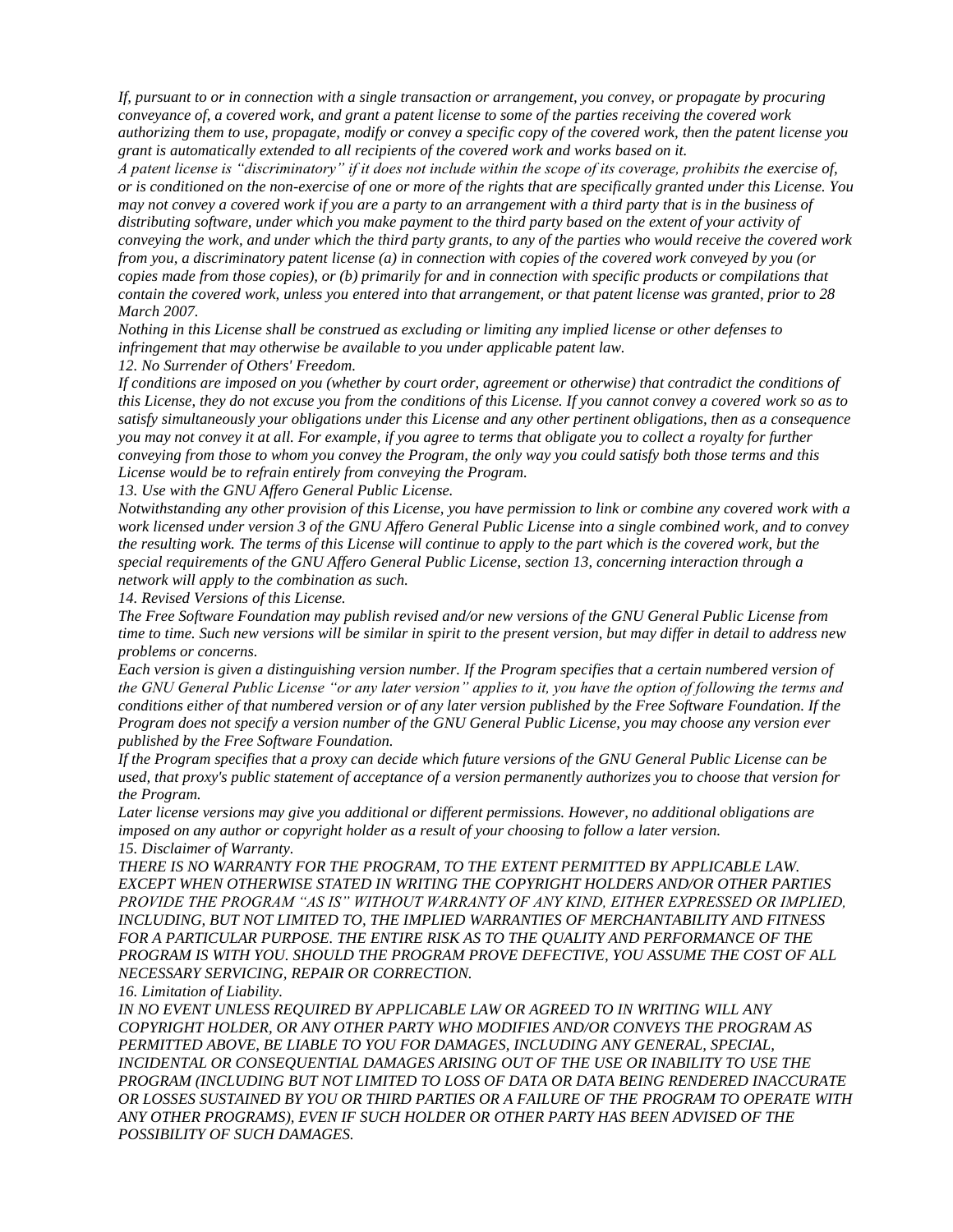*17. Interpretation of Sections 15 and 16.*

*If the disclaimer of warranty and limitation of liability provided above cannot be given local legal effect according to their terms, reviewing courts shall apply local law that most closely approximates an absolute waiver of all civil liability in connection with the Program, unless a warranty or assumption of liability accompanies a copy of the Program in return for a fee.*

If you would like a copy of the software source code for LGPL components contained in FME, please send a request to:

Safe Software Inc. #2017 – 7445 – 132nd Street Surrey, BC V3W 1J8 Attention: Legal Dept.

Please provide your complete mailing address and contact information. We will prepare and mail a CD to you.

#### **Asymptote**

Copyright © 2004-14 Andy Hammerlindl, John Bowman, and Tom Prince Installation instructions, documentation, binaries, and source code are available at: [http://asymptote.sourceforge.net](http://asymptote.sourceforge.net/)

#### **GNU Libidn**

Copyright © 2002-2015 Simon Josefsson, Copyright © 2003-2012 Free Software Foundation, Inc. Home page:<http://www.gnu.org/software/libidn/>

#### **GNU MPFR Library**

Copyright © 2011 Free Software Foundation, Inc. Home page:<http://www.mpfr.org/>

### **GNU Multiple Precision Arithmetic Library (GMP)**

Copyright © 2012 Free Software Foundation, Inc. Home page:<https://gmplib.org/>

### **Libidn2 C Library**

Copyright © 2011-2017 Simon Josefsson Source code:<https://gitlab.com/libidn/libidn2> Unicode character data files which are parsed into static storage in the C library are licensed under the Unicode License:<http://unicode.org/copyright.html>

## **Ntlm-auth**

Copyright © Jordan Borean Home page:<https://github.com/jborean93/ntlm-auth>

#### **OpenVRML Library**

Copyright © 1998, 1999, 2000 Chris Morley <cmorley@vermontel.net> Copyright © 2000- 2012 Braden McDaniel <braden@endoframe.com> Portions Copyright SGI and others. Home page:<http://openvrml.org/>

### **Qt**

The Qt Toolkit is Copyright (C) 2016 The Qt Company Ltd and other contributors. Contact:<http://www.qt.io/licensing/> Home page:<http://www.qt.io/> Main License page:<http://doc.qt.io/qt-5/lgpl.html#nokia-qt-lgpl-exception-version-1-0> For other licenses used in Qt go to<http://doc.qt.io/qt-5/3rdparty.html>

## **MIT LICENSE - The following programs are licensed under the terms of the MIT license, which states:**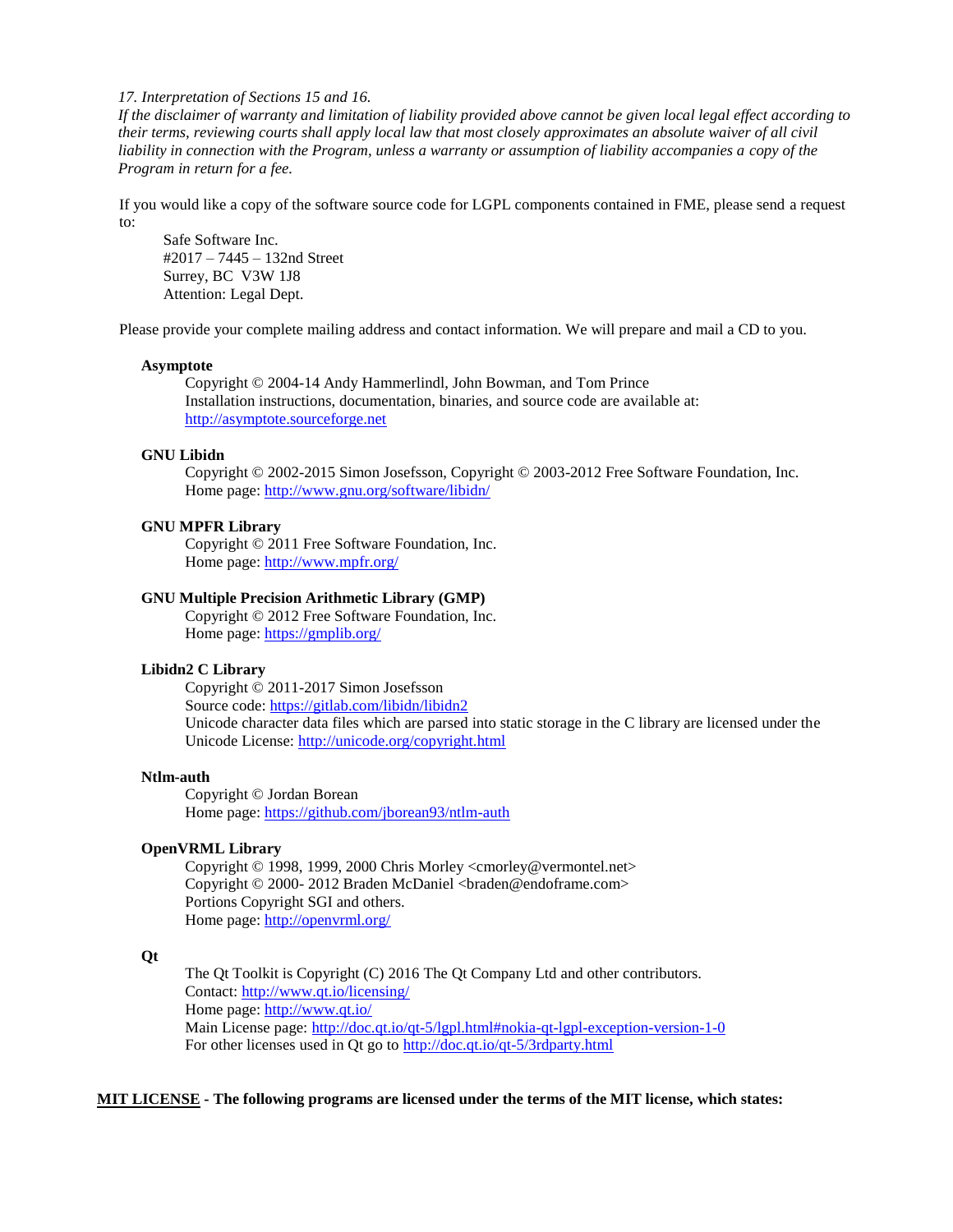*Permission is hereby granted, free of charge, to any person obtaining a copy of this software and associated documentation files (the "Software"), to deal in the Software without restriction, including without limitation the rights to use, copy, modify, merge, publish, distribute, sublicense, and/or sell copies of the Software, and to permit persons to whom the Software is furnished to do so, subject to the following conditions:*

*The above copyright notice and this permission notice shall be included in all copies or substantial portions of the Software.*

*THE SOFTWARE IS PROVIDED "AS IS", WITHOUT WARRANTY OF ANY KIND, EXPRESS OR IMPLIED, INCLUDING BUT NOT LIMITED TO THE WARRANTIES OF MERCHANTABILITY, FITNESS FOR A PARTICULAR PURPOSE AND NONINFRINGEMENT. IN NO EVENT SHALL THE AUTHORS OR COPYRIGHT HOLDERS BE LIABLE FOR ANY CLAIM, DAMAGES OR OTHER LIABILITY, WHETHER IN AN ACTION OF CONTRACT, TORT OR OTHERWISE, ARISING FROM, OUT OF OR IN CONNECTION WITH THE SOFTWARE OR THE USE OR OTHER DEALINGS IN THE SOFTWARE.*

### **AVCE00 and E00 Compression Libraries**

Copyright © 1999-2005, Daniel Morissette

### **Beautiful Soup**

Copyright © 2004-2015 Leonard Richardson

### **Bootstrap**

Copyright © 2011-2015 Twitter, Inc.

#### **BouncyCastle**

Copyright © 2000 - 2016 The Legion of the Bouncy Castle Inc. Home page: [http://www.bouncycastle.org](http://www.bouncycastle.org/)

#### **Compat-5.1**

Copyright © 2004-2006 The Kepler Project.

### **DataSync**

Copyright © 2013 Adrian Laurenzi, Socrata, Inc. Home page:<http://socrata.github.io/datasync/>

#### **Date**

Copyright © 2015, 2016 Howard Hinnant

### **Docopt**

Copyright © 2012 Vladimir Keleshev, [vladimir@keleshev.com](mailto:vladimir@keleshev.com) Home page: [http://docopt.org](http://docopt.org/)

#### **Dropbox Core**

Copyright © 2015 Dropbox Inc., Home page: <http://www.dropbox.com/>

### **DTED Translator**

Copyright © 1999, Frank Warmerdam

#### **Expat XML Parser**

Copyright © 1998-2000 Thai Open Source Software Center Ltd. and Clark Cooper Copyright © 2001-2017 Expat maintainers.

#### **GDAL/OGR Geospatial Data Abstraction Library**

Copyright © 2000-2017 Frank Warmerdam, Even Rouault, and others. For full license info please see:<http://svn.osgeo.org/gdal/trunk/gdal/LICENSE.TXT> Home page:<http://www.gdal.org/>

#### **GFT Translator**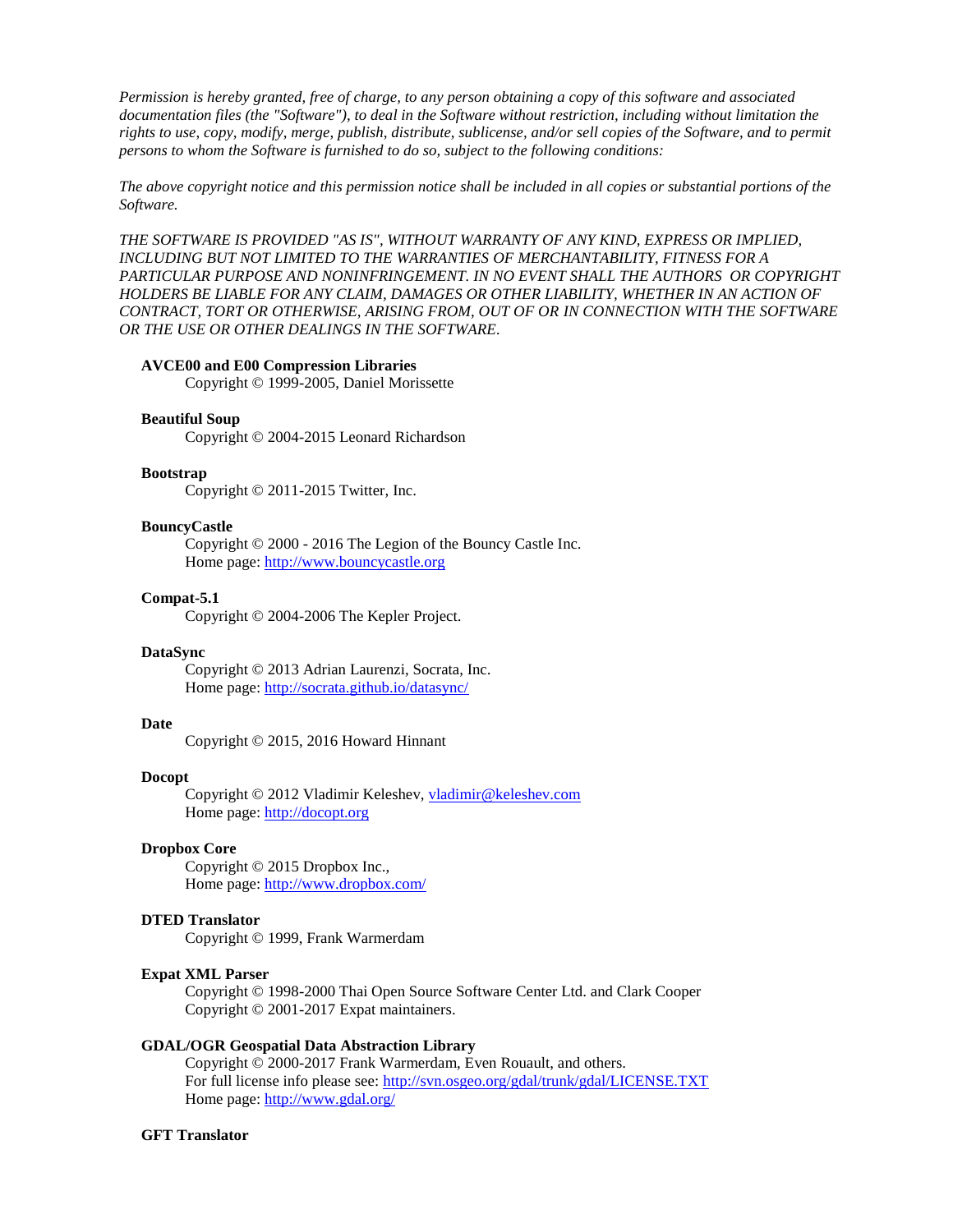Copyright © 2011, Even Rouault <even dot rouault at mines dash paris dot org>

#### **GeoPackage Translator**

Copyright © 2013, Paul Ramsey [pramsey@boundlessgeo.com](mailto:pramsey@boundlessgeo.com)

### **GIFLIB**

Copyright © 1997 Eric S. Raymond

## **HdfsCLI**

Copyright © 2013, Matthieu Monsch

### **JDBC Driver for Google Cloud Spanner**

Copyright © 2017 Knut Olav Løite Home page:<https://github.com/olavloite/spanner-jdbc>

#### **JMESPath**

Copyright © 2013 Amazon.com, Inc. or its affiliates. All Rights Reserved.

## **Js2Py**

Copyright © 2014, 2015 Piotr Dabkowski

### **Libxml2**

Copyright © 1998-2012 Daniel Veillard. All Rights Reserved.

### **ISO 8211 Access**

Copyright © 1999, Frank Warmerdam <warmerdam@pobox.com>

### **Medial Axis Shrinking Ball**

Copyright © 2016 Ravi Peters Home page: https://github.com/tudelft3d/masbcpp

### **Microsoft JDBC Driver for SQL Server**

Copyright © 2017 Microsoft Corporation Home page: https://github.com/Microsoft/mssql-jdbc

#### **MITAB Library**

Copyright © 1998-2005, Daniel Morissette (morissette@dmsolutions.ca) Copyright © 1998-2005, Frank Warmerdam (warmerdam@pobox.com) Copyright © 1999, 2000, Stephane Villeneuve (stephane.v@videotron.ca)

#### **Node.js**

Copyright Node.js contributors. All rights reserved. Home page:<https://github.com/nodejs/node>

#### **NTF Translator**

Copyright © 1999, Frank Warmerdam

### **OpenGIS Simple Features Reference Implementation**

Copyright © 2001, Frank Warmerdam

## **PCIDSK**

Copyright © 2009. PCI Geomatics, 50 West Wilmot Street, Richmond Hill, Ont, Canada

## **PIP**

Copyright © 2008-2016 The pip developers Home page: https://pypi.python.org/pypi/pip

### **PROJ.4**

Copyright © 2000, Frank Warmerdam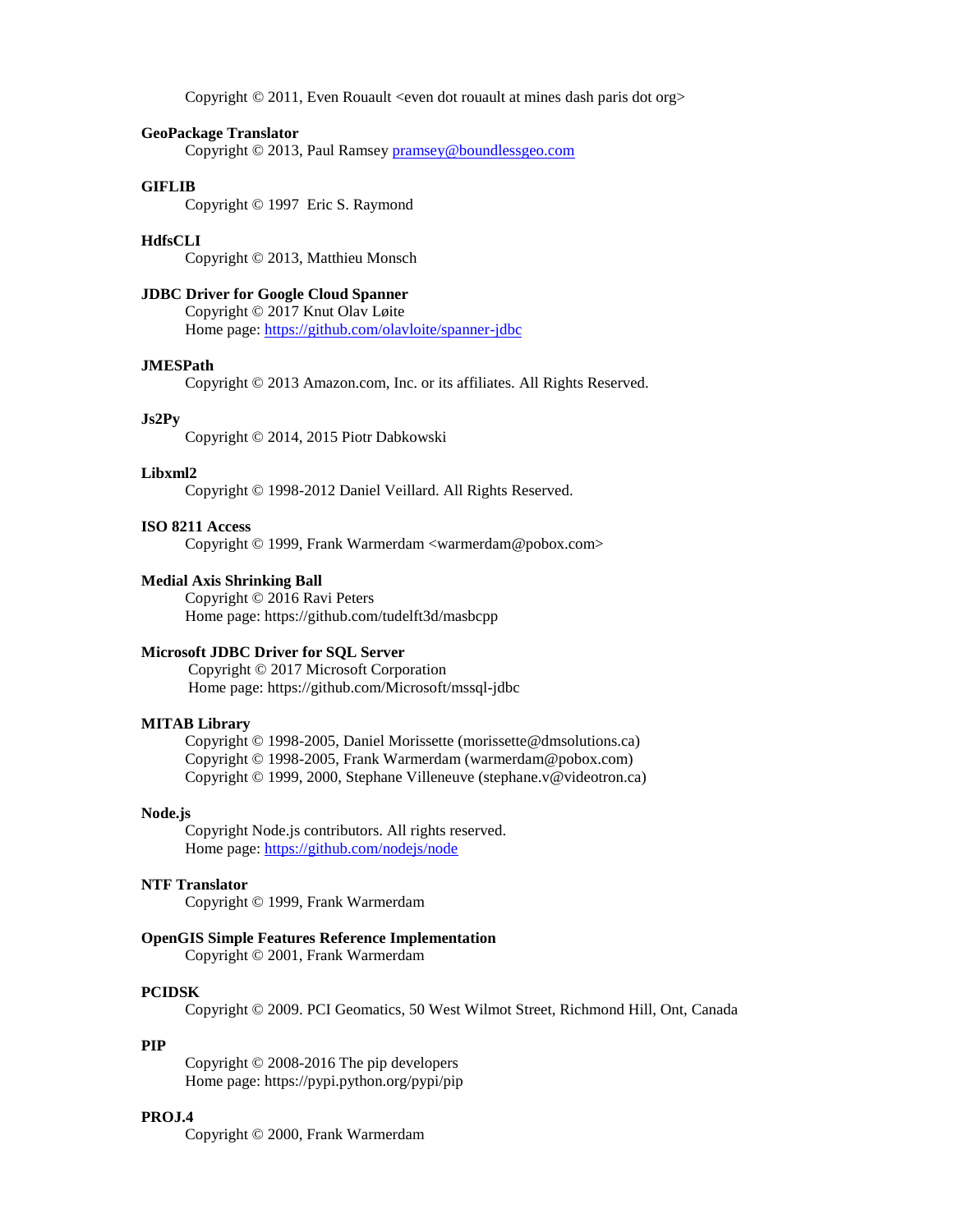## **pyjsparser**

Copyright © 2014, 2015 Piotr Dabkowski

### **PyParsing**

Copyright © 2003-2013 Paul T. McGuire. Home page: [http://pyparsing.wikispaces.com](http://pyparsing.wikispaces.com/)

### **Python-docx**

Copyright © 2013 Steve Canny,<https://github.com/scanny>

#### **Python-pptx**

Copyright © 2013 Steve Canny,<https://github.com/scanny>

#### **PYTZ**

Author: Stuart Bishop [stuart@stuartbishop.net](mailto:stuart@stuartbishop.net) Home page:<https://pypi.python.org/pypi/pytz>

## **S-57 Translator**

Copyright © 1999, Frank Warmerdam

### **Seam-aware Decimator**

Copyright © 2017 Songrun Liu Home page:<https://github.com/songrun/SeamAwareDecimater>

### **SDTS Translator**

Copyright © 1999, Frank Warmerdam

#### **SetUpTools**

Copyright © 2016 Jason R Coombs [jaraco@jaraco.com](mailto:jaraco@jaraco.com) Home page[: https://pypi.python.org/pypi/setuptools](https://pypi.python.org/pypi/setuptools)

#### **Six**

Copyright © 2010-2015 Benjamin Peterson Home page:<https://pypi.python.org/pypi/six>

#### **SXF Translator**

Copyright © 2011, Ben Ahmed Daho Ali Copyright © 2013, NextGIS Styling data - osc.rsc is available from: [http://www.gisinfo.ru/classifiers/classifiers.htm.](http://www.gisinfo.ru/classifiers/classifiers.htm) This file includes data from OpenStreetMap and is available under the Database Contents License: [http://opendatacommons.org/licenses/dbcl/1.0/.](http://opendatacommons.org/licenses/dbcl/1.0/)

### **TIGER/Line Translator**

Copyright © 1999, Frank Warmerdam

### **Urllib3**

Copyright © 2008-2016 Andrey Petrov and contributors Home page: <https://github.com/shazow/urllib3>

## **XML toolkit from the GNOME project**

Copyright © 1998-2003 Daniel Veillard. All Rights Reserved.

#### **xmltodict**

Copyright © 2012 Martin Blech and individual contributors Home page: <https://github.com/martinblech/xmltodict>

#### **Wheel**

Copyright © 2012-2014 Daniel Holth <dholth@fastmail.fm> and contributors